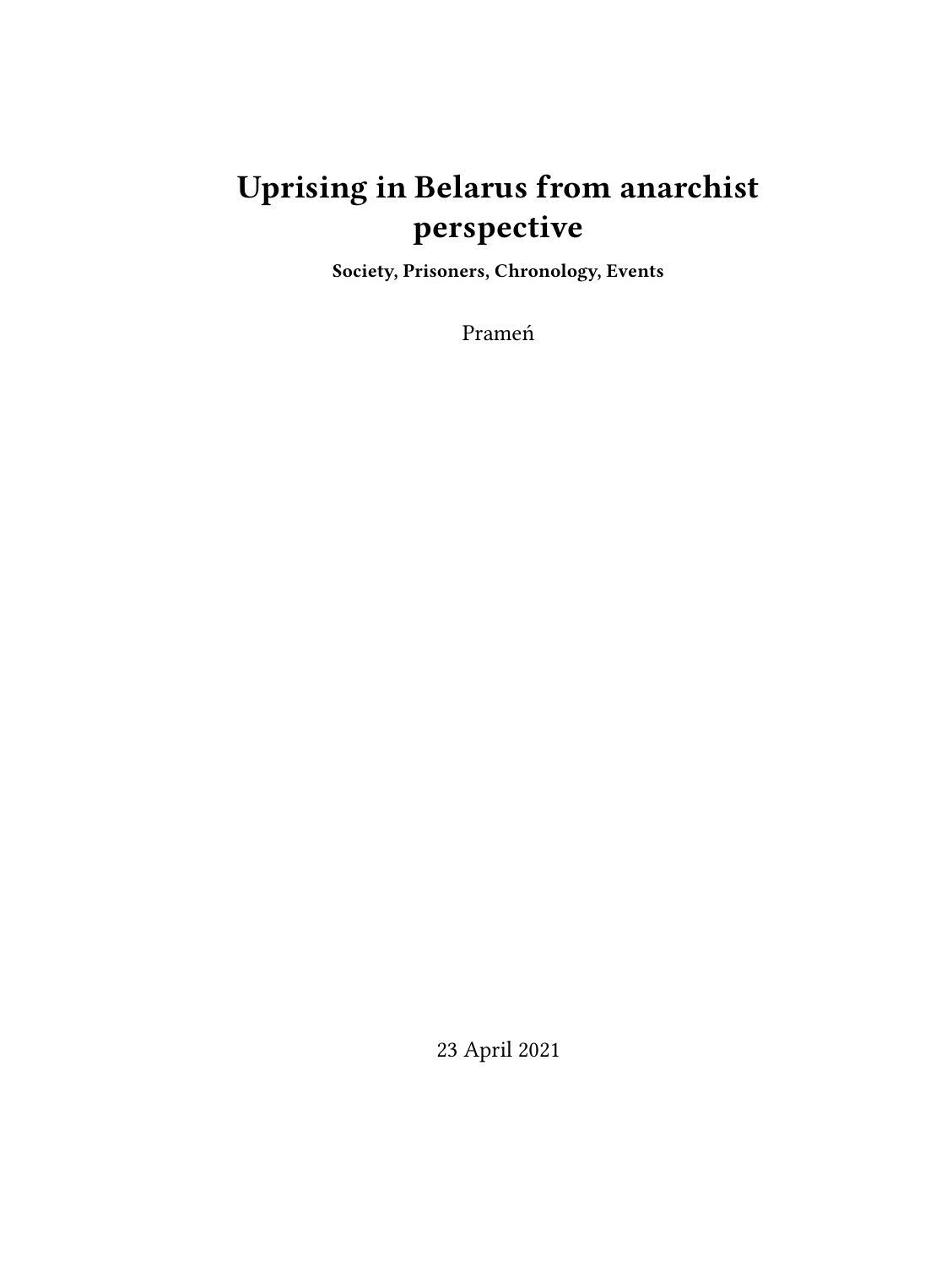## **Contents**

| Dear Comrades,                                                                   | 4              |
|----------------------------------------------------------------------------------|----------------|
| Belarusian society builds muscles - comments on the protests 14 July             | 5              |
| Bankruptcy of the Belarusian statehood                                           | $\overline{7}$ |
| How did the Belarusians come to rebellion against the dictatorship               | 9              |
|                                                                                  | 9              |
|                                                                                  | 10             |
|                                                                                  | 10             |
|                                                                                  | 12             |
|                                                                                  | 12             |
| "We will not forget, we will not forgive"                                        | 15             |
|                                                                                  | 15             |
|                                                                                  | 15             |
| Repression                                                                       | 15             |
| The more people get out of prison the more stories of torture are told $\dots$ . | 15             |
| Crimethinc: Belarus. Anarchists in the Uprising against the Dictatorship         | 17             |
|                                                                                  | 19             |
|                                                                                  |                |
| Interview with anarchist in Minsk about the Belarus protests                     | 26             |
| Open letter in support of Belarus anarchist revolutionaries<br>30                |                |
|                                                                                  | 30             |
|                                                                                  | 30             |
|                                                                                  | 31             |
| Critical review of protests in Belarus in last 2 month<br>33                     |                |
|                                                                                  | 33             |
|                                                                                  | 33             |
|                                                                                  | 34             |
|                                                                                  | 34             |
|                                                                                  | 34             |
|                                                                                  | 34             |
|                                                                                  | 35             |
|                                                                                  | 35             |
|                                                                                  | 36             |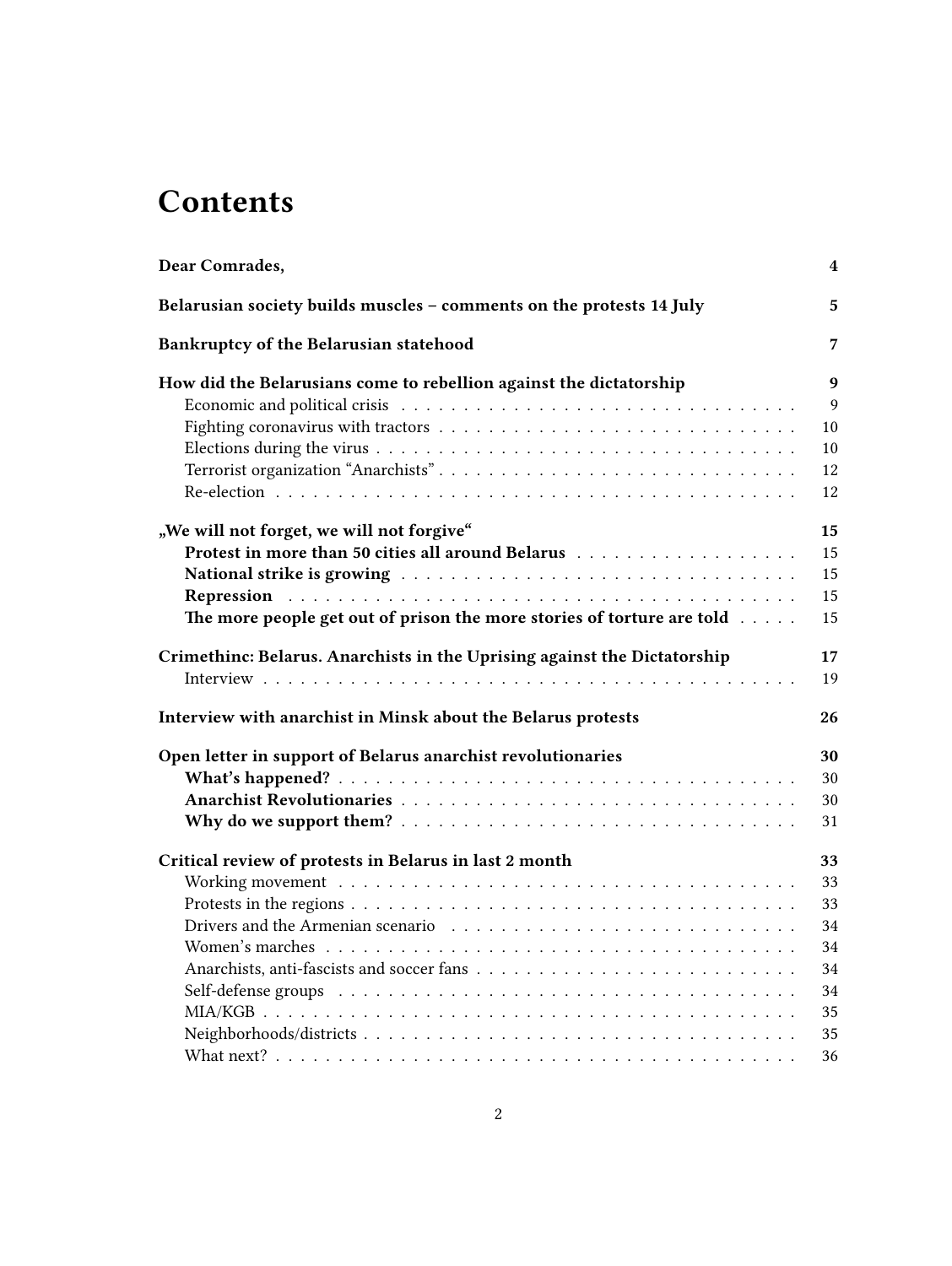| Interview with anarchist Vlad M. after 30 days of arrest                                                  | 37 |
|-----------------------------------------------------------------------------------------------------------|----|
| Interview "Update on the situation in Belarus" from November 20 <sup>th</sup> by A-Radio<br><b>Berlin</b> | 41 |
| Belarus: against capitalism and dictatorship, for internationalist solidarity                             | 47 |
| Overview of repressions against anarchists and anti-fascists in Belarus in 2020                           | 49 |
|                                                                                                           | 49 |
|                                                                                                           | 49 |
|                                                                                                           | 50 |
|                                                                                                           | 52 |
| Buy books to support Belarusian anarchists                                                                | 56 |
| <b>Prisoners list</b>                                                                                     | 57 |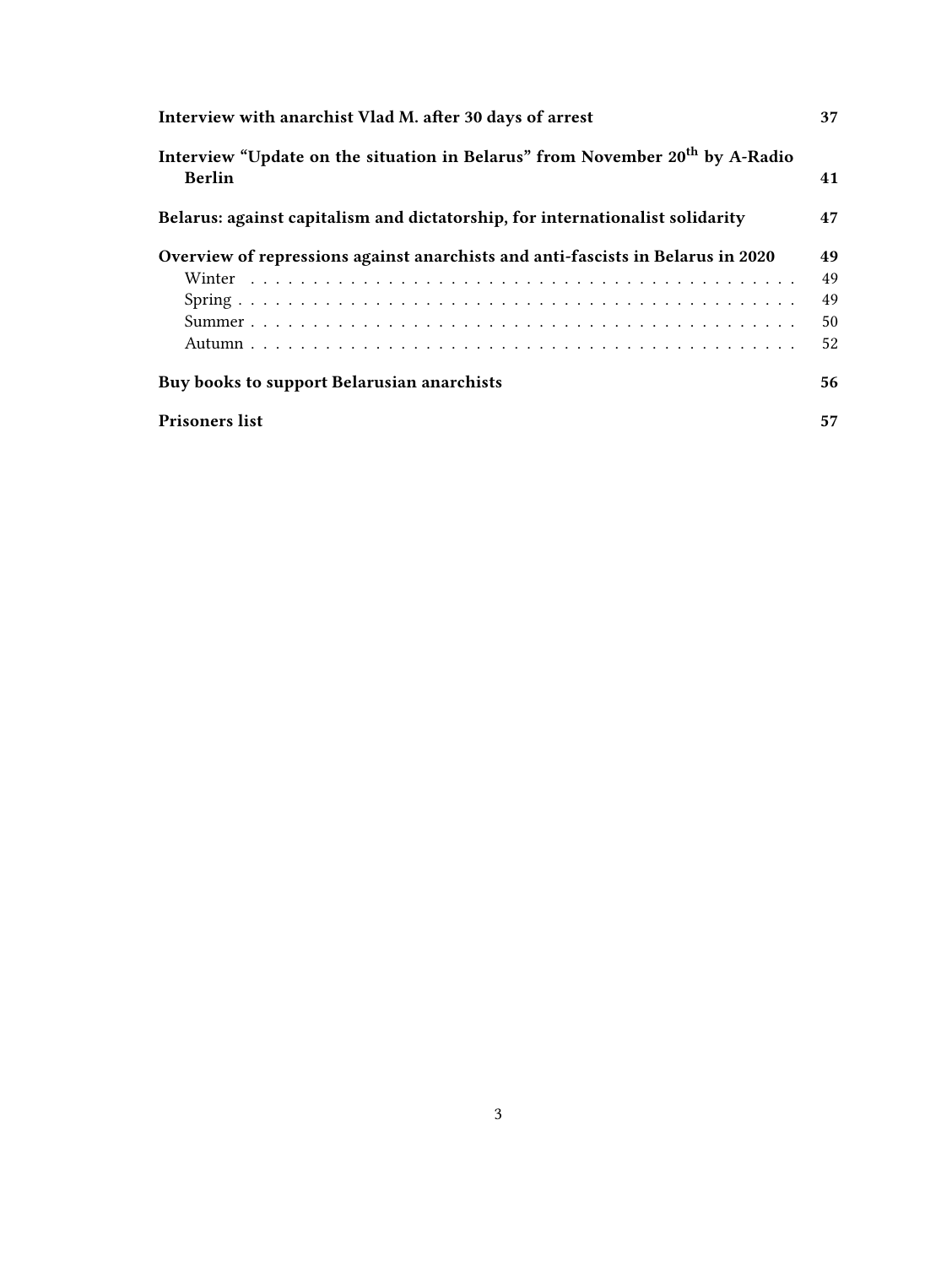## <span id="page-3-0"></span>**Dear Comrades,**

Many months have passed since the beginning of the uprising in Belarus. The euphoria of August 2020 gradually turned into depression for some, but for many it became the basis for political organization against the dictatorship. And although the protests in the streets have so far disappeared and the dictator thinks he has won, daily resistance against the regime continues in Belarus. Neighborhood activists continue to hold one-off actions and organize themselves into small resistance cells. Telegram channels continue to push the revolutionary agenda.

Even though for the anarchists this repression is the most serious in all the years of the movement's existence since its restoration in 1991, we continue to fight the regime and organize in the streets and neighborhoods!

For comrades from abroad, we have translated a number of texts that should help us understand what is happening in the country.

The brochure includes articles by various anarchist collectives on the background of the revolution and its development. On the pages you can also find interviews with various activists of the anarchist movement who took an active part in the protests and were repressed for it. We hope this selection will help you better understand the situation in the rebellious Belarus!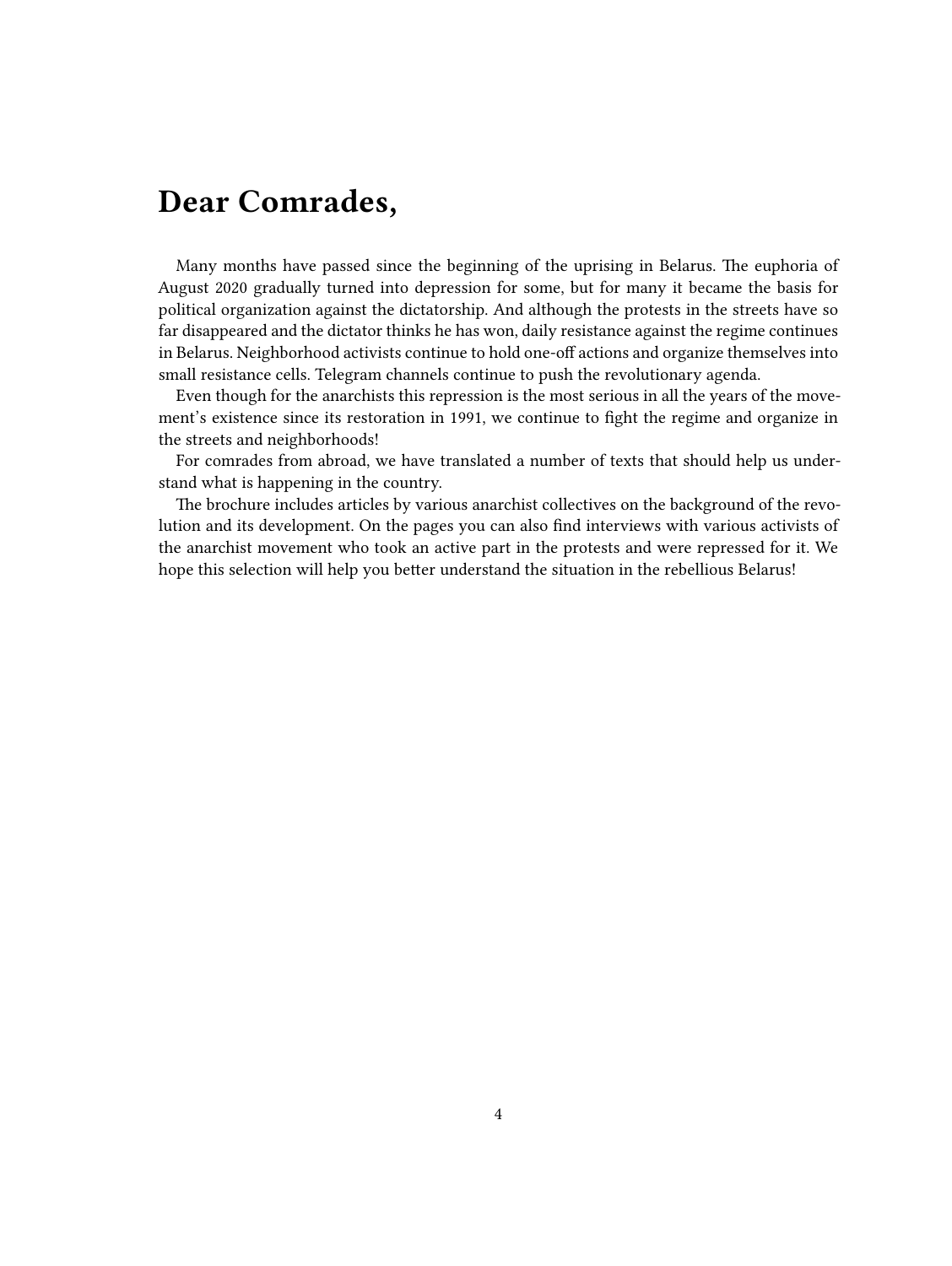# <span id="page-4-0"></span>**Belarusian society builds muscles – comments on the protests 14 July**

Thousands of Belarusians protested after the authorities prevented several politicians from fighting for presidency. Video and photo from the Internet shows dozens of cases in which protesters attack OMON and release their previously detained comrades. The "valiant" OMON riot police have not seen this attitude of the people for a long time. This can explain their bravery when they break into a crowd of protesters in a small group and are dumbfounded by the pressure. That's how the cops were last seen in the 90s. Those who served then are now retired or working in offices. Cheeky young men from OMON, who live on the shoulders of the working population, have until recently felt powerful in the country.

A few days ago I read another news in support of the myth of a "peaceful" Belarusian, who is always reasonable and calm, and somewhere coward. This myth is spread not only by the authorities, in whose interests the culture of "peaceful" Belarusians, but also by their opponents. Amazingly, over the last 20 years the opposition has been fixated on peaceful protest, and the most radical method of fighting the dictatorship is still the legendary "Square". Contrary to all expectations, the dictatorship survived both 2006 and 2010, and in 2015 everything went relatively peacefully under the tacit slogan "no war" (sic!).

The absence of leaders on the streets can play a positive role in this situation. No more politicians are calling for peaceful protest and dialogue with the authorities. The landing of the candidates, profitable at first sight, turned out to be a mistake for Lukashenka – he has no partners for a dialogue, and it is not politicians who stand against him, but the self-organization of the people who cannot and do not plan a dialogue with "Batka" (nickname for Lukashenko, that means "father").

Belarusian society, like any other society, is capable of changes only when it has confidence in its own forces. That is why authoritarian regimes try to destroy social connections within society and thus to prevent some radical transformations. In Belarus, this process continued throughout the whole existence of the dictatorship. A short pause after the Soviet Union managed to give enough energy for protests and revolts in the 90s, but then it went into decline. Large spontaneous post-election protests in 2010 were mainly against economic problems and led to the first retreat of the Belarusian dictatorship from its own plans in 2017. Let us leave behind the fact that the law on "social parasites" was signed, but the very fact of Lukashenka's retreat deserves respect.

It is hard to say what served as the main catalyst for protests in the country today. Of course, the absolute failure of the authorities in the fight against the coronavirus and the economic problems of recent months (which will only grow) played their role. The political crisis with Russia has also had a negative impact on the stability of the regime.

In this regard, weakening the state's position may become one of the catalysts for the formation of a social force. People are beginning to believe not only in their own strength, but also in the success of collective action, which is one of the key factors in radical transformation. Success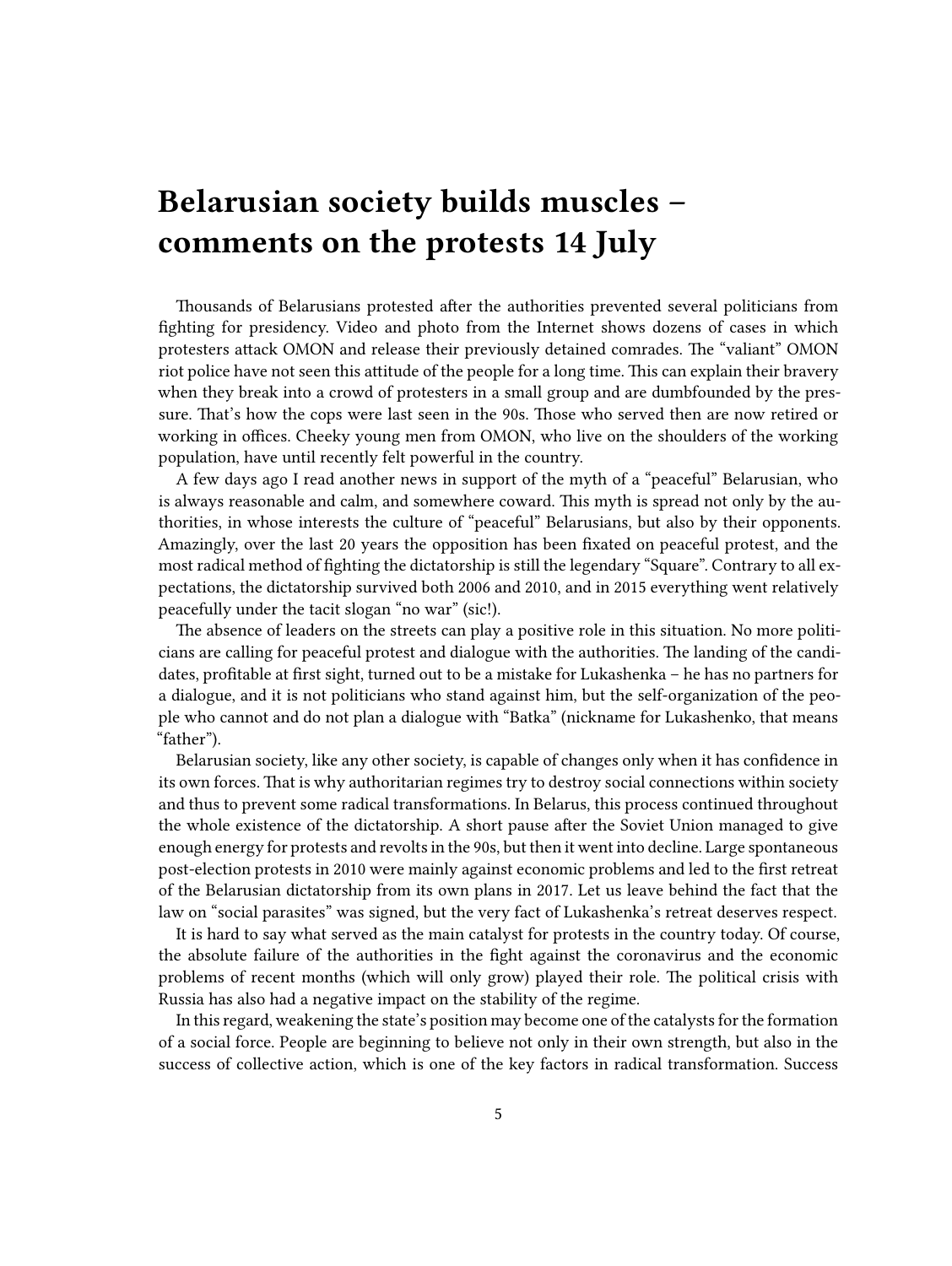in clashes with OMON shows that state is not defended by superheroes, who can break you in half at first desire. This state is defended by people like you and I, who have fear and the desire to preserve their own health. Each video and photo of a man ripped out of the hands of the authorities is a symbol of the power of the Belarusian people in the struggle against Lukashenko's dictatorship.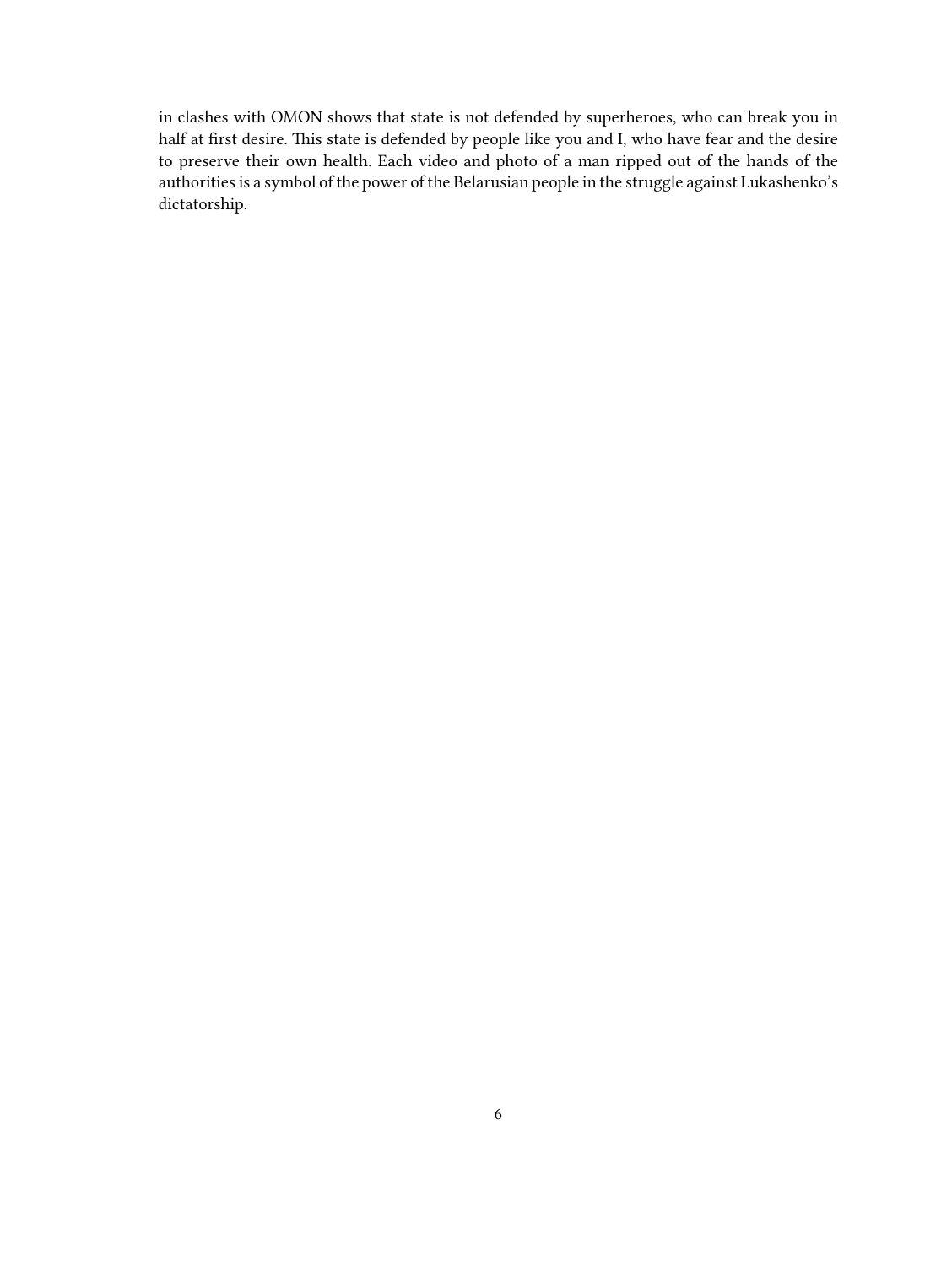## <span id="page-6-0"></span>**Bankruptcy of the Belarusian statehood**

*In the last 3 months, the Belarusian government has shown its failure to solve serious urgent problems. And if the problem with economy is not new for the country, then Lukashenka's inability to overcome the coronavirus destroys the myth that without centralization the society will be plunged into chaos.*

Many Belarusians have long understood that the state is not the guarantor of their security. Back in the Soviet Union people discussed what was happening in the country only when the state wasn't listening. Belarusians dreamed of freedom while the state tried to teach us obedience.

Protection of the population from external and internal threats is the key argument for the existence of the state. Threats can be of different nature: depending on the state, you can be saved not only from a neighbor's invasion, but also from starvation death or illness.

Belarus State, being the heir to the Soviet Union, is trying to present itself as a social apparatus committed to creating a social system for the working population. Promises are transformed into conditionally free medicine, subsidized public transport and social programs for housing construction.

The state as an apparatus is in constant need to justify its existence. If there is an organization in society that imposes taxes, laws and whims on the population, it is the population that should receive something in return. The absence of sufficiently strong arguments for the existence of the state can lead to a revolution that will try either to establish a "social" state or to destroy the state apparatus as a whole and choose a decentralized way of organizing society.

In this case, the Belarusian state is gradually losing its meaning. Belarusians can tolerate Lukashenka on their necks until he becomes so heavy that nobody wants to pull him. The protests in 2017 were against a certain law that should have made the lives of workers harder, but did not threaten their lives. The COVID-19 situation called into question the necessity of the state itself, which continues to let the population down in the fight against the virus.

Neighboring countries are doing much better with the coronavirus. This situation makes us doubt that the Republic of Belarus, which has been a dictatorship for almost the entire period of its existence, is able to somehow respond constructively to the problems of the population. Yes, we have already heard about the need to save the economy at the cost of the lives of physicians and workers, but few will accept such an argument. Economic failures in the country are directly related to Lukashenko and his government, which for many years has been trying to maintain its own power at any cost. Why then should Belarusians give their lives for the mistakes made by the country's famous potato farmer and his friends?

The self-organization of tens of thousands of people inside the country shows that the Belarusian state copes worse with the crisis than people who are not professional managers on state salaries. If one reads social networks and telegram, one unwittingly asks why the Belarusian society needs the state in general, if we can spontaneously organize better than the whole vertical of power?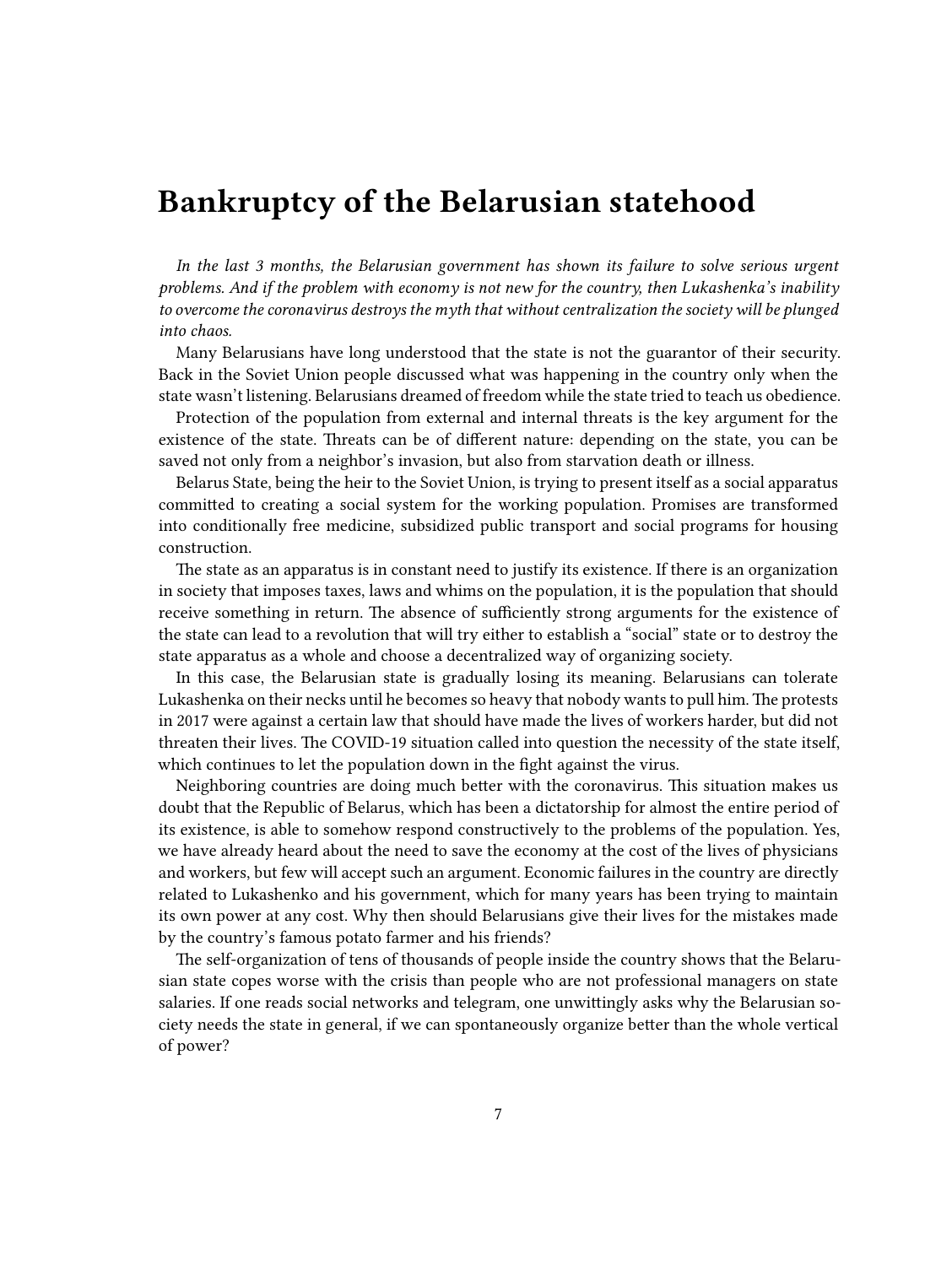An additional nail in the coffin of the regime was a scandal with water in the western part of Minsk. Several hundred thousand people lost access to water in the midst of the coronavirus epidemic. What flowed from the tap in the Frunzenski district can only be used by the president and his children.

The local authorities initially denied the problem and once again tried to prove to us that the problem is in our heads and not in reality. And even after admitting the problem, the water tanks that were taken out into the street could not seriously affect the situation. Today, not everyone can pull 5 liters of canisters, and those who are under quarantine are isolated from the most basic resource. Residents of the city took the initiative and brought water to the homes and apartments of those who could not get to the nearest clean water tank. Thank you once again to the ordinary people of the country.

And don't tell us stories that the guilt lies on the shoulders of local officials, while the king simply did not know. Throughout his reign, Lukashenko created an apparatus that will always report on the green grass in the street at any time of year under the fear of repression. That's why the poisoning of minsk lies on the shoulders of the entire vertical.

In the coming elections, some believe that the Belarusian state needs liberal reforms. These very reforms will turn the country into the real cradle of European civilization, and we will finally get our "papizzot"<sup>1</sup>. The projects of other Eastern European states show that corruption and indifference of officials remain even after the change of one ruler to another. Scandals in Bulgaria, Poland and many other countries of former Eastern Block confirm a rather simple thesis – power corrupts even the most idealistic fighters. And the only solution that can rid people of greedy and corrupt officials is a world without the state and capitalism.

Today, Belarusians, like many people in other countries, will not be able to defeat the dictatorship of the state by choosing a new president. The destruction of the regime requires a social revolution that will restore the self-confidence of the working population. That is why not voting, but resistance and direct action can bring us freedom.

<sup>&</sup>lt;sup>1</sup> papizzot – is a promise from belarusian president that everybody will have salaries at least of 500 euro. This promise comes and goes every year and slowly turned into a meme.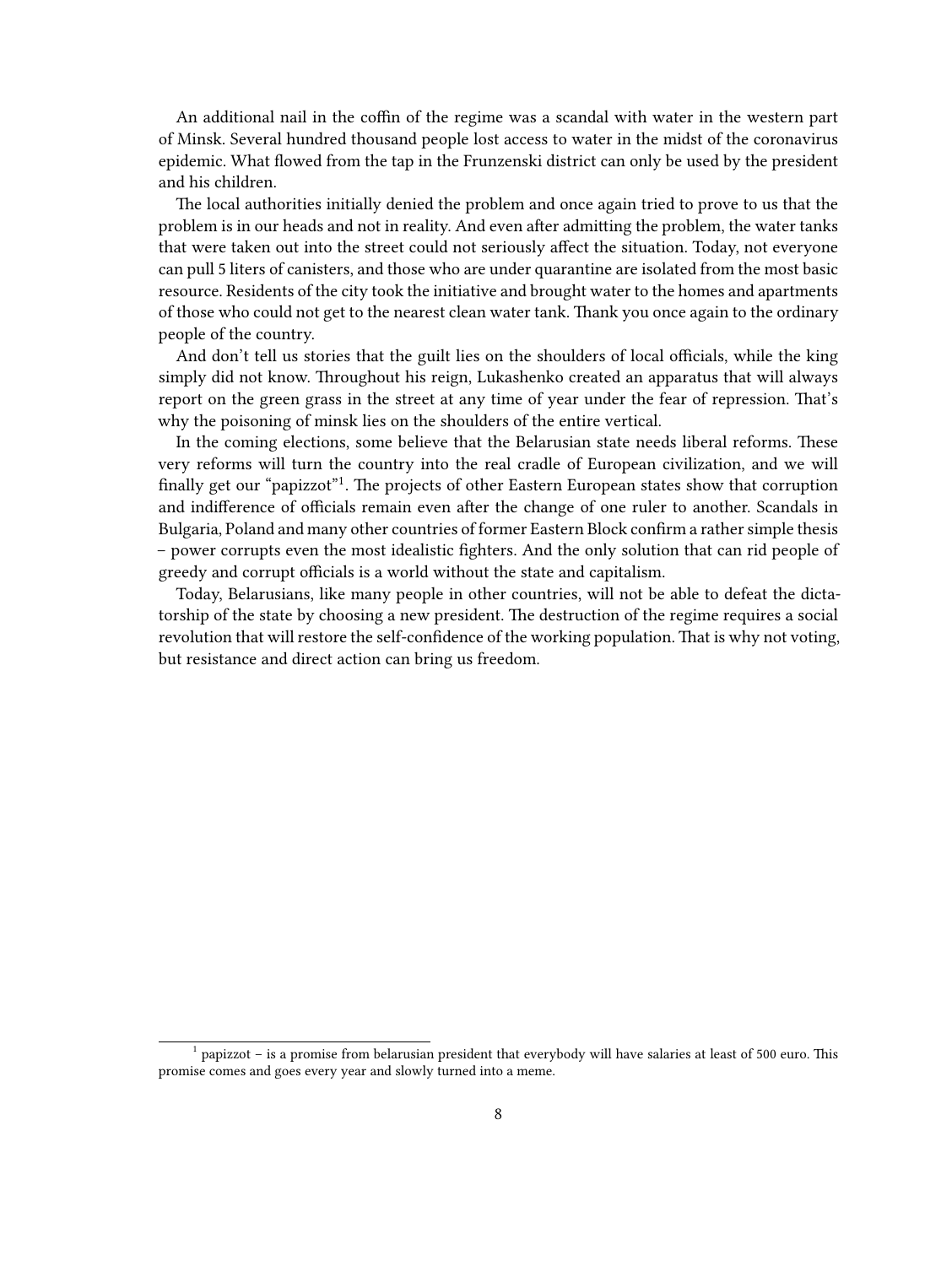## <span id="page-8-0"></span>**How did the Belarusians come to rebellion against the dictatorship**

If you had asked people in Belarus how long the dictatorship of Lukashenko was left in early 2020, they would have looked at you like a fool. In a respected dictatorship, such questions are not asked, because you know what can happen. And in general, it so happens that the reign of the great leader is timeless. But the situation has changed so radically over the last 8 months that Belarusians took to the streets and for the first time in the new history of Belarus they fought back the police in at least 33 different cities of the country.

Today Belarusians have woken up in a new country. In it, people openly talk about hatred for the government and prepare for a violent confrontation with the police and state. They discuss online and live effective methods of struggle. Several factories went on strike the day after the elections.

And although the electoral commission reports about the victory of the dictator once again, objectively speaking, Lukashenko lost the election. He lost the election not to some certain candidate, but rather to the Belarusian people, who said that 26 years was enough.

How has Belarus turned from a stable dictatorship, where the most peaceful people live, into a protest center in Europe?

## <span id="page-8-1"></span>**Economic and political crisis**

Economically, Belarus is not an independent country. For many years, the Belarusian economic miracle has been able to survive only at the expense of cheap oil from Putin and direct money transfers from the Kremlin. Contrary to the fact that Lukashenko and Putin are not friends, this scheme worked relatively long while the Russian government was bathing in oil money.

With black gold prices falling, the Russian government was faced with the question of redistributing resources. Officials began to look at where the money invested was yielding some kind of result. Belarus did not give any special results. Contrary to all investments, Lukashenko extended his hold on power and hindered Belarus' integration into Russia – a process launched back in the 90s during Yeltsin.

The instability of Lukashenko over the past 10 years has shown that the Russian authorities cannot rely on him much. Turn to the West in 2015 added wood to the fire of discord between Moscow and Minsk. By early 2020, Lukashenko found himself in a very difficult situation. New oil and gas contracts have become much more difficult to conclude. The Belarusian authorities wanted at least some minimal concessions, but Russia was ready to give these concessions only when activating the project of the union state, with the joint currency and other points for the absorption of Belarus by Russia.

Political difficulties with Russia traditionally lead to economic problems in the country. During the last 5 years Lukashenko tried to neutralize this dependence by working with the West,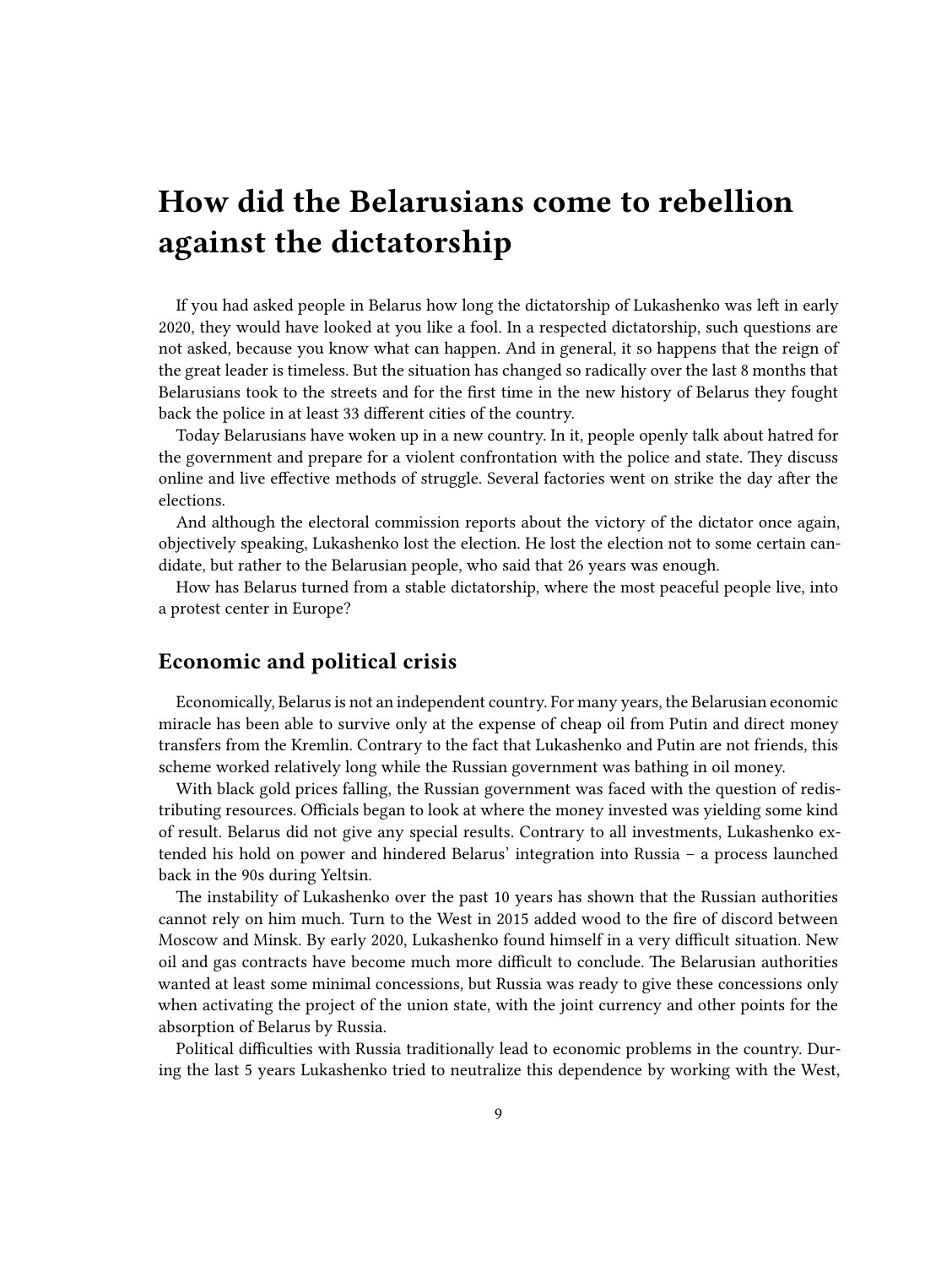but Western grants and loans cannot pull the Belarusian economy alone. In early 2020, the Belarusian ruble started to fall heavily against other currencies. Over the past 20 years, Belarusians have managed to survive several waves of such a fall, the largest being in 2011. The fall of the Belarusian ruble means for many Belarusians, including the fall in their real earnings. In addition, problems with the payment of salaries at state enterprises began to arise.

## <span id="page-9-0"></span>**Fighting coronavirus with tractors**

Lukashenko explained that it is due to economic problems that that Belarus cann't afford any quarantine measures against the coronavirus. If at the beginning of the epidemic the dictator was still shouting that the Belarusians would be able to avoid getting infected by work in the field and visiting the sauna, a month later he had to admit the real reasons for the lack of quarantine.

The coronovirus proved to be one of the most serious challenges for the Belarusian dictatorship, which it failed. Instead of typical populism and care for their people the authorities left the population on self-sufficiency.

Medical care in Belarus is nominally free of charge, but many services have to be paid for, as there is not enough money from the budget for drugs and medical equipment. It was impossible to test for coronavirus in many cases. Many could not afford to stay home and go to work. It is difficult to assess the real scale of the Coronavirus epidemic in Belarus. The state is the only institution that has real figures, and these figures are kept secret. In addition, many cases of coronavirus were labelled as pneumonia, including fatal.

In order to maintain medical care, small businesses and a large number of ordinary people have, in fact, engaged in decentralized support of medical staff. Some restaurants and bars prepared food for the medical staff from the donations made by city dwellers. As in other countries, grassroots initiatives produced protective masks. Taxi drivers transported medical personnel without payment.

A few months later, many people had the feeling that the state had abandoned them. But, on the other hand, there was a sense of solidarity, the certainty that neighbors, friends and even strangers from the Internet would not leave you in trouble. This feeling has restored to Belarusians the importance of the public as opposed to the state. Solidarity has become not just a word, but a direct practice.

And if in many countries, which were under the impact of coronavirus, with the fall of the number of infected, solidarity began to fall, in Belarus the structures of solidarity continued to work in other spheres as well. For example, in June, half of Minsk lost access to clean water. And while officials insisted that there was no problem with water, residents of the districts with water were organizing and delivering water to the neediest parts of the city.

Thus, one of the most important results of the coronavirus (the epidemic did not end in the country) was the growing awareness of the collective strength and the results that can be achieved through joint actions.

## <span id="page-9-1"></span>**Elections during the virus**

It was a mistake for Lukashenko to decide to announce the elections in the midst of the coronavirus: in early May, they announced that the elections would be held in August. The moment of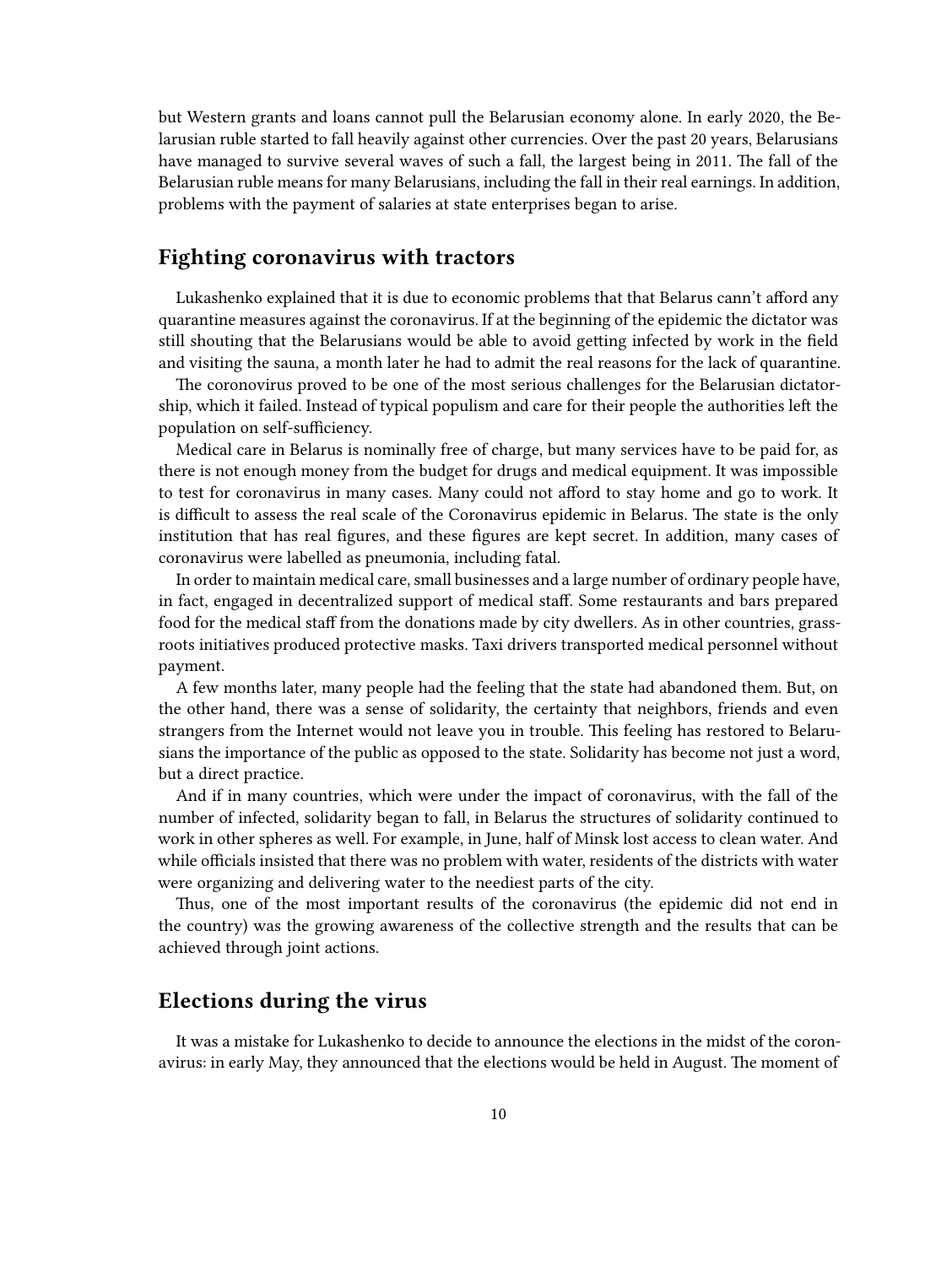maximum dissatisfaction with the authorities was chosen. Thanks to this, the election campaigns of his opponents literally began to gain a huge amount of support from the very first days. One of the presidential candidates, blogger Sergei Tikhanovsky, began holding rallies with an open microphone at the place of collecting signatures. This format attracted a huge number of people across the country, who were given a platform to express their discontent. A few weeks later, Tikhanovsky himself and many other major opposition politicians were detained and charged in far-fetched criminal cases.

Instead of extinguishing the protest and dissatisfaction with the authorities, the repression provoked even more organization around another candidate – banker of Belgazprombank (daughter of Gazprom) Viktor Babariko. Unlike other candidates, Babariko was not engaged in political struggle and for many he looked like a "moderate" candidate who called for fair elections and did not plan illegal demonstrations across the country. Contrary to this, Babariko's popularity was also growing among the more moderate part of the population.

As a result, the authorities decided to arrest Babariko and his inner circle on corruption charges. This step provoked another wave of discontent, the final stage of which was the announcement that the two largest opposition candidates would not be registered in the race for presidency. This decision resulted in major protests across the country with the first clashes with the police in Minsk: the demonstrators repulsed the detainees and saw that the OMON was absolutely unprepared for a violent confrontation with the people.

The clashes with riot police in July this year were a turning point for many in society. The dictatorship, which for 26 years had been built in part on its indestructibility through the support of the security forces, was suddenly extremely fragile. Videos of the confused OMON riot police quickly spread over the Internet and showed that one doesn't have to train for 3 years in camps in Russia or the EU to fight the police.

Lukashenko did not deny registration to only one serious opponent, Sergei Tikhanovsky's wife, Svetlana Tikhanovskaya. Tikhanovskaya originally planned to run for president in order to give her husband and other opponents of the regime a voice. But after the majority of politicians were arrested, she remained the only candidate around whom voters could unite.

Tikhanovskaya is not a politician and is not trying to become one. The main requirement of her entire election campaign is new elections. She openly says that she has no plans and does not want to stay in power. After the victory in Lukashenko, she planned to announce new fair elections, which should have changed the country.

Such a simple demand has united many political groups. Activists from the staffs of the imprisoned politicians got involved in her election headquarters. Tikhanovskaya's very election campaign relied heavily on the self-organization of the population in various parts of the country. Meetings with the candidate were officially registered in many places in the country where the candidate herself had not visited. Instead, there was a stage for speeches and an open microphone. Again, the microphone was rarely picked up by career politicians who feared reprisals, but rather by the working population and small businesses. In some cities, anarchists also spoke on stage.

Tikhanovskaya's popularity soared in just a few weeks. In July, she managed to gather one of the largest rallies in the history of the country – 50,000 people in Minsk. In other cities, she gathered from several hundred to 8,000 people. For a long time the authorities did not take any measures and allowed people to gather. Perhaps the role was played by the sexism of Lukashenko,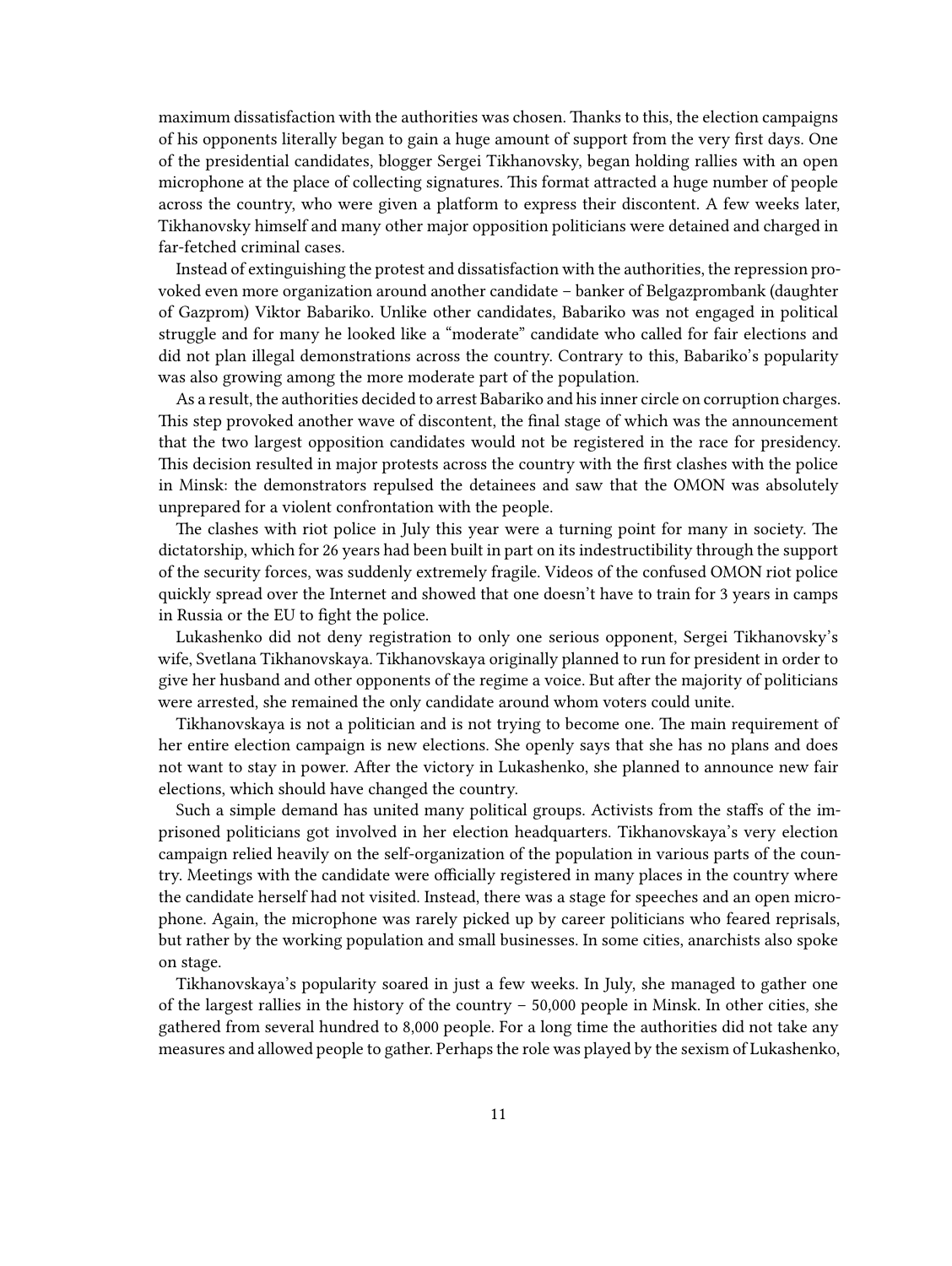who never held women for serious opponents of the authorities. The top of Tikhanovskaya's team were women. Tikhanovskaya also came on stage with two coordinators of her campaign.

Just a few days before the election, the authorities suddenly came to their senses. Instead of banning the gatherings, the decision was to play fools – all the venues declared open for rallies began to hold government events or repairs. The ban on assembly has provoked the next wave of discontent, but in active stages of protest has not turned out, as there were only a few days left before elections.

At the same time, during the last week the Belarusian police started actively detaining bloggers. Such tactics are not new and have been used by the authorities for many years – before any protests there are constant detentions of journalists and bloggers, who can cover these protests online.

## <span id="page-11-0"></span>**Terrorist organization "Anarchists"**

Before we proceed directly to election day, I would like to make a short introduction to the anarchist movement in Belarus.

Anarchists have reappeared in the country after the collapse of the Soviet Union. In the early nineties, some groups made a significant contribution to the formation of the workers' and environmental movement. Anarchists played one of the key roles in extending the moratorium on the construction of the Belarusian nuclear power plant in 1999 (in 2009 anarchists and environmentalists lost the fight).

During the entire period of the dictatorship, anarchists have been involved in major political events, be it new re-elections, the movement against the construction of the nuclear power plant or protests against the laws on parasites. And in most cases, the population perceived the anarchist agenda very positively. Perhaps, somewhere they did not fully understand but accepted it.

Starting from 2013–2014, anarchists have become almost the only political force still engaged in street agitation. Most opposition parties have stopped fighting actively against the dictatorship after Maidan 2014 in fear of Russian occupation. Today, some opposition politicians still stand on the position "better Lukashenko than Putin. Part of the opposition was drowned in repression. It was much easier to do so, as repression against the leaders could have stopped the movement.

Due to their activism, anarchists are constantly attracting the attention of law enforcement agencies. Some activists are now in prison for symbolic actions, others are on the run.There are initiatives to help the poor and an anti-capitalist freemarket. Repression against anarchists rarely produces the desired result. They are written about by the opposition media and thus attract new attention and energy to the movement again.

Today, the popularity of anarchists in certain youth circles is quite high due to the fact that apart from anarchists there are no political movements left.

## <span id="page-11-1"></span>**Re-election**

Even before the beginning of the election campaign many people expected major protests in Belarus precisely because of the economic crisis and the coronavirus. It was logical for many to concentrate their protest efforts on election day and the following days. For instance, large media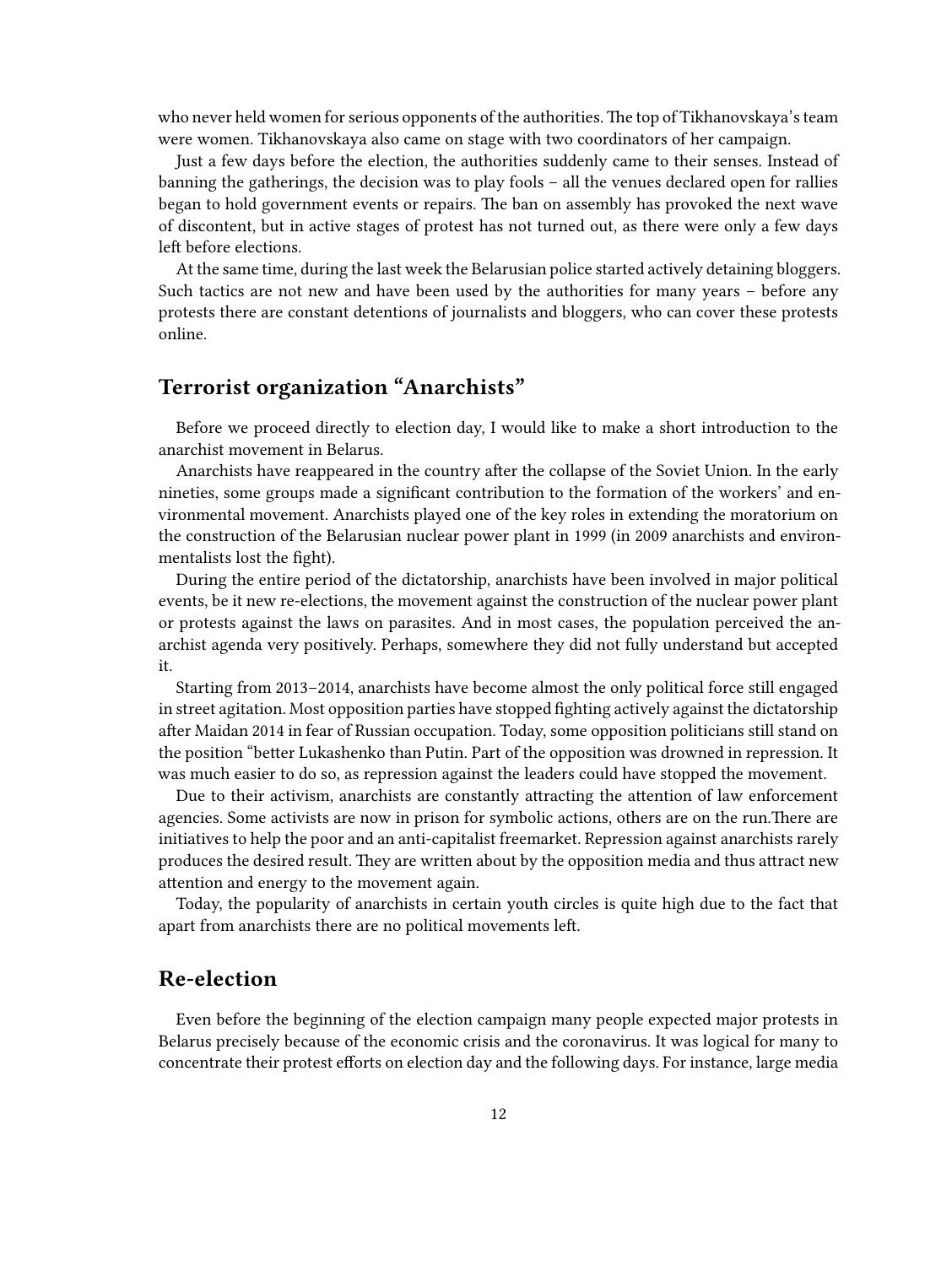platforms in social networks and groups in telegram called for protests on election day several weeks before the elections.

Both protesters and authorities were preparing for these elections. There were pictures of military and police equipment on the Internet. Lukashenko attended training of riot police to disperse the protests. It was clear that the authorities would not try to bring down the degree of discontent, but rather to press the population by force.

It's not surprising that in the evening of August  $9<sup>th</sup>$  thousands of people came out all over the country. Only according to the reports of the authorities themselves, the demonstrations took place simultaneously in 33 cities of the country. More than 50,000 people took part in those protests. The largest demonstrations were held in Brest, Baranavichy and Minsk. Several thousand people went out in the other regional centers.

To resist the demonstrators in Minsk, internal troops and police from all over the country were collected. The day before the election, transport columns were moving from the regions to Minsk. On election day, the city was cordoned off. Buses without license plates drove around the city and randomly detained pedestrians or journalists. Internet access was turned off or severely restricted throughout the country.

By evening, the situation had changed radically. Crowds of people started going out into the streets and moving towards the center. The same situation was observed in smaller cities of the country. Towards evening, the first clashes with OMON began, as the people tried to free the detainees. The riot police themselves ran around the city at first, wearing T-shirts and batons with no special uniforms. The attacks on OMON quickly made it clear that the situation on that day would not be normal, with people being pulled out of the crowd and simply detained.

Just an hour after the first clashes, the center of Minsk began to resemble a combat zone. Czech noise grenades, Canadian water cannons, Belarusian MAZs – all worked to disperse the protesters. For the first time in the country's history, people began to erect barricades, as well as directly clash with law enforcement agencies. A huge number of people were released from the hands of law enforcement officers at night in various parts of the country.

Solidarity during the protests again showed the incredible power of collective opposition to the dictatorship. The crowds paralyzed any action by OMON and the military, contrary to all preparations. The lack of the Internet only played a negative factor for the regime – people went out to the streets to find out what was going on.

For two hours in the center of Minsk and other cities people were fighting against the Belarusian authorities. They fought with great energy, which they had been saving for so many years. The successful confrontation shows once again the fragility of the Belarusian dictatorship.

The movement itself today is not the traditional political parties that lead the Belarusians to a bright future. Protests are organized through media platforms and have no clear leaders. Groups of people gather in the streets and decide on the way to go. The lack of a clear plan may hinder the effectiveness of the protest, but the lack of clear leaders makes it impossible to suppress easily.

The repression last night was brutal. There were so many victims. In rage, riot police threw noise grenades right at people. At least once a police truck rammed a crowd in the center of Minsk and killed one man. According to human rights defenders, at least three people were killed by the regime that night. The first blood was spilled, but people do not plan to stop. The plan is to take to the streets every day at 19:00 before the fall of the dictatorship.

There are calls in the telegram for direct democracy in the country on major channels. And although some fear that such calls exist due to misunderstanding of the concept, Belarus has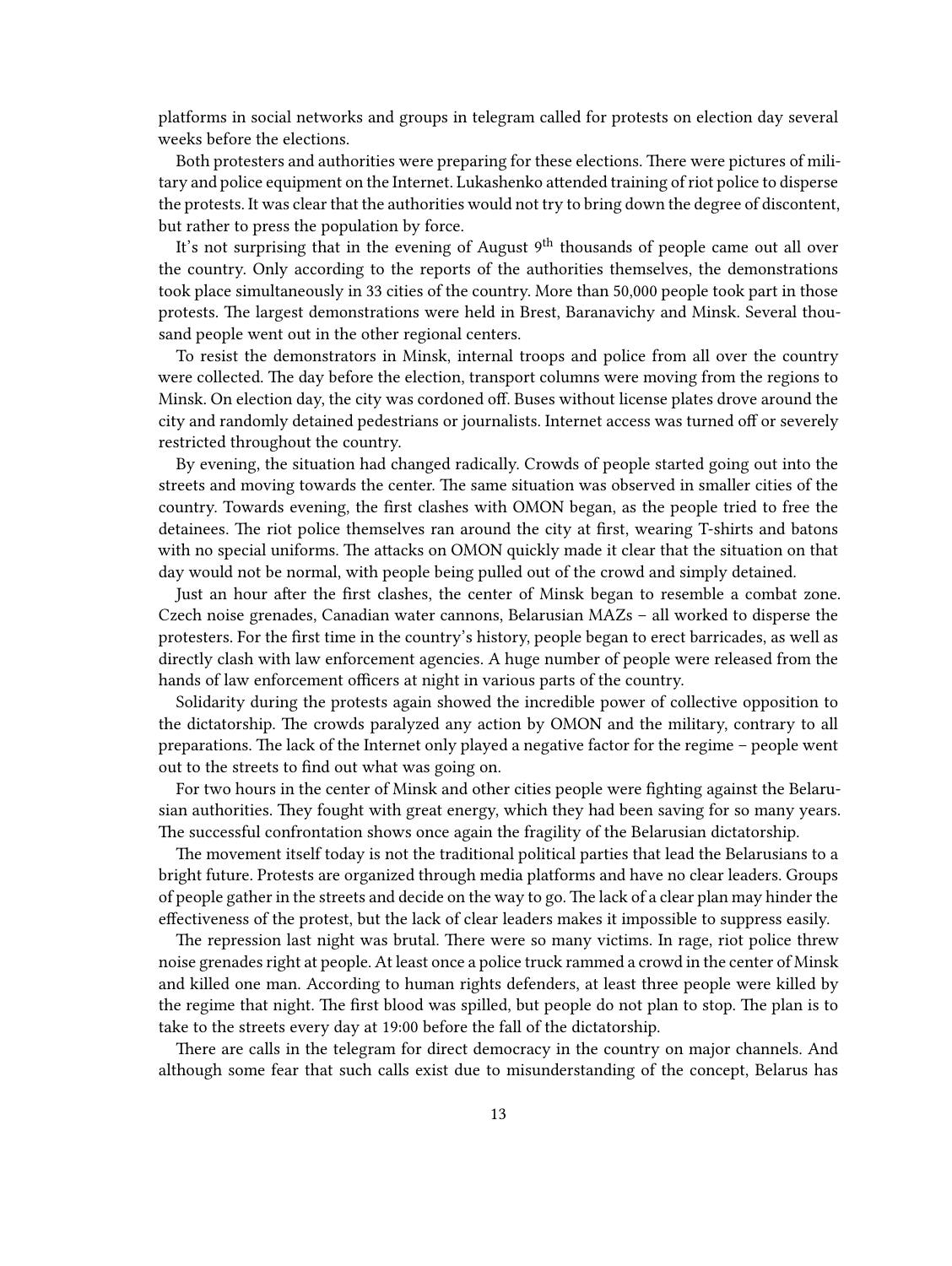rebelled and many demand the end of the dictatorship and the beginning of the era of direct democracy.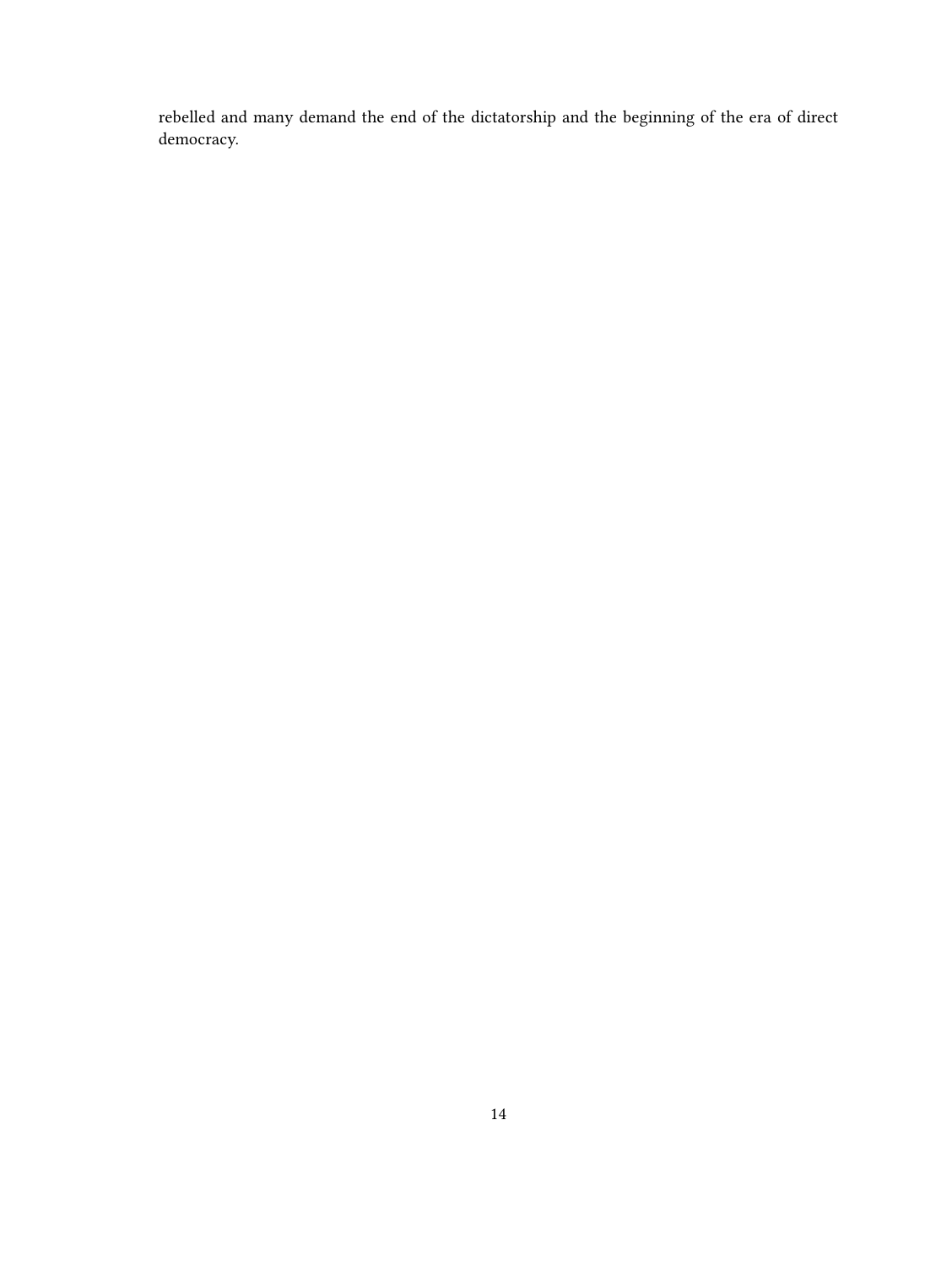## <span id="page-14-0"></span>**"We will not forget, we will not forgive"**

*Written at the spot of death of one of protestors* in Minsk.

Today the first protester who was killed by the cops on Monday has been named by authorities. Alexander Taraikovsky was 34 years old. He was on his way home, said his wife but never arrived there or called again. Cops didn´t inform the family so the dead got known to them after two days. Our thoughts are with the family and friends.

### <span id="page-14-1"></span>**Protest in more than 50 cities all around Belarus**

Already at nine in the morning protesters started to form chains of solidarity or were marching through the cities. Like yesterday this protests are mostly organized by women. Today in more than 50 cities and towns protest took place. There is an interactive map now, where protests and strikes and other information are available. In general you could see that more and more people from different parts of the society are joining the protest. Families, older people, a lot of young people, as there are holidays and they don´t have to go to school.

In Zhodino 3000 people were gathering, talking to the mayor and demanding the release of the prisoner. Zhodino has one of the biggest prison colony complex in Belarus.

## <span id="page-14-2"></span>**National strike is growing**

More and more people are joining the strike. Today 28 different factories and hospitals were completely or partially on strike in. Even workers from big state enterprises like Belas or Asot joined. Also Railroad workers and a lot of medical stuff participated in the strike.

## <span id="page-14-3"></span>**Repression**

Riot cops raided today to enterprise providing Taxis, Yandex and Uber in Minsk. After that they started smashing Yandex Cars. Taxi driver and their cars were already targeted in the night, because they provided transport to protesters.

## <span id="page-14-4"></span>**The more people get out of prison the more stories of torture are told**

Most of the people still don´t know were are their relatives and friends. But more and more people got released today from Minsk pre-trail prison Okrestin. Starting at 22:30 even groups of people came out. Families, friends and volunteers were holding protest rallies the whole day waiting for the people.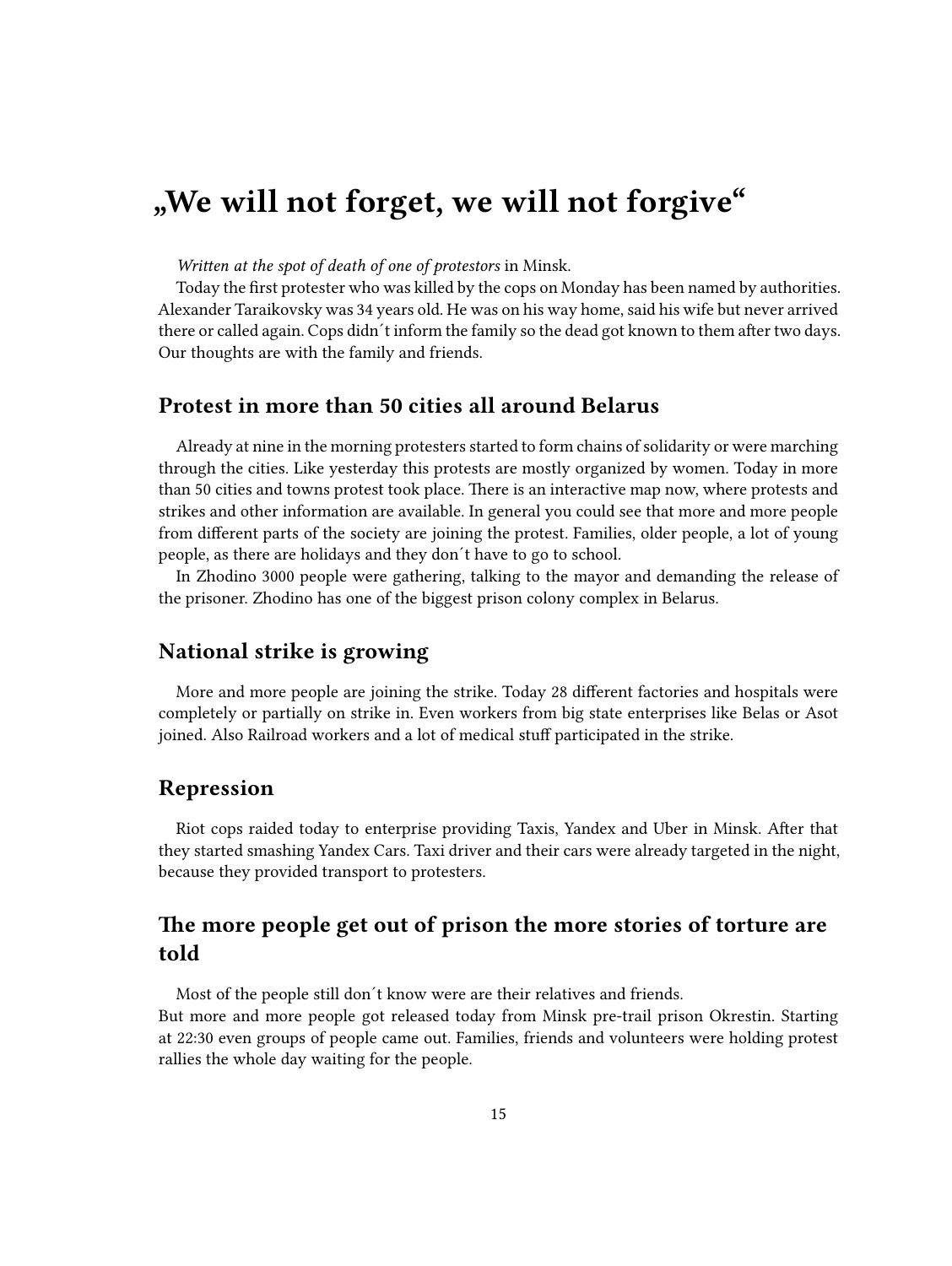People went through hell: 50 people in 4 person cell, torture, beatings, threat of rape, no water nor food, people were forced to sing the national anthem and got beaten… More and more people are giving testimonies about their experiences and posting pictures of their injuries. Yesterday night people recorded torture noises from the prison. Many of the detainees released from the detention facility on Okrestin are taken straight to hospital.

People wanna collect all the incidents and start a tribunal against the torturer and murderer of the regime.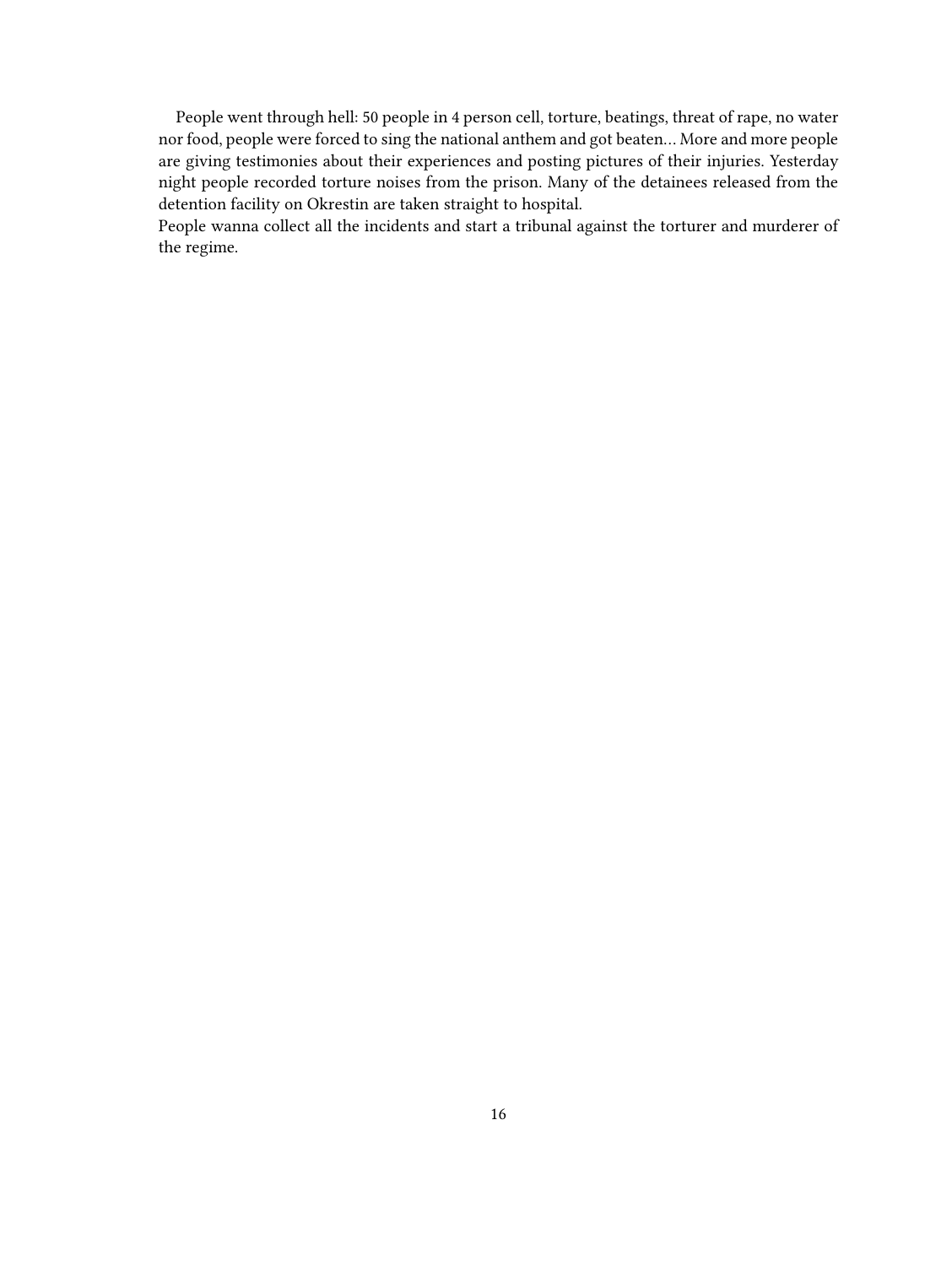## <span id="page-16-0"></span>**Crimethinc: Belarus. Anarchists in the Uprising against the Dictatorship**

*Starting on the night of Sunday, August 9, in response to an election widely deemed to be rigged, a massive protest movement has broken out in Belarus against Aleksandr Lukashenko, the strongman who has ruled the country for over a quarter of a century. Police have arrested thousands of people, firing live rounds and murdering demonstrators. From Sunday to Tuesday, Lukashenko's government apparently shut down the internet and landline telephones in hopes of dampening the protests, while claiming that the blackout was the work of forces outside Belarus. Belarusian opposition candidate Svetlana Tikhanouskaya was detained and apparently forced to read a script declaring that Lukashenko had won the election and urging people to "obey the law" and stay away from street protests before fleeing to Lithuania. Despite this, the protests continue. In a context in which the state has cracked down on every form of political opposition, anarchists are among the only organized groups still capable of participating in street demonstrations. To understand the events that are unfolding, we interviewed multiple anarchists from Belarus.*

This is not the first time we have had cause to correspond with Belarusian anarchists. In 2017, anarchists in Belarus participated at the forefront of a wave of protest against a law forcing the unemployed to pay a special additional tax to the government. Although some describe Belarus as the last socialist holdout of the Soviet era, the ruling class there is engaged in the same process of accumulating wealth and suppressing dissent that we see in the United States, the European Union, China, and elsewhere. We don't see the protest movement in Belarus as a reaction to a "backward" regime that can be resolved simply by introducing democracy, but rather as yet another flashpoint alongside Portland and Belgrade in a worldwide struggle against the consequences of capitalism and authoritarianism.

Of necessity, the new wave of protest in Belarus is decentralized and largely leaderless, adhering to anarchist tactics if not principles. We fear that even in a best-case scenario, this current horizontality does not guarantee a positive outcome. Largely horizontal resistance movements have repeatedly been coopted and channeled into reinventing the same authoritarian state structures including the movements that brought about the collapse of the Soviet Union three decades ago. From our perspective, the most important thing that can take place in tumultuous moments like this is for people to develop a more thoroughgoing analysis of the structures of power and what it will take to bring about real liberation.

To understand the specific developments that have brought this crisis to a head in Belarus, we recommend this article by Pramen, the anarchist collective we interviewed. It is also important to read their analysis of why a more credible electoral democracy is inadequate to address the problems people face in Belarus:

"We should not forget that anarchists are against not only this presidential election, but against any president in general. The Belarusian people have long known that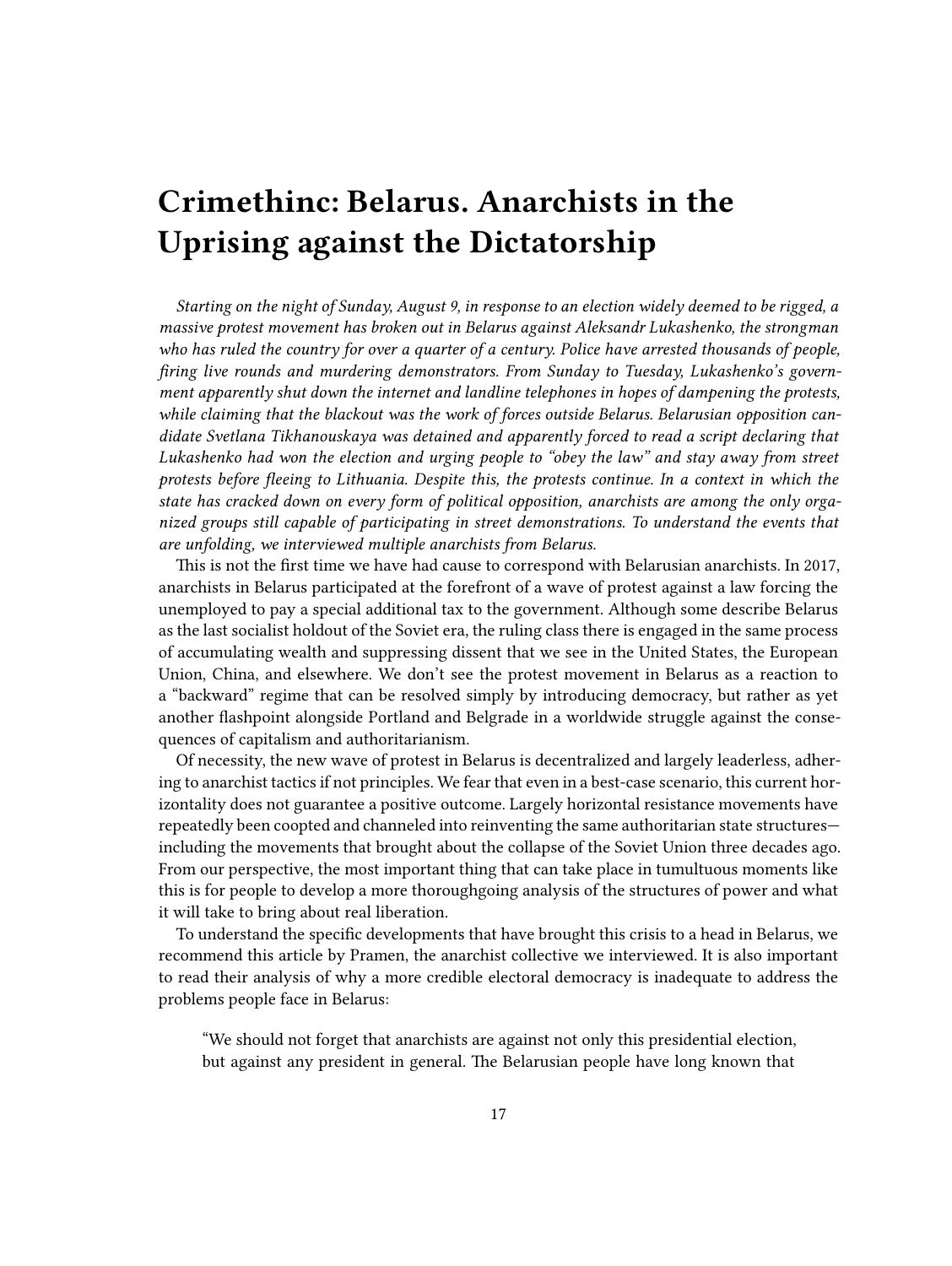power corrupts everyone. Lukashenko may be replaced by an opposition politician, who will keep power in the country and continue repression against his own population. We must rise up not to get a new president, but to live without presidents. Decentralization of power should be a key factor in the transition from dictatorship to a free society."

Authoritarian leftists have looked for the machinations of Western state actors in these events, seeking—like other conspiracy theorists—to explain them as the malevolent workings of a single all-powerful shadowy entity like the CIA. Yet the uprising in Belarus is not particularly convenient for any of the geopolitical players involved. Although it gives Putin an opportunity to press Lukashenko for more concessions, it could also destabilize Russia. It interrupts attempts from the United States to gain more leverage in the region by establishing a more amicable relationship with Lukashenko. In a time when state violence, economic crisis, and a catastrophic pandemic have discredited governments worldwide, it threatens to set a precedent for mass revolt that could spread. Many commentators have noted that the events in Belarus could serve as a template for what might happen in the United States if the 2020 elections are contested.

Everywhere around the world, state structures are failing people and provoking rebellious social movements. Which political currents become influential in these movements will determine what is possible in the next generation of struggles. If there are not powerful anarchist currents involved—or if we immediately write off entire movements on account of the participation of some reactionary elements—we will make it inevitable that more of the disenfranchised and desperate will be drawn into ersatz movements organized by nationalists, neoliberals, and other authoritarians, with disastrous consequences. In the Gilets Jaunes movement in France, it was very important that anarchists got involved and fought to marginalize fascist and nationalist elements in it that were attempting to popularize their template for resistance against Macron's centrist government. Likewise, we should channel resources and solidarity to the anarchist elements in the struggle in Belarus.

Not all revolutionary activity is positive. When fascists gained the upper hand in the Ukrainian revolution, it was important to understand how this took place and to identify that the victory of the revolution did not represent a step towards liberation. But the future of the uprising in Belarus is yet unwritten—it could be suppressed, it could be coopted by neoliberal democrats or nationalists, or it could become a reference point for grassroots revolt. What happens next will be determined on the world stage, as struggles like this play out across six continents. We call for everyone who is concerned about the future of humanity to deepen international ties of solidarity, exchange tactics and resources, and understand these struggles in a global context.

For an update from the protest actions on August 11, read this. There is a call for solidarity actions worldwide on August 14 to support the uprising.

We interviewed members of the Belarusian anarchist publishing collective Pramen and, to ensure that we obtained a well-rounded perspective, we also sought answers from another longtime Belarusian anarchist, who spoke on condition of anonymity. In the following discussion, they explore the background of the current crisis, describe how to organize under a repressive dictatorship, and reflect on the potential outcomes of the uprising.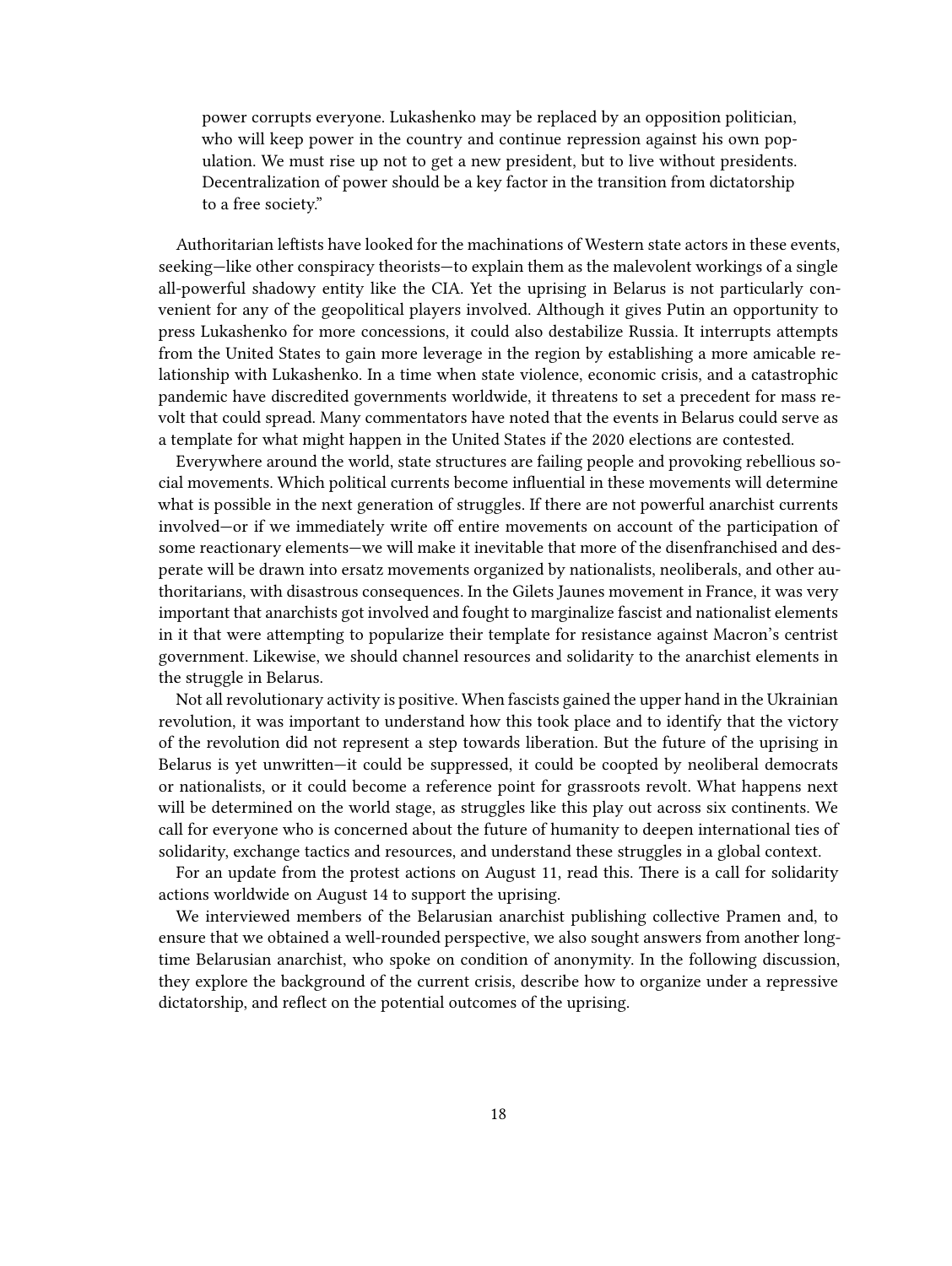## <span id="page-18-0"></span>**Interview**

#### *Give us a brief overview of the history of the contemporary anarchist movement in Belarus.*

**Pramen:** As some of you might have heard, the anarchist movement was destroyed in the Soviet Union. The rebirth of the movement took place at the end of the Soviet era. In the 1990s, anarchists played important roles in certain grassroots movements around ecology, labor struggles, and other issues. Since then, anarchists have organized in Belarus with various ups and downs. There are at least five organized anarchist collectives—the Anarchist Black Cross, Pramen, Food Not Bombs, Volnaya Dumka library, and the Really Free Market initiative. All of them handle different tasks within the movement—from anti-repression work to organizing actions on the streets. Apart from these organized groups, there are several widely known blogs that support the anarchist movement. In addition, a small group of activists organized a printing cooperative that has existed for three years now.

There has been a lot of disappointment since 2017. At that time, expectations were high as momentum against Lukashenko was growing. But then the uprising was smashed and everybody went to normality. A lot of people who served time in jail came out broken; for many anarchists, normality wasn't possible, as raids, detention, and psychological pressure continued. Some active people had to leave the country due to problems with the state apparatus.

However, despite the disappointment and these hard blows, anarchists continued organizing. The movement is not massive at all—around the country, there might be more or less 100 organized anarchists. Add a couple hundred more people who are sympathizers and that's it—out of a country of 10 million people. However, the events of 2017 also struck a blow to organized liberal and nationalist groups; they were not strong before it and afterwards, most opposition parties ceased all street activity. Since 2017, anarchists are most probably the only active force still agitating on the streets.

In our collective, we were doing media and agitation work. Some other groups were organizing public events with an anti-capitalist and anti-authoritarian direction.

It is also important to mention that in terms of class, the Belarusian anarchist movement doesn't include many students. It is mostly composed of different parts of the working class.

### *How have anarchists continued organizing in Belarus despite repression? Do you have any advice for anarchists in other parts of the world who have not experienced the same sort of repression yet—but may experience it in the coming years?*

**Pramen:** Anarchists in Belarus have used a lot of interesting tactics over the last few years. First of all, most of the radical collectives went completely underground. Nobody is allowed to know who is part of our collective, for example. The same rule exists in other groups. We organize certain common actions together—the protests right now, for example—but everybody is participating on the streets as individuals or affinity groups, not in an organizational structure. This makes inter-group cooperation complicated, but it protects us from ending up in a situation in which a snitch in one group knows the infrastructure of the whole movement.

Anarchist street actions have a time limit—the maximum amount of time we have before the police come is usually around 10–15 minutes.

Working underground makes it difficult to integrate new people into the movement. That's why some of the groups function as entrance points for the anarchists—for example, everybody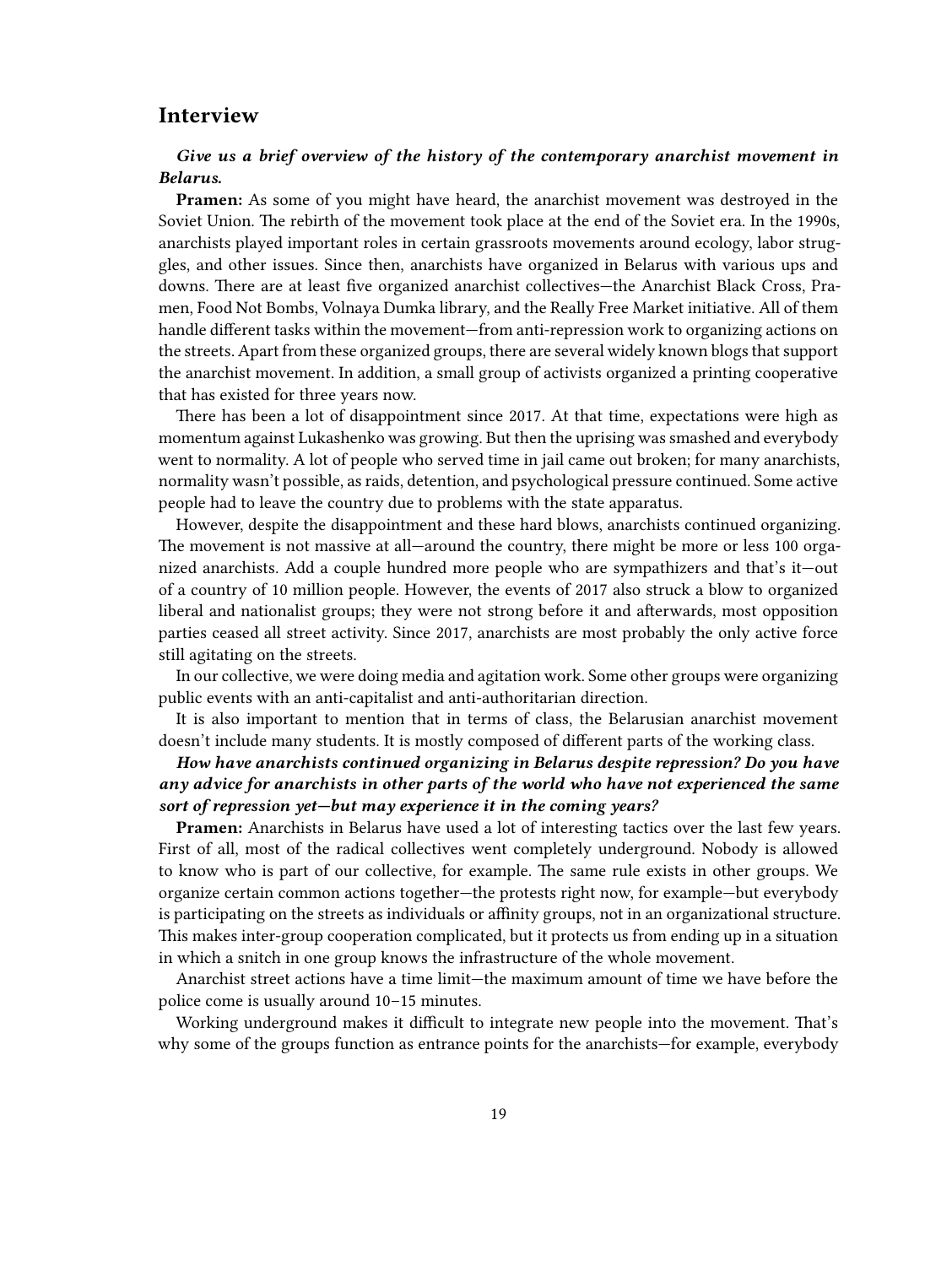can attend a punk concert and, through that, get to know the ways to enter the organized anarchist movement one step at a time.

However, it is also important to mention that certain people came out of the underground to function as public figures. They give interviews, talk to the media, and make youtube videos on different topics. They do experience troubles with the police from time to time, but it seems that there are certain things you can still express. Calling for revolution might be problematic, but calling for direct democracy and decentralization of power seems to be fine.

The longstanding existence of the Anarchist Black Cross in Belarus underscored an important point: you can rely on your comrades not only when you are doing direct actions or participating in protests, but also when you end up behind bars. This is an important psychological factor that makes the movement strong.

Of course, those who join the anarchists are aware of the possibility of repression from the first day. So they are not just your average students who decided to get involved in politics when they happen to have enough time. Participants are aware that they can go to prison even for small things. And you organize your life accordingly:

- You learn how to keep your flat clean, so that nothing in it can be used against you.
- You teach and learn security culture—both physical and virtual.
- You get to know your comrades in difficult situations and this creates bonds stronger than steel.<sup>1</sup>

## *What is the composition of the movement around the August elections in Belarus? What are the political aspirations of the participants? What is the balance of power between them?*

**Pramen:** This election round is a shitshow. Many opposition politicians actually opposed the main plan for the protests. They were calling on people to stay at home and wait for a better time to rise. Many from the older generations were instructed to stay at home and not follow any provocations.

On the other side, the vacuum that was created by this political decision filled up with bloggers, smaller groups, and Telegram channels. Consequently, agency shifted from political parties to the people. This summer, the movement against Lukashenko became so massive that anarchists represented just a tiny part of all the things that were going on.

And what was going on was not connected with clear political demands. There were no political or economic platforms built around the elections calling for privatization or nationalization or anything else of the sort. Instead, people were organizing against the dictatorship—to bring it down. It is this simple. And this simple push drew a lot of people to it. Today frustration with Lukashenko is greater than ever. Currently, no political groups, organizations, or parties have been able to ride to popularity on this protest.

So for now, the popular uprising against Lukashenko can still go in any direction depending on who is present on the streets.

At the same time, it is worth mentioning that there are calls for direct democracy on some major media platforms. At least some people in Belarus do understand that Lukashenko is a

<sup>1</sup> [platform.twitter.com](https://platform.twitter.com/embed/index.html?creatorScreenName=crimethinc&creatorUserId=14884161&dnt=true&embedId=twitter-widget-0&frame=false&hideCard=false&hideThread=false&id=1292956645002280960&lang=en&origin=https%3A%2F%2Fcrimethinc.com%2F2020%2F08%2F12%2Fbelarus-anarchists-in-the-uprising-against-the-dictatorship-an-interview&siteScreenName=crimethinc&siteUserId=14884161&theme=light&widgetsVersion=223fc1c4%3A1596143124634&width=550px)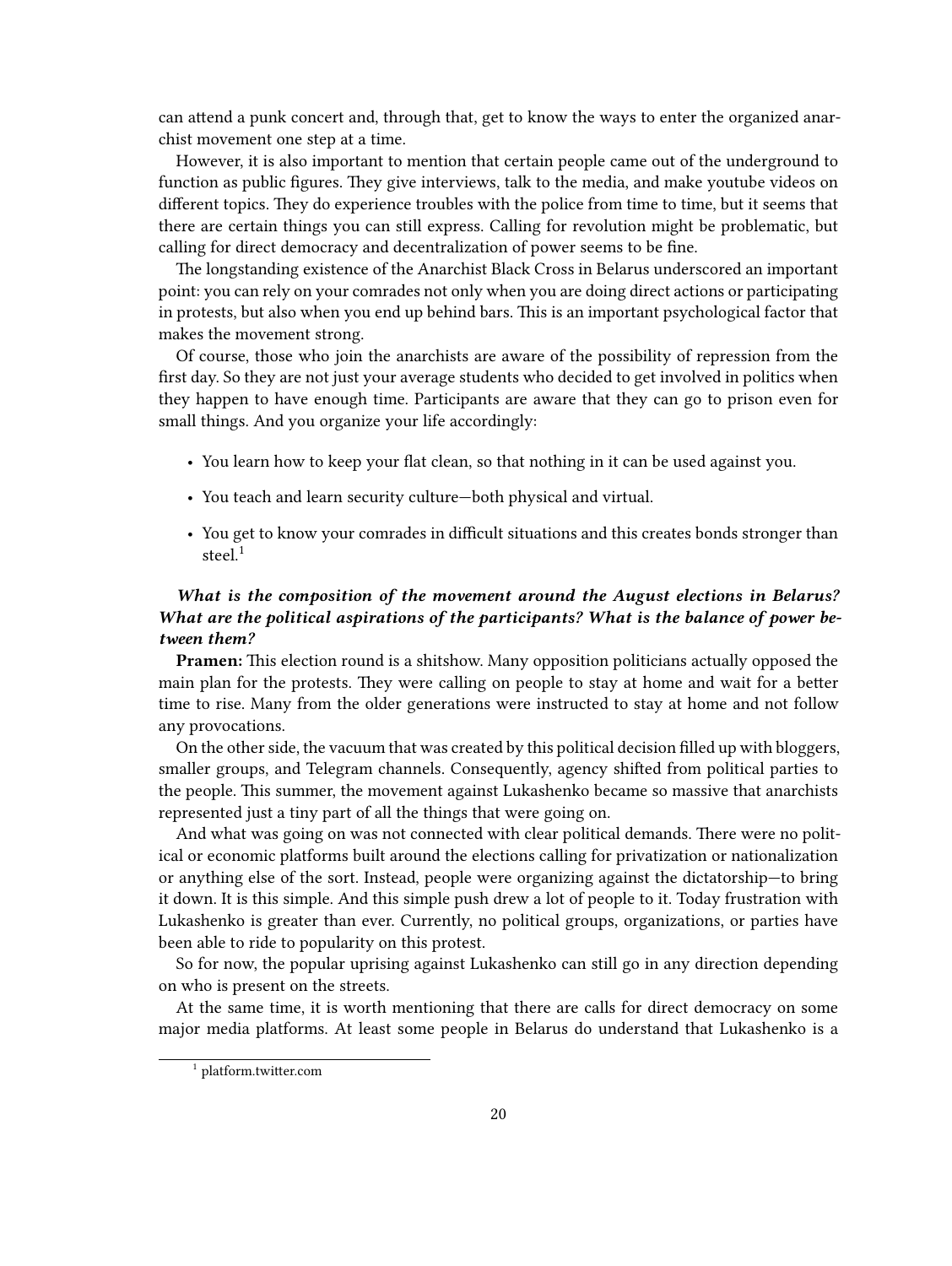dictator, but dictatorship is a complicated machine. If we just pass this machine into the hands of another president, the scenario may simply repeat itself.

**Anonymous:** The political life of Belarus has been devastated by the years of authoritarian power. The existing parties only exist for the sake of existing—people hardly know them and don't trust them.

Hence the classic joke: if you ever feel useless, just remember that there's a Prime Minister in Belarus. Political parties don't play any role here. Regular political models of decision-making don't work.

Probably one of the things that united people and helped them to create a powerful movement is the almost apolitical character of this struggle during the elections. People saw something different than usual buffoonery. Tikhonovskaya, the main rival of Lukashenko in this election, appeared from nowhere as a housewife who took over running after her imprisoned husband and whose only political program was to organize fair elections half a year after she becomes president. After 26 years of surviving in a "social state," people don't believe in socialism. After the long Soviet history and continuing pro-communist rhetoric on the TV and in daily life, people are skeptical about communism. What people want is to put an end to the years of oppression both ideological and economic, but economic first of all. They are not politically engaged at all. There are some political actors in the background of these events, but they are nearly invisible.

Unfortunately, we can say almost the same thing about anarchists—due to the small number of anarchists and the focus on the inside of the movement, anarchists can't really take over and lead this protest. Though by no means do I want to underestimate the anarchist contribution—despite small numbers, anarchists have managed to influence the protests by bringing new approaches and techniques.

### *We have heard that, at least according to a reporter from Belsat TV, anarchists played an important role in the August 9 protests in Minsk. Is this true?*

**Pramen:** Anarchists are playing quite an important role in this protests. We see organized affinity groups building barricades, trying to get bigger groups of people to move around the city and fight the police where it is necessary.

But even that is overshadowed by the creativity that the population is showing on the streets. What we call affinity groups in anarchist movement is something that exists naturally in society friends go together to the protest and quite often they talk about what they should do beforehand. So you can see a lot of young people not affiliated with any political currents on the barricades fighting the cops.

As for the strategy… The main goal is very simple—to bring down the dictator. By participating in the protests, to spread the ideas of horizontal organizing and decentralization. Even during the clashes, people are still spreading the leaflets to protesters at the back of the crowd. There is a belief that if people manage to bring down Lukashenko without politicians and big leaders, that will deal a powerful blow to authoritarian tendencies in the country. It will also give a huge boost to self-organization and solidarity in this society.

Everybody understands that this revolution is not going to be a libertarian one. We are not going to be able to bring the state down. However, as anarchists, we can try to push our ideas as hard as possible to come out on the other side with more momentum towards freedom.<sup>2</sup>

<sup>2</sup> [platform.twitter.com](https://platform.twitter.com/embed/index.html?creatorScreenName=crimethinc&creatorUserId=14884161&dnt=true&embedId=twitter-widget-1&frame=false&hideCard=false&hideThread=false&id=1293231654744535042&lang=en&origin=https%3A%2F%2Fcrimethinc.com%2F2020%2F08%2F12%2Fbelarus-anarchists-in-the-uprising-against-the-dictatorship-an-interview&siteScreenName=crimethinc&siteUserId=14884161&theme=light&widgetsVersion=223fc1c4%3A1596143124634&width=550px)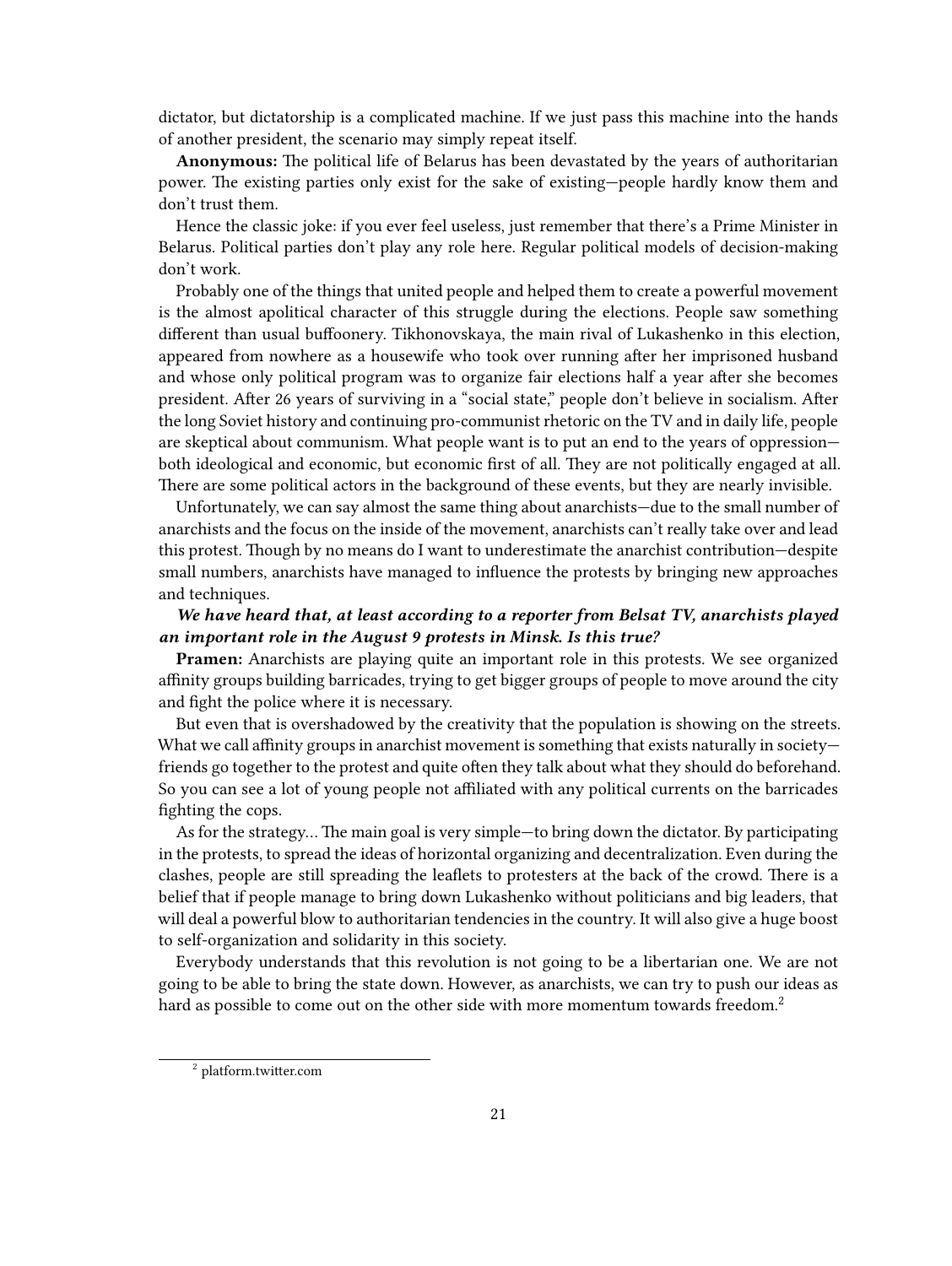#### *What are the different scenarios for how this showdown between Lukashenko and the protesters could turn out?*

**Pramen:** We hope only for one scenario—that Lukashenko is done. Depending on the level of violence, he could be killed, or people might just shave his mustache off. Or he might flee—this happened to most of his friends from East Block who were overthrown. This is the scenario that we are all fighting for.

There is another scenario: Lukashenko stays. In that case, there will be massive repression after the protests subside. Hundreds of people will be prosecuted and sentenced to many years in prison. The list of political prisoners will grow very quickly. Anarchists will be on it for sure.

Repression will destroy any political life in the country. Anything that can pose a threat to the government will be destroyed. It's not clear if the anarchist movement will survive this repression, as most of the groups are actually completely in it.

The collapse of the movement will send Belarusian society into decline. Many people will flee the country for sure. In the absence of political and social pressure, the economic crisis will drop people's income and create more challenges for the working population.

But we don't want to think about the worst-case scenario, because we are fighting for the best-case scenario—and we all know that there is no way back.

#### *How will the departure of Tikhanouskaya affect the movement?*

**Anonymous:** People are mostly struggling for themselves, for their freedom and life. Some people still regard her as a president in exile. Some never really cared. What everyone cares most about at the moment is the fate of those who are imprisoned and the responsibility for carrying on the struggle for those who sacrificed their life or health. So everything depends on the spirit of people, I believe—on whether they are ready to keep the struggle going despite all the violence and cruelty they are experiencing now.

### *We have seen that Russia has not wholeheartedly supported Lukashenko in this situation. How do you see Putin's strategy here? What would be the implications for Russia and elsewhere in the region if protesters force Lukashenko out of power?*

**Pramen:** It is not clear what is happening in Putin's head. It might be that he is just waiting for Lukashenko to weaken in order to strike a deal that would reduce Belarus to some kind of vassal state. At the same time, Putin is really disappointed with what is happening in Ukraine and Syria—the plans of his political analysts are not working out as he expected. At the end of the day, nothing prevents him from marching the Russian army into Belarus and proclaiming that it is part of Russia.

Putin has been playing with Lukashenko for a long time with the goal of integrating Belarus back into the Russian state. This never worked out, so it might be that there is a political decision not to support Lukashenko, to try to navigate the events in a clever way. Right now, if Putin supports Lukashenko with everything he has and Lukashenko still loses, Belarusian society will turn completely against Moscow. So for Putin, it might be a good tactic to maintain distance until things are clearer.

**Anonymous:** Putin was one of the first to congratulate Lukashenko on his victory and to affirm the results of the elections. In his message, he called for them to strengthen the collaboration between the two countries. Lukashenko's position is very weak at the moment. With the brutality he used during the elections, he lost any support and diplomatic leverage with the European Union. Now he needs the support of his big eastern brother. This is a very favorable situation for Russia. Without further expense, Russia can spread its influence over Belarus. It seems possible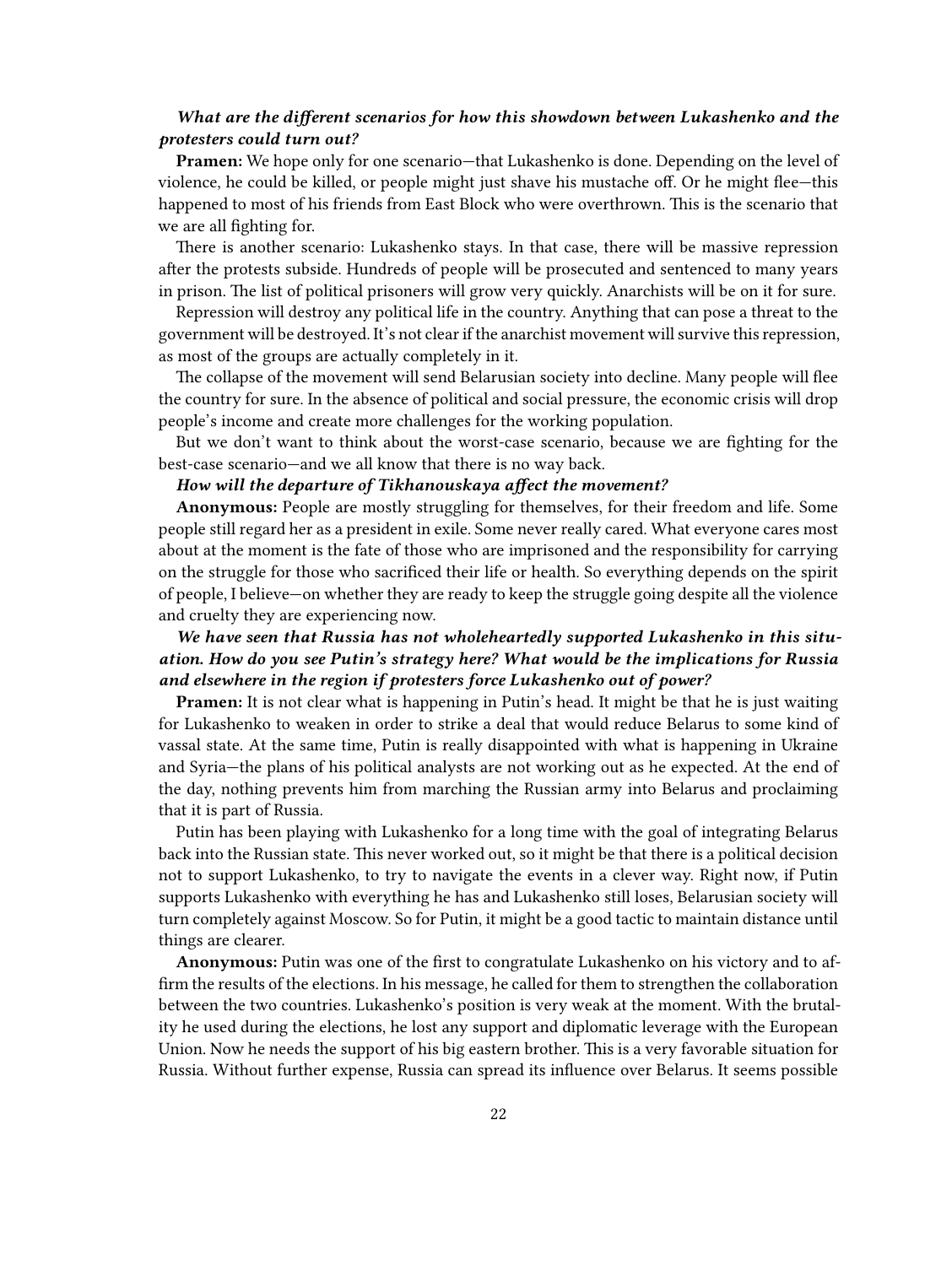that Putin will do everything possible to keep Lukashenko in power including sending military forces to put down the protests.

At the same time, if the protests force Lukashenko out of power, there are too many factors to take into considerations to make any forecasts. The scenario varies from military intervention and invasion to Russia acknowledging the new situation in Belarus without intervening.

#### *Is there anything you would like to say to self-proclaimed "anti-imperialists" in the West who support Lukashenko?*

**Pramen:** Well… there could be a long answer. For example, we could explain that Lukashenko is part of the imperialist Russian project in this region. He is supported by Moscow for his loyalty to the Kremlin—and there is nothing "anti-imperialist" in a president who is in power by the will of the empire that holds power in the region. I believe the sort of critics you are describing also love the social benefits that the state allegedly offers in Belarus. However, if you do your research, you will discover that Lukashenko is actually the one who has been destroying social programs in this country for years while preventing people from engaging in any sort of self-organization. We could go on explaining things for hours and hours.

But you know what? Authoritarian leftists don't hear arguments. They are believers. They believe in their "truth" the same way some people believe in a religion. No matter how many good points you can bring, they will maintain their original position.

So we can shift to the short answer: "Go fuck yourself." But you can still read more constructive things on our website

**Anonymous:** If Lukashenko had the chance, he would build his own empire. If you could understand his speeches, you would realize that he suffers from delusions of grandeur—or "suffers" is probably the wrong word, because he enjoys them. There's nothing anti-imperialist in this political figure in any possible way.

### *We have seen some "anti-imperialists" alleging that the movement in Belarus is comprised of fascists. There are allegations that the flag many demonstrators are waving is associated with the Nazi occupation of Belarus, for example.*

**Anonymous:** The first documented usage of the white-red-white (WRW) flag goes back to the fourteenth century. It's used nowadays as a symbol of Belarusian self-determination in opposition to the modern state flag and in opposition to Lukashenko's Belarus, since Lukashenko was the one who ordered the creation of what is currently the official flag of Belarus.

I understand where the argument associating the flag with Nazis comes from. There was a very complicated situation during the occupation of Belarus by German fascists in the Second World War. Belarus was strongly oppressed by the Soviet government at that time, which was trying to destroy the Belarusian national identity. For example, in 1933, the Soviet government imposed a brutal and unjustified reform on the Belarusian language, in which the alphabet was changed from Latin (an alphabet very similar to the Polish language) into Cyrillic. A lot of people experienced repression. In these conditions, when the German army was approaching and the Soviet government evacuated in a panic, some people tried to created a so-called Belarusian Central Council. They were collaborationists, though their motives were not to support and welcome the German Nazis but to seize a chance to create a national sovereign entity. The council existed for less than two years. People who use the WRW flag today are often not even aware of these historical events. The WRW flag is a national flag that has been used throughout history during various times of oppression by many revolutionaries and has nothing to do with the German Nazis in the mind of Belarusian people.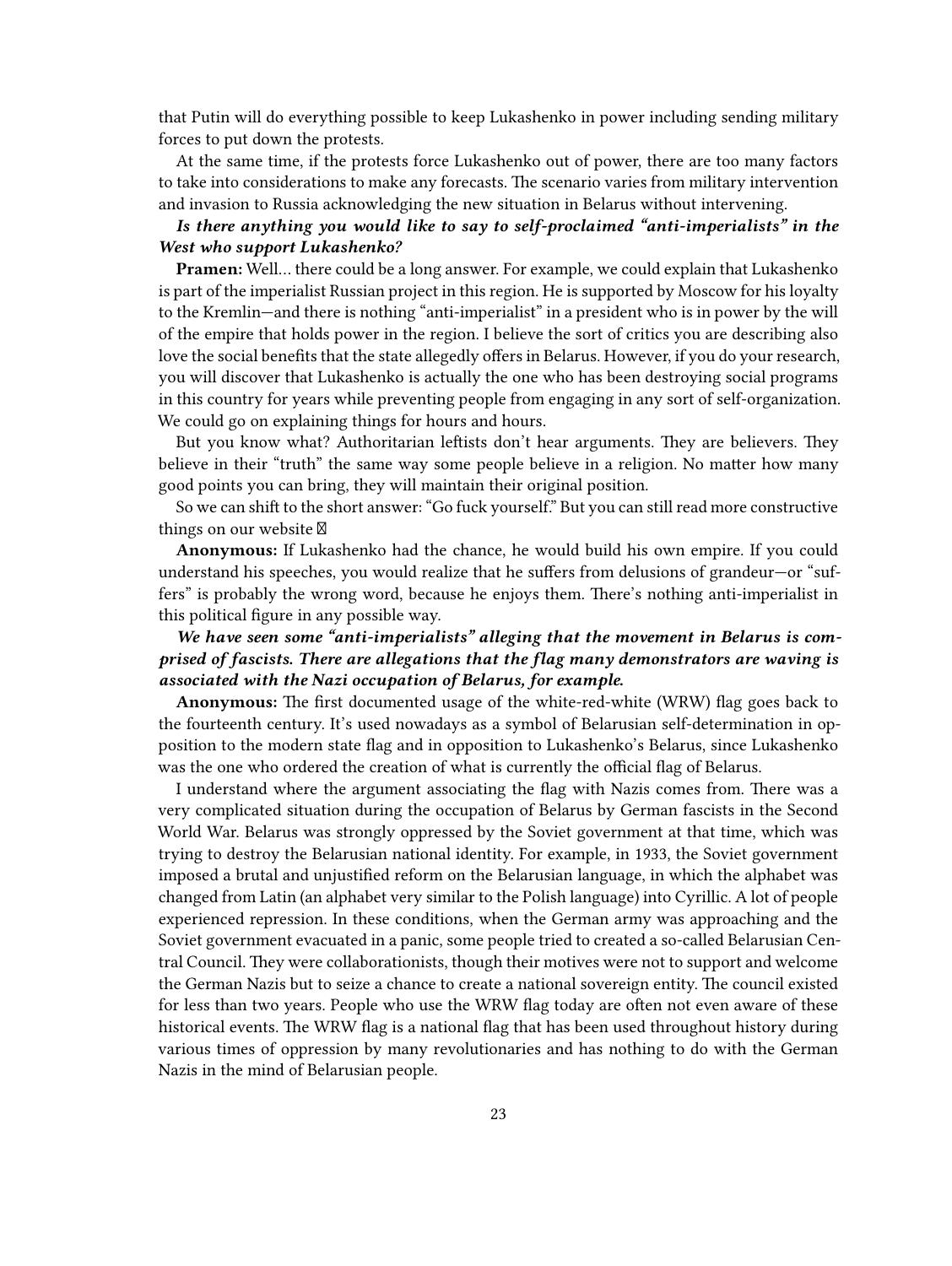I would draw a parallel with Kurdistan. There's the state flag of Syria and the Syrian regime and there's the flag of Kurdistan. In the same way, we have the statist flag of Lukashenko—which has only been used during his presidency, so people avoid using it, especially in this struggle where everything is about deposing him—and the national and historical flag, which is whitered-white.

For sure, there are people in the demonstrations with a wide range of different political views. Most of them don't define themselves politically at all. When miners go on strike because they don't agree with the corrupt state government and the exploitation that their bosses are engaged in, do we try to determine their exact political identity as communists, anarchists, or liberals? Trying to define this huge crowd of hundreds of thousands of people who have suffered through humiliation, exploitation, and oppression for the last quarter of a century seems ridiculous to me. For me, there's one obvious fascist: Lukashenko.

## *What can anarchists in other parts of the world do to support comrades in Belarus? Are there concrete structures to support those facing repression now? Are there pressure points that international solidarity could focus on?*

**Pramen:** Do solidarity actions. A lot of solidarity actions. Send us pictures of your solidarity actions. Support from outside inspires not only anarchist hearts but the hearts of everyone on the streets. People are seeing that they are not alone. After reading this text, just go paint a really simple banner, get your mates together, and take a picture. This will take couple of hours tops.

If you have more time and energy—be creative. Belarus is a capitalist state. There are a lot of embassies and other points that represent the Belarusian state. In 2010 in Russia, some daring anarchists occupied the Belarusian embassy.This can be one of the ideas on the table. Be creative and through your creativity, we will know that you are honest in your solidarity!

And if you are tech savvy, start helping us out with problems with internet. In Belarus these days, people with money can access the internet way more easily than grassroots activists. Free VPN and other solutions are not working and we need a lot of help with this as lack of internet prevents a lot of organizational efforts.

**Anonymous:** Though hardly realistic, the best support would be to come and to support by directly participating in the protests. We need courageous and decisive people at our side. Another way is by sharing experience and ideas with our protesters—we need your imagination and creativity!

We also need informational support—many people don't know much about Belarus and the real situation here. The reality, mentality, and way of thinking are different in the post-Soviet context that shapes the struggle here. Very often, people fail to understand the differences between political life here and in the West.

Last but not the least, you could organize mass protests in your own countries. We are all connected. What we need above all at any moment in time is the world struggle.

You can also support us through the Belarusian Anarchist Black Cross.

### *Please list the websites and social media accounts that people should follow for reliable news of events in Belarus, especially from an anti-authoritarian perspective.*

**Pramen:** Websites to follow:

pramen.io – Anarchist Media Collective

abc-belarus.org – Anarchist Black Cross Belarus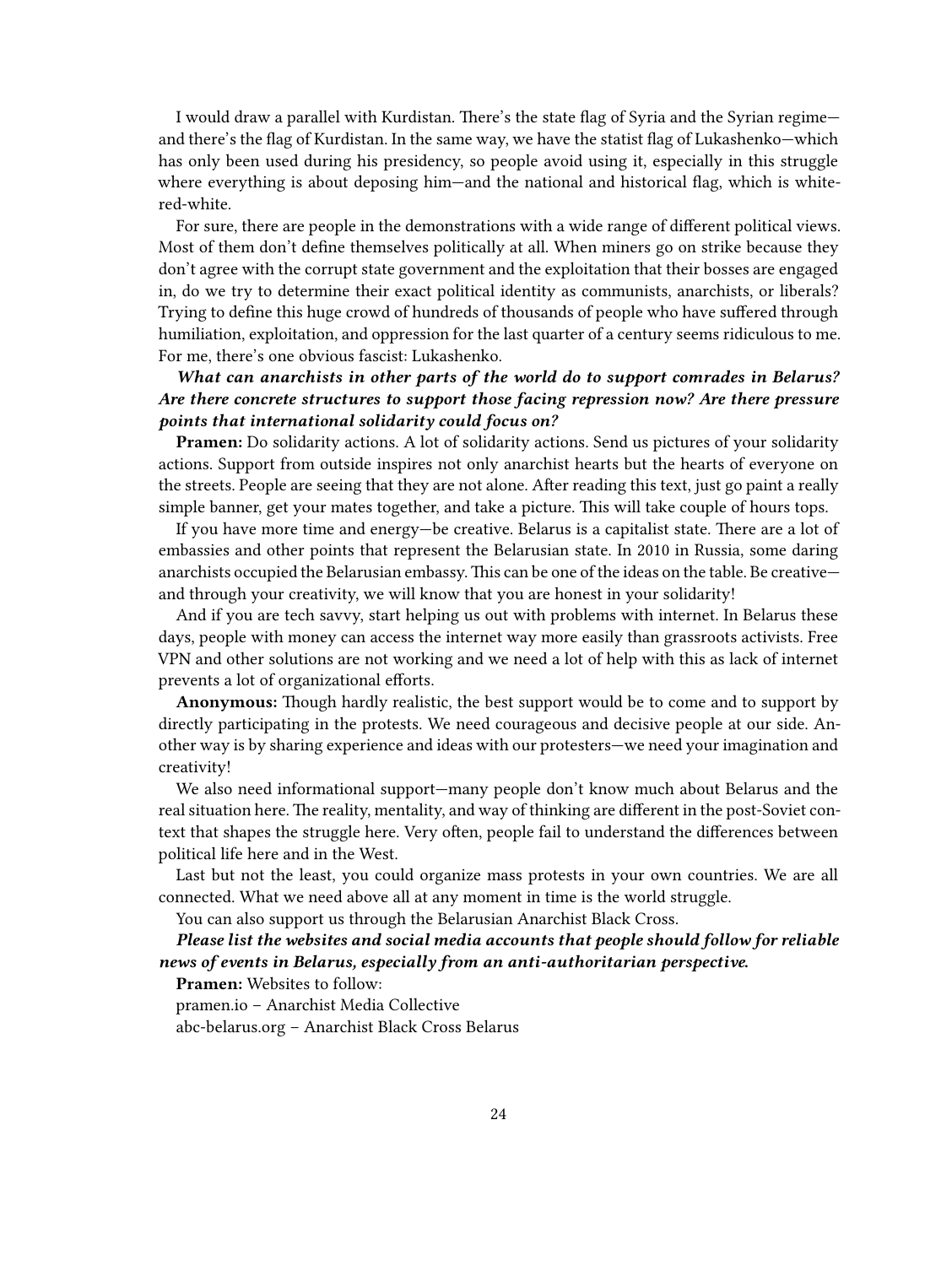Both include writing in English; other collectives write only in Russian in social networks. On these websites, you can find links to social network presence. We are doing our best to keep people updated!

As for private individuals, you can follow @bad\_immigrant on twitter or chaos.social mastodon instance. He is tweeting in English on the situation right now.

Follow the hashtag #belarus in your social networks. Plug russian texts into deepl and you should get readable results as well.

Donate to ABC-Belarus because already, over 5000 people have been detained and nobody knows how many more will be soon.

And let's hope that in couple of days Lukashenko will fall and there will be a huge party at which we will remember our dead and celebrate the living!

See you on the barricades, comrades!

**Anonymous:** Right now, there are also a lot of telegram channels where people post videos and photos in real time from the scene of everyday protests. These are not anarchist spaces, but they can help to offer a general picture of what's going on in the streets right now:

- https://t.me/nexta\_live
- https://t.me/belteanews
- https://t.me/belamova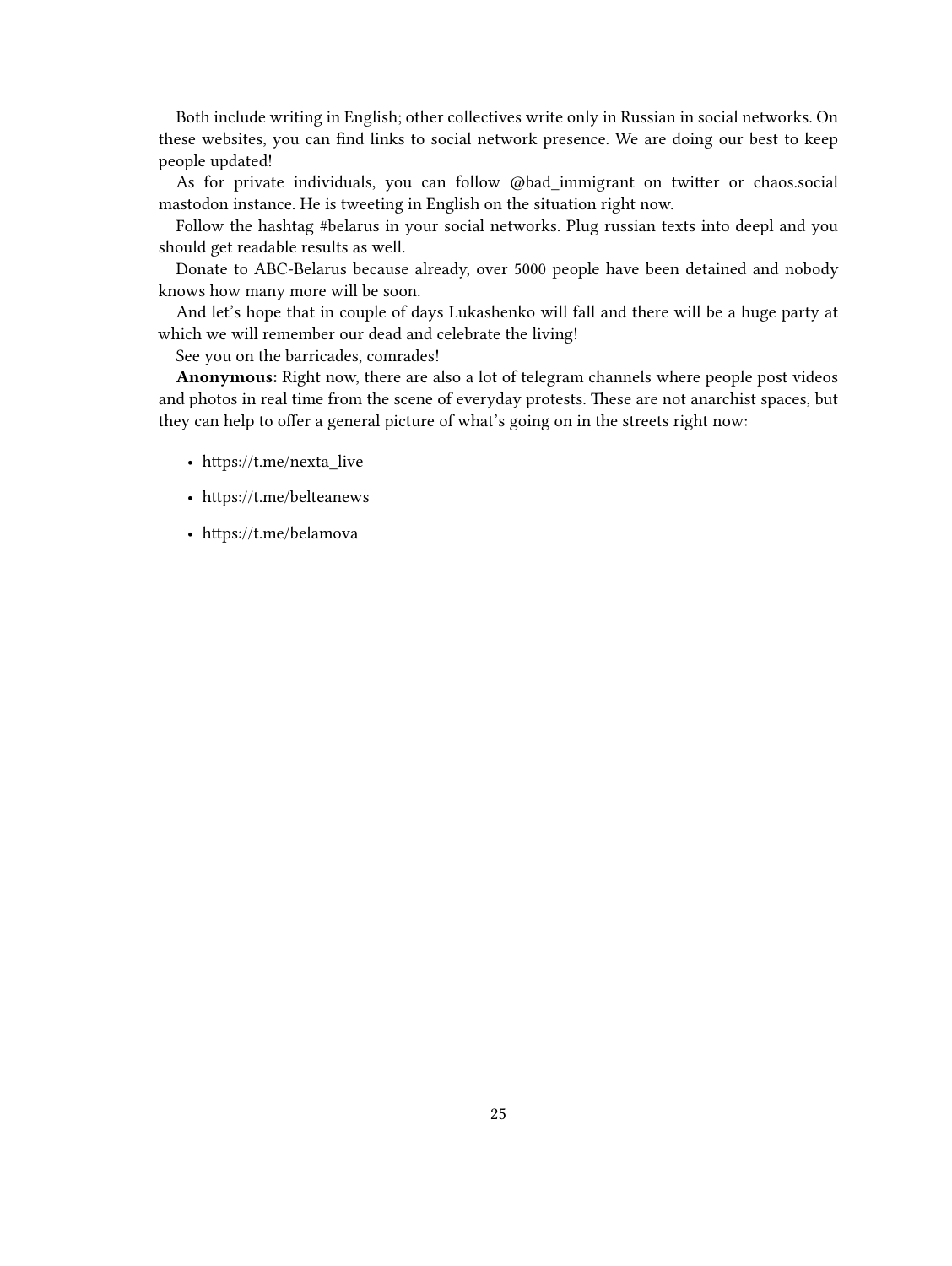# <span id="page-25-0"></span>**Interview with anarchist in Minsk about the Belarus protests**

*The fight against the capitalist system and the authoritarian nation states driving the destruction of the planet must be an international one if it has any hope of succeeding. That's why we decided to reach out to anarchists in Belarus to learn about the current wave of protests confronting the regime of Lukashenka. We did it by contacting the Anarchist Black Cross Belarus, but this interview represents the opinion of a single anarchist in Minsk and doesn't reflects the position of any particular organisation or group.*

*From GAF we want to send our solidarity to everyone in Belarus fighting against state oppression. Specially to our anarchist and anti-fascists comrades, we hope all of you stay safe. We are encouraged by the acts of defiance we are seeing every day coming from Belarus and angered by the horrible violence of the state. We hope this interview spreads awareness of the situation in Belarus and inspires acts of solidarity all over the world.*

**What is the historical background that explains the opposition towards the current government? What circumstances precipitated the current wave of protests?**

Aliaksandr Lukashenka occupies the presidential chair since 1994. In 1996 he organised a kind of coup d'etat (through a referendum with falsified results), and since then the country is a dictatorship with more and more repressive legislation and less and less space for political movement. Nevertheless, at the start of his rule, Lukashenka enjoyed some support from portions of the population. His assumption of an office coincided with relative economic stability after stark economic crisis of the early 1990s (and some people tended to falsely attribute this relative stability to Lukashenka's rule).

Lukashenka in many ways continued to pursue the policy of his predecessor, prime minister Viachaslau Kebich (there was no presidential chair in Belarus before 1994). For instance, economic and political ties with Russia continued to be very strong. Another political bet of both Kebich and Lukashenka was to proceed with privatisation extremely slowly and cautiously. In contrast with neighbouring Russia, Poland and Lithuania, Belarus have not privatised many of its biggest industrial enterprises until now. It was made in order to reduce number of working places in industry slowly and hence to avoid social explosion. In case of fast privatisation, massive dismissals would be unavoidable. Social support for families with children continued to exist (especially with three, four and more children). Public health system is still free of charge for all Belarusian citizens (but not for citizens of other countries, even if they live in Belarus many years and pay all their taxes here).

But at the same time dismantling of social guarantees took place. For instance, in late 1990s short-term labour contracts (usually one year long) started to be introduced universally instead of previous system of contracts not limited in time. At the end of a contract year, an employer can dismiss an employee without a need to provide any justification. This measure was highly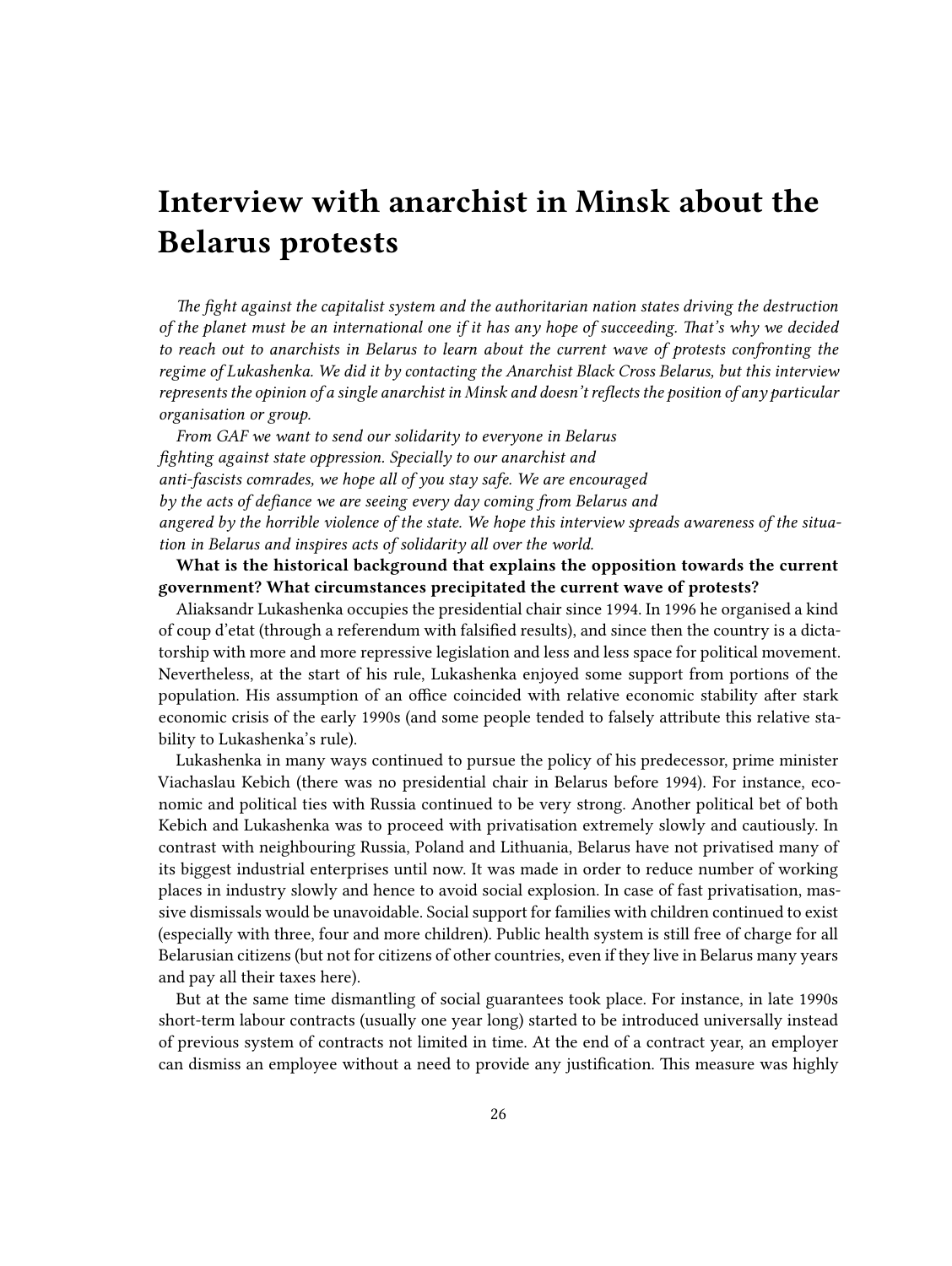unpopular. But the regime managed to keep salaries rising, and the working population slowly accepted the new system. The short-term contracts are widely used not only to dismiss labour activist (e. g. unionists), but political activists (e. g. activist of political parties or social movements) as well.

There are almost no social guarantees for jobless people. Unemployment payments are as low as an equivalent to 10 euro per month, and conditions are applied (e. g. an obligation to perform public works couple of days per month), so most unemployed simply do not lose their time to fill papers in an unemployment office. Moreover, in 2017 Lukashenka tried to introduce something similar to general poll tax. Even unemployed had to pay a fixed minimal tax per year. Due to massive tide of protests, the presidential decree was rolled back. But this attempt was seen by the people as a serious breach of an unspoken social contract, and influenced current protests.

For a long time, political opposition was relatively unpopular, as some of its most vocal speakers are either economic liberals and advocate privatisation, or political conservatives who advocate e. g. ban of abortion (so far abortion is legal and free of charge in Belarus). At the same time, there are many currents within the opposition, including social democrats, left party (former communists) and greens who do not advocate neither privatisation, nor ban of abortion.

But this year the situation changed profoundly. During the first wave of coronavirus, authorities made many political mistakes and outraged citizens. First, they did not provide adequate information and in many times resorted to outward lies (e. g. statistics of deaths related to epidemics was falsified from the very start). Second, Lukashenka scorned and ridiculed ill and dead people, blaming them (not the policy of his government) in their illness. Such behaviour caused massive outrage even in-between former supporters of Lukashenka. Third, no social support was offered to people who lost their jobs or significant part of salaries. In Belarus, no services or industries were closed by governmental decree, but many industries suffered from the crisis anyway, e. g. tourism, transport, restaurants, export-oriented industries (as the demand declined). Fourth, many medics who had worked overtime under stressful and risky conditions, were not paid properly.

As a result, when presidential campaign was announced late spring, people immediately lined to give their signature to all oppositional candidates, but not to Lukashenka. The authorities answered with repressions: several candidates and some of their supporters were jailed. This tactics only enraged even more people, and already in July there were protest rallies during which some protesters fought back riot police (I have to underline, protesters did not attack riot police). However, authorities allowed one oppositional candidate, Sviatlana Cikhanouskaja, to run in the elections. Cikhanouskaja substituted her jailed husband, Siarhiej Cikhanouski. Election campaign rallies of Cikhanouskaja gathered crowds of supporters, even in tiny and deeply provincial towns. The authorities started to be so afraid that they banned all Cikhanouskaja's rallies in the last week before elections.

The election results were falsified, as it happens always since 1996, but there is general feeling that in reality Cikhanouskaja overwhelmingly won. Her campaign mobilised those people who usually do not participate in elections, and Lukashenka's ratings are close to historic minimum (24% in Minsk in March-April 2020, with obvious later decline).

**What role are anarchists and anti-fascists taking in the protests? What are their main objectives when intervening in the protests? How are they seen by the rest of protestors? – What tactics are being used by protestors when confronting the state forces in Belarus?**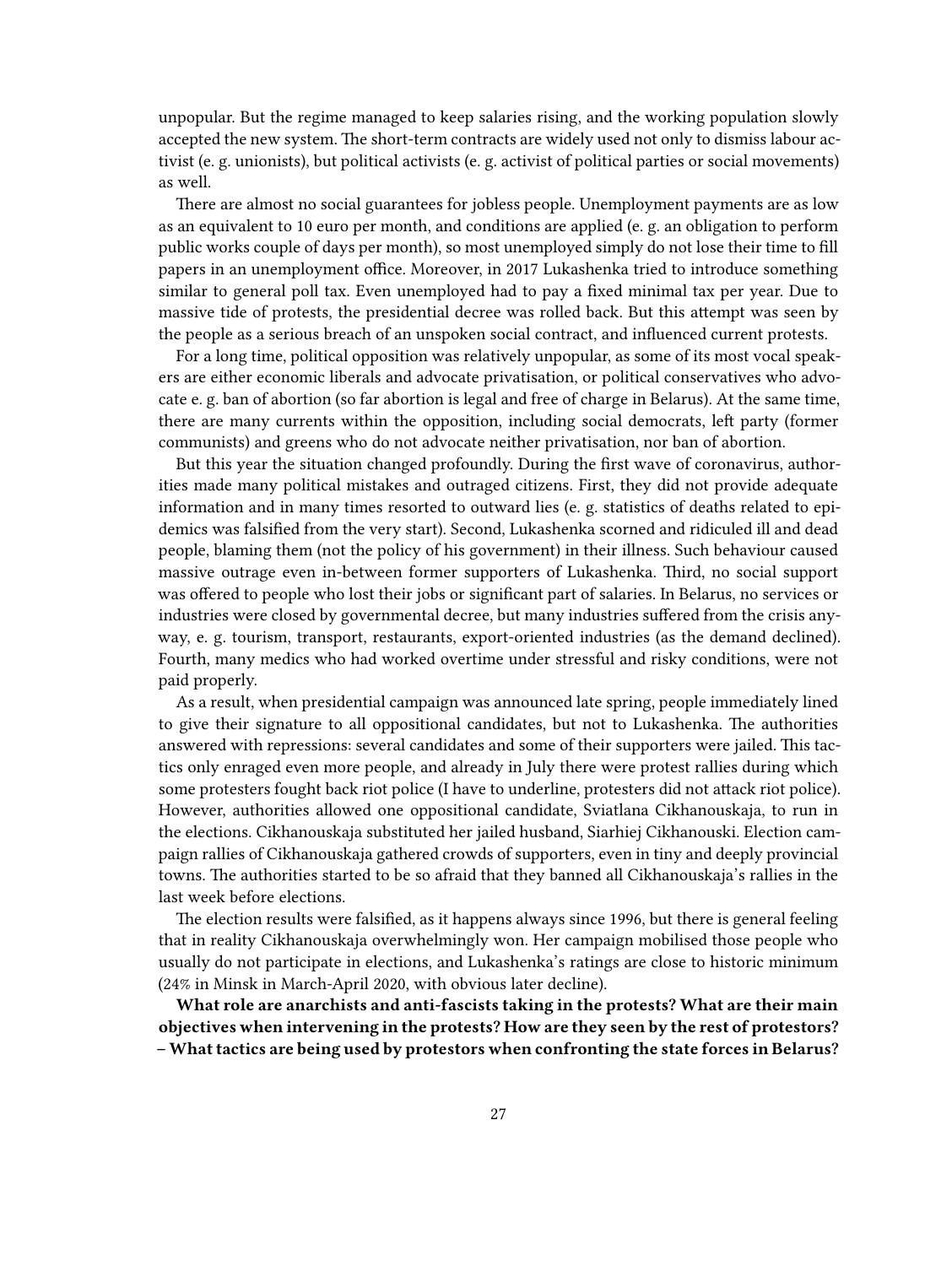#### **Have they been influenced by recent uprisings around the world, such as Hong Kong, Chile, Lebanon or Portland?**

Anarchists are on the streets, however, anarchists rarely mark themselves specifically as anarchists to avoid being busted (or worse). Therefore, the general public has little idea that anarchists are present. Anarchists come to demonstrations with banners and posters and spread leaflets to pursue anarchist agenda (e. g. anti-police, feminist, anti-nuclear).

Tactics of protesters in Belarus is hardly influenced by other uprisings. Belarusians are very provincial, participants of the protests rarely have an idea that in Hong Kong anything happens at all, not to speak about Chile.

So far the protests are largely peaceful. But when police attacks protesters, sometimes protesters fight back and e. g. do not let to bust fellow protesters. In early August, there were several occasions of symbolic improvised barricades made from garbage bins and construction fences.

## **What tactics of counter-insurgency are being used by the state to stop the protests? Are anarchist and antifascists being targeted in a particular way? How are they defending themselves?**

On 9–12 August police used everything: tear gas, flash-bang grenades, rubber, plastic and steel bullets, water cannons, armoured vehicles to break barricades, tortures (including beating some protesters to death). There are several people dead (some shot, some tortured to death), couple of dozen missing, several hundred were severely wounded by grenades and bullets and several thousand were tortured in police stations these days. From 13–14 August, police violence was reduced. Police continues to beat and detain people, but there is only one report of a murder which happened in the second half of August.

Since 14 August, couple of thousand protesters faced arrests or fines. There are more than 70 political prisoners who face criminal charges, several thousand more protesters face criminal charges (in the status of defendant or suspect), but are not under arrest. Many of them have left the country. The most widespread accusation is "organisation of mass disorder and/or participation in it".

In Minsk, anarchists are rarely targeted in a particular way, due to our invisibility. Otherwise, we expect arrests. Some anarchists were arrested for their active participation in women marches or for their involvement in human rights organisations. But in these cases, not anarchists, but feminists and human rights defenders were targeted by police.

In Hrodna and Baranavichy, anarchists were arrested when they formed anarchist blocks during demonstrations.

Three anarchists are under arrest and face criminal charges, two of them because already before the elections they were on the police list of 'especially dangerous' anarchists.

**In the recent uprising in USA, sectors within the very own protest movement played a role in quenching the insurrections by calling for peace, civility and reform. Is something similar happening in Belarus or are militant tactics widely supported?**

In Belarus, the whole protest started from the unfair elections. It was further propelled by extreme police violence in the early August. Protesters demand, inter alia, to hold "fair" elections and to punish police officers who killed and tortured. It is strange to assume that these same people who demand legality would call for an insurrection.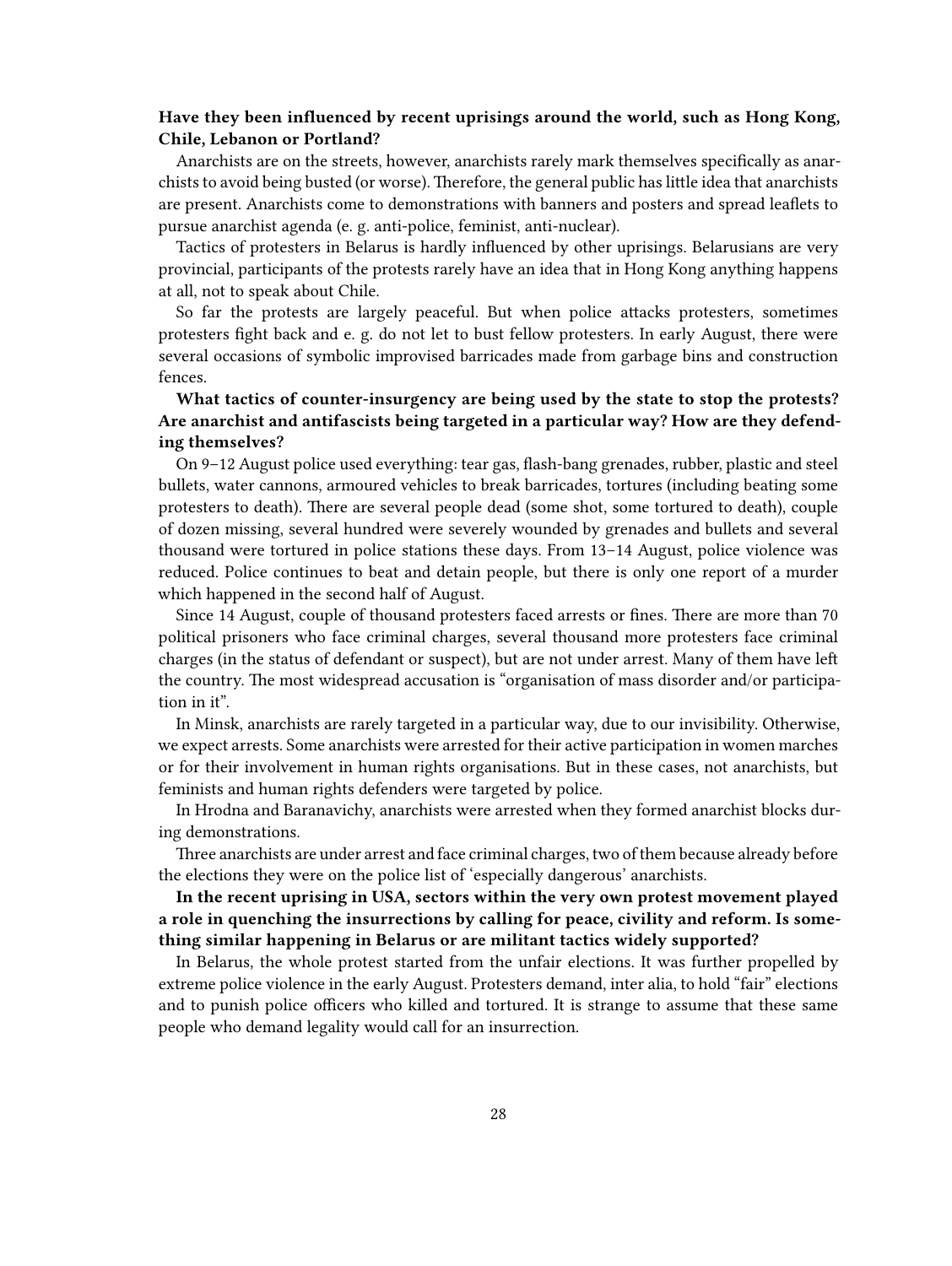The protest is largely bourgeois (not totally, but largely), well-paid specialists and owners of small and medium-sized businesses march on the streets. They are demanding exactly peace, civility and reform. Why would they change their demands?

Militant tactics do not enjoy wide support, but militant slogans do. Protesters shout outward abuse at Lukashenka and his police, same slogans are repeated in graffiti, and the whole protest is very much carnivalesque (in all senses, including e. g. subversion of hierarchies).

Many people are ready to fight back the police to prevent arrests. This is not seen as violence. Most police officers are masked to hide their identity, and it became highly popular to demask them, to tear masks off.

Information is gathered and published on police officers who practiced violence, sometimes with their phone numbers and home addresses.

Some time ago three or four private cars of local police officers were burned down in a small provincial town of Drahichyn.

## *Has there been attempts by opposition political parties or forces to take control over the movement and co-opt it for their own political objectives? If so, what has been the response from the protestors?*

Again, it is electoral protest. Most protesters want oppositional political parties or forces to take control of the country. The movement (or at least its largest part) wants to be co-opted.

### **What opportunities do the current protests present for anarchists and anti-fascists in Belarus and what would it mean for them the fall of the current regime?**

The protest give anarchists a forum to speak and a space to practice ideas. In the last three years, almost all web-sites of Belarusian anarchist were declared 'extremist' by the Belarusian state, and all internet providers block them (it is possible to access these sites through proxy, VPN or Tor Browser). Almost all printed anarchist propaganda was declared "extremist" as soon as it was found and confiscated. It is punishable by law to share articles from anarchist websites or anarchist leaflets e. g. at one's facebook page (big fines are applied). So it is hard to underestimate possibilities for propaganda which current protests have opened. However, one has to spread propaganda with caution. Some weeks ago, two anarchists had been detained in the centre of Minsk and subsequently were arrested for spreading leaflets.

The fall of current regime most probably will bring some liberalisation of the legislation. First, anarchists would like to depenalise expression of anarchist ideas (to abolish "anti-extremist" legislation). Second, there is whole range of social, environmental, legal changes which anarchists are anticipating and struggling for. A list of some of such changes was published by anarchist group *[Pramień](https://pramen.io/en/2020/09/proposal-of-program-minimum-for-the-period-of-uprising-in-belarus/)*: (this publication was followed by interesting discussion in Russian).

#### **How can anarchists, antifascists and other anti-authoritarian sympathisers offer solidarity from abroad?**

You can make solidarity actions, e. g. in front of Belarusian embassies and consulates (or simply at the central square of your town). You can organise benefits and donate money e. g. to [Anarchist](https://abc-belarus.org/?p=13148&lang=en) [Black Cross Belarus](https://abc-belarus.org/?p=13148&lang=en) or to *[Pramień](https://pramen.io/en/2017/11/four-way-to-help-the-anarchists-in-belarus/#comment-36645)*. You can help Belarusian refugees, several thousand people have left the country, including some anarchists and anti-fascists (sorry, no ready recipes, please search for information and contacts yourself e. g. through Belarusian anarchist web-sites). And, obviously, you can spread the word.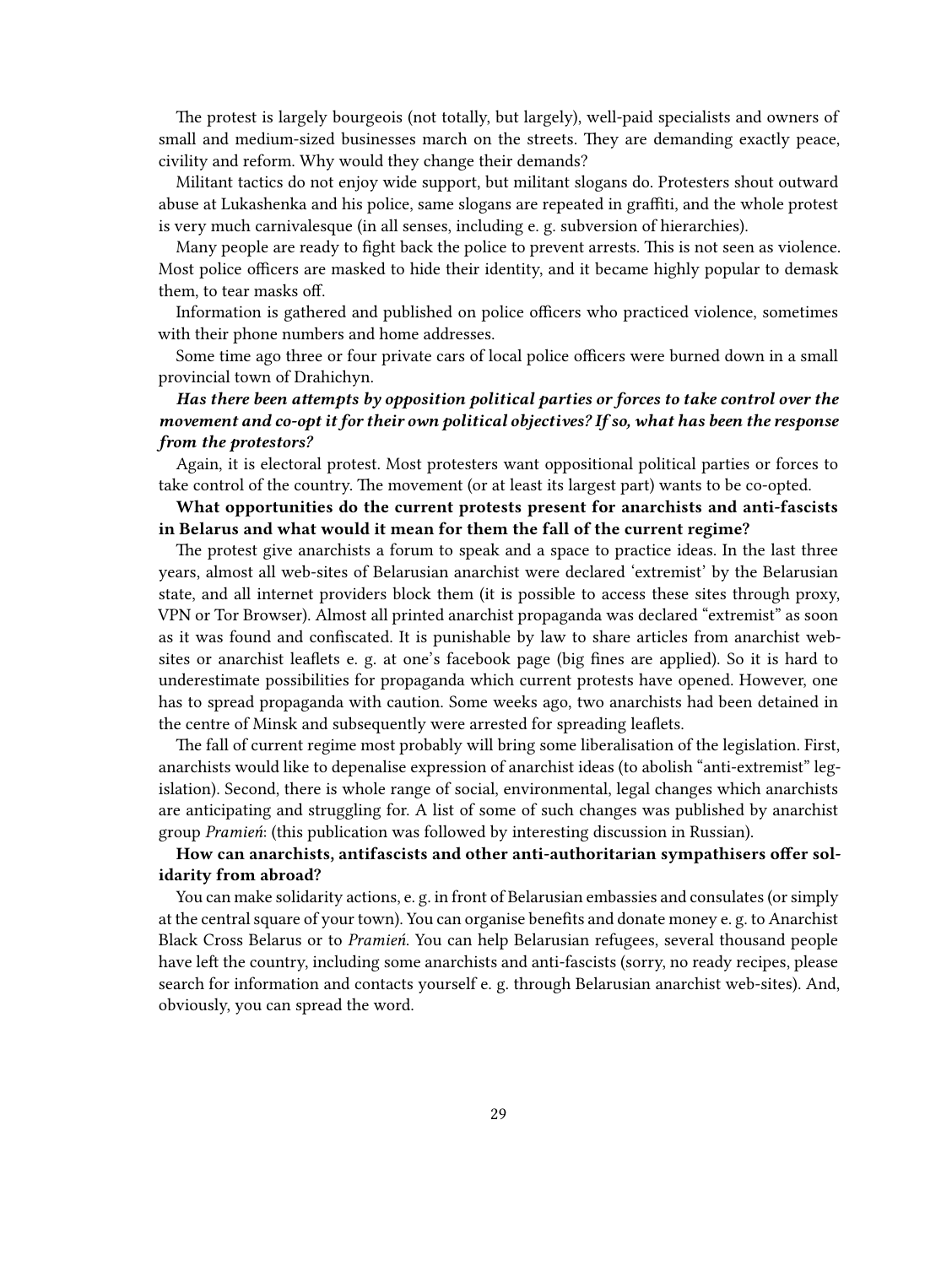## <span id="page-29-0"></span>**Open letter in support of Belarus anarchist revolutionaries**

## <span id="page-29-1"></span>**What's happened?**

On October 22 in Soligorsk (Belarus) administrative building of State committee of forensic examination was attacked and cars were set on fire at the parking lot of Soligorsk district prosecutor's office. On the night of October 28 the building of traffic police department of Mozyr district police department was set on fire. Soon a group of anarchists-revolutionaries: Igor Olinevich, Dmitry Dubovsky, Dmitry Rezanovich and Sergey Romanov were detained by a mobile group of Mozyr border detachment near the Ukrainian border in Zabozye village of Yelsky raion (Belarus). The detainees are currently held in a KGB remand prison in Minsk. They were charged under part 3 of article 289 of the Criminal Code (act of terrorism committed by an organized group).

## <span id="page-29-2"></span>**Anarchist Revolutionaries**

Each of the detainees had been an opponent of the fascist state for many years and had regularly experienced its repressions.

**IharAlinevich** – an anarchist from Minsk, former political prisoner of the Belarus regime. In November 2010 he was captured by the special services in Moscow and in May 2011 was sentenced to 8 years in a reinforced regime colony under Art. 218.3 (intentional destruction of property) and Art. 339.2 (hooliganism by a group of persons). He was pardoned by presidential decree on 22 August 2015. In prison he wrote a book "Going to Magadan", which was translated into several languages. In 2013, the book was awarded by Belarus PEN Centre with the Frantishk Alekhnovich Award for the best work written in prison. In 2016 Igor was awarded the Victor Ivashkevich Prize. After his release, Igor lived abroad and participated in the anarchist movement.

**Dzmitry Dubouvski** – an anarchist from Soligorsk. In 2010, he was put on the wanted list in connection with the "case of Belarus anarchists. In November of the same year, Dubovsky managed to escape in Moscow when the FSB tried to detain him and Igor. For 10 years, Dima was hiding in Russia and Ukraine, published diaries of his travels and participated in the anarchist movement.

**Dzmitry Rezanovich** is an anarchist from Gomel. He was detained on March 16, 2014 after crossing the Ukrainian-Russian border in Kursk. He had his brother's documents with him. He was detained on suspicion of committing sabotage on Russian territory. The FSB failed to find sufficient evidence for this version and opened a criminal case under Article 332 part 1 of the Russian Criminal Code (crossing the state border of the Russian Federation without valid documents for the right to enter the Russian Federation). He was kept in a deportation center in Kursk region. On July 3 the court ordered to deport Dmitry from Russia and also sentenced him to pay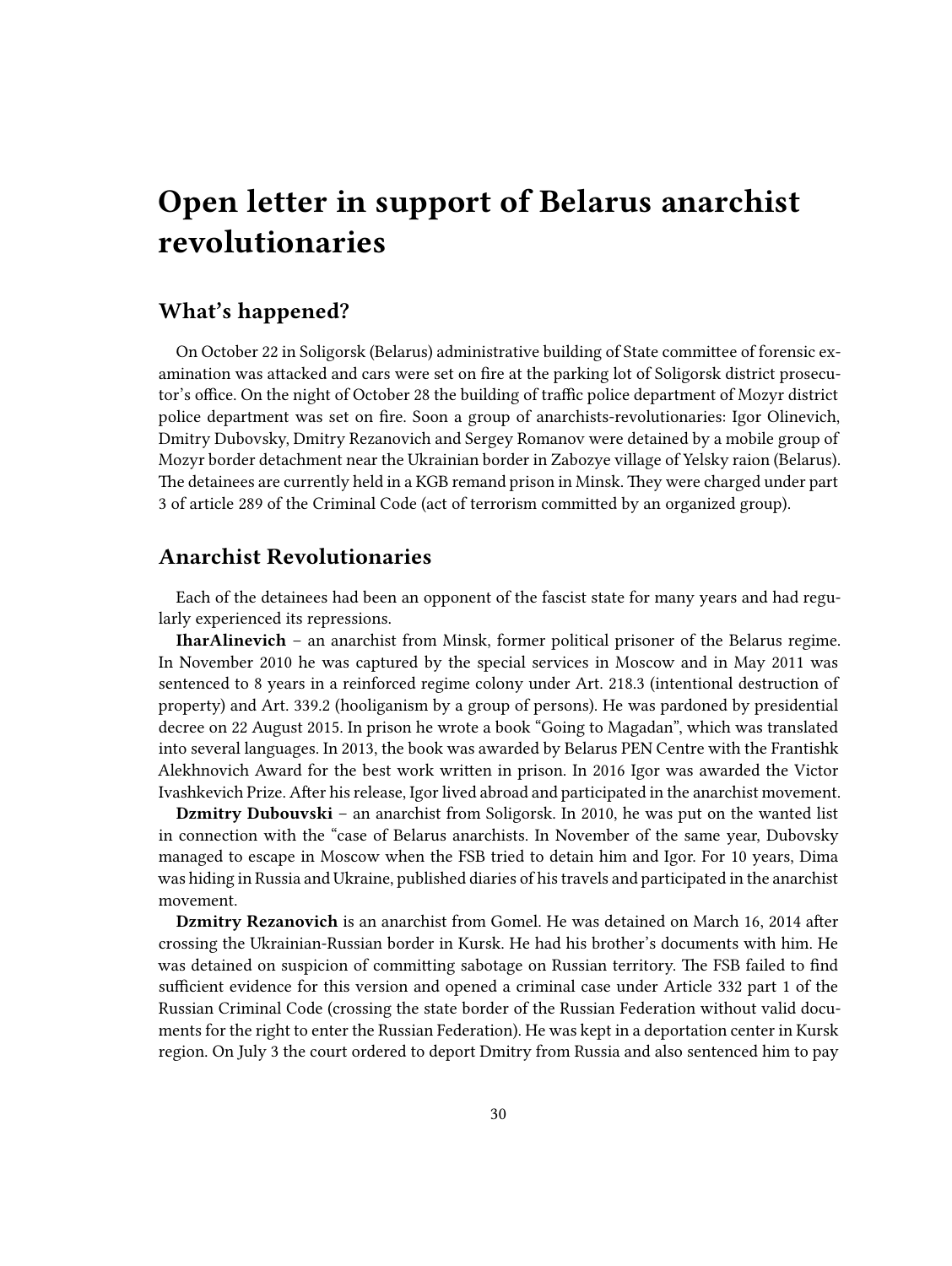a fine in the amount of 15,000 roubles. On 25 July Dmitry was deported to Belarus. He remained an active participant in the anarchist movement.

**Siarhei Ramanau** is an anarchist from Gomel. In 2013 he Romanov was sentenced to two years in prison with a suspended sentence for keeping 14 grams of gunpowder at home. (Article 295.2 of the Criminal Code). In 2014 he was sentenced to 6 years in prison, after complaints they reduced the sentence to five years. (Art. 295.3 of the Criminal Code). He was released in July 2019 and was sentenced to preventive surveillance restrictions, such as a ban to leave the city and change his place of residence, a ban to visit bars, restaurants, stores and other places where they sell alcohol, a ban to leave the place of residence between 22:00 and 6:00 without a valid reason, the obligation to visit the inspection once a week.

All the four are mature individuals with strong moral principles and well-established views. Each of them is a convinced anarchist, each of them is an idea-oriented and worthy person. Each of them is a fighter for a new, free Belarus, where there is no place for brutality of police and paramilitary units and other law enforcement agencies, where there is no place for violation of freedom in all its manifestations.

## <span id="page-30-0"></span>**Why do we support them?**

All accusations made by the state against the anarchist rebels are absurd, cynical and false. The arrested anarchists do not hide the fact that they were engaged in car arson, property damage, sabotage. All this is a direct action, **which in no way resulted in injuries or death**.They did not intend to cause that. As anarchist revolutionaries, who chose the path of guerrilla struggle, the group wanted to support the rebellious Belarusian people and contribute to the cause of popular resistance. The weapons are a sign that the guys consciously embarked on a decisive and risky struggle against state terror. We believe that the possession of firearms is the right of free people, not of the brutal law enforcement officers. Today, it is Belarus state based on military and police violence, built, paid for and managed by a mad dictator, which is a terrorist structure. It is the state structures that rape girls, beat up pensioners, shoot unarmed people, torture detainees in vans and detention centers, break into apartments, smash cars and break down bicycles, smash cafes and stores. Anarchists do not do anything like that. Anarchism is self-organization, mutual help, and solidarity. **Anarchism is not just the desire to be free. It is a struggle against any oppression, a struggle for freedom.** Yes, they had weapons with them. But it was not used against people. Yes, they set fire to buildings and cars, but these very objects are the backbone of the regime and that is why were chosen as targets. There were no casualties. Yes, they are rebels and revolutionaries. But every people have the right to rebel, especially in a country where no democratic mechanism works, where there is no justice at all, and every peaceful protest is met with state violence. Within a few months in Belarus, about seventeen thousand people were detained and about 1000 criminal cases have been opened. More than 100 political prisoners are behind bars. Even in response to the most peaceful form of protest – a strike – the authorities throw workers behind bars.

The ban on strikes, layoffs, repressions, and failure of Belarus authorities to fulfill their promises led to the fact that Soligorsk – the city of miners and workers – was chosen by anarchists for direct action. **The actions were aimed at supporting workers and expressing their solidarity with their demands.**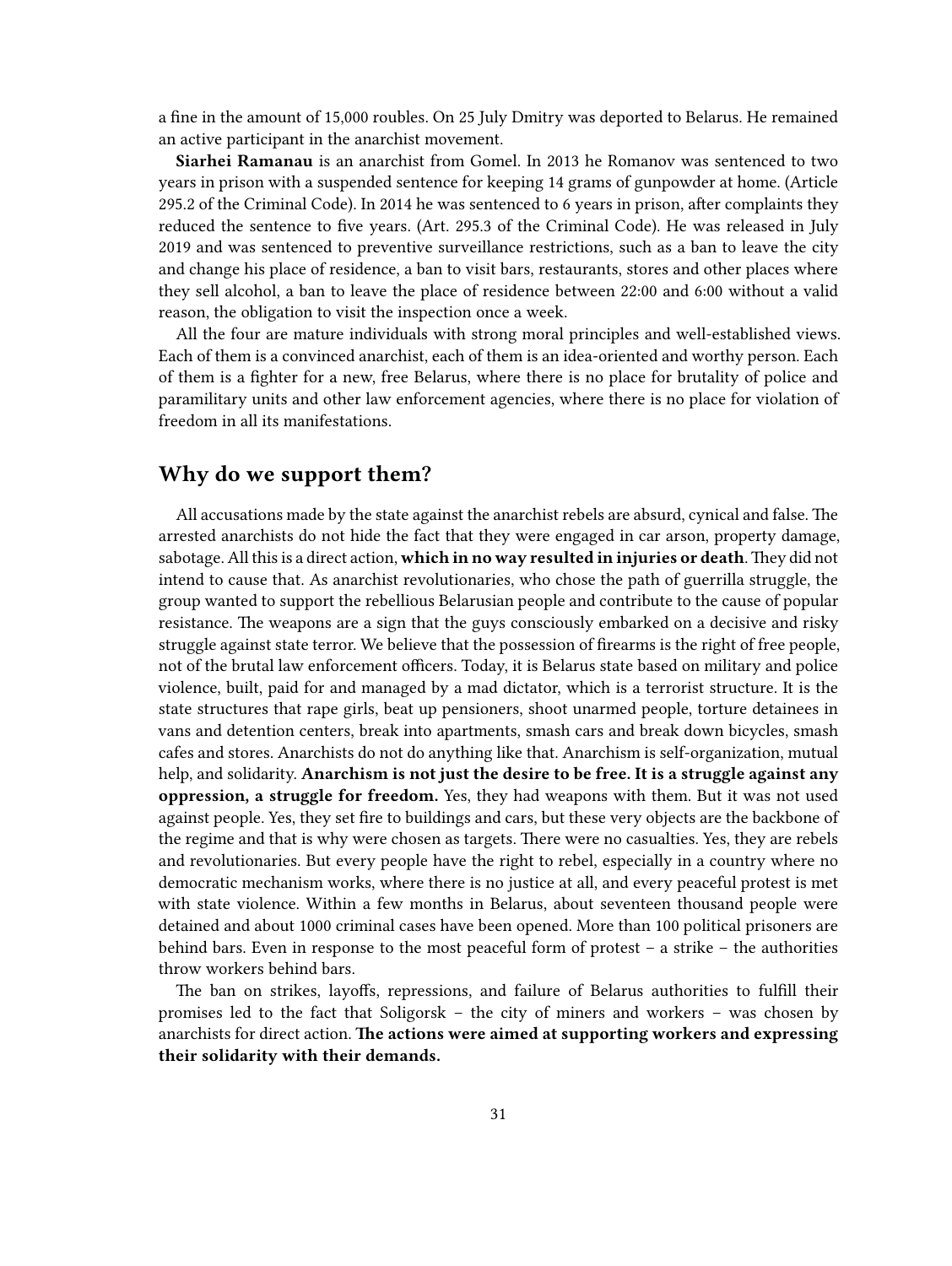We call on the anarchists to hold back criticism based on excerpts and scraps from the interrogations of the comrades, deliberately published by the law enforcement agencies. Time will put everything in its place, and we declare with full responsibility that new facts about the group of Belarus revolutionary anarchists will become public.

We express our full support to the imprisoned anarchists and all Belarus people who have rebelled against the dictatorship and police violence and call for struggle for immediate release of **IharAlinevich, Dzmitry Dubouski, Dzmitry Rezanovich, Siarhei Ramanau,** as well as all political prisoners in Belarus. We call on all people who are not indifferent to spread information, organize actions of solidarity and resistance, any kind of pressure on all structures of Lukashenko's regime, both in Belarus and abroad. Remember that the best support is to continue the struggle to which the arrested comrades devoted their lives.

*Friends and comrades-in-arms Anarchist collective "Pramen" Mikola Dziadok, anarchist blogger "Effect Monro" Collective Anarchist Black Cross Belarus "Black Wave" Collective Autonomous Action Federacja Anarchistyczna Śląsk Lukáš Borl, anarchist and blogger "Volnaya Dumka" library "Boec anarchist" collective Project "Antijob" Anarchist black cross / Czech* 161 Crew Poland Publishing cooperative «Напильник» Collective "Make (A) Great Again" Abc Greece Anarchistyczny Czarny Krzyż Galicja (s. Kraków) 325 Collective Газета "Атак" "The Chronicle of Resistance" Anarquia Agência de Notícias Anarquistas-ANA (Brasil) Publishing cooperative «Радикальная теория и практика» Volná komunita VAP Anarchistyczny Czarny Krzyż Warszawa Letter open for signature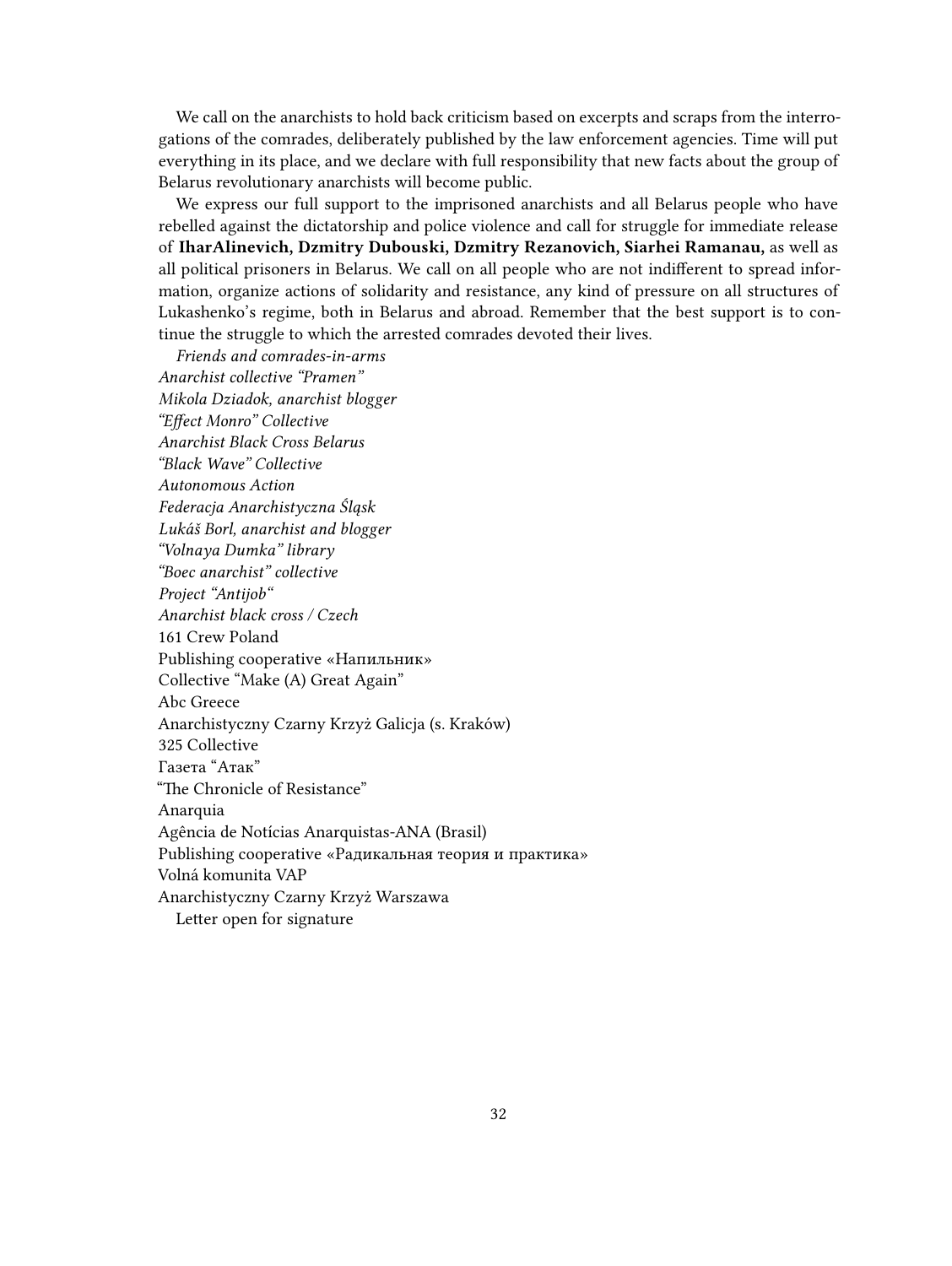## <span id="page-32-0"></span>**Critical review of protests in Belarus in last 2 month**

Over the past 2 months we have gone through almost the entire book of possible tactics of non-violent resistance. Unfortunately, so far only Sunday protests have been able to strengthen on a permanent basis. The majority of other protest forms are now under control.

### <span id="page-32-1"></span>**Working movement**

In the first week the workers showed their political strength in the country. Images of Lukashenko's humiliation at a meeting with workers in Minsk flew around the world. But the repression did not take long. Cops were sent to the entrances of factories and neither the support groups nor the workers were allowed to gather. Ideological work began to be carried out at the enterprises, i.e. workers were intimidated by layoffs and other problems. To reinforce their threats, many enterprises fired or detained the most active workers. Some of them had to go abroad.

At present, all calls to workers have little to do with reality. Most are intimidated and there is no political force that can give them serious support. The loud statements from politicians in telegrams and on the Internet have no impact without campaigning in the workers' groups. It is worth noting that there is now a small stream of workers who join independent trade unions. However, with such intensity it will take several years to form a more or less serious force in the form of workers of large enterprises.

Office workers, public transport workers and other sectors of the economy have not yet expressed any signs of self-organization within the labor movement.

## <span id="page-32-2"></span>**Protests in the regions**

In recent months, protests outside the capital have played an important role in creating pressure on the regime. The Grodno protest briefly secured the retreat of the local authorities from the general agenda and allowed meetings to take place in the main square, while the local channel planned to provide a slot for the protesters. Tens of thousands of people took to the streets in Brest for many weeks. Thousands of protesters gathered even in small towns.

Today, the regime managed to take almost all cities under its control. While Minsk continued to make a peaceful protest, repressions in other cities were gaining momentum. As a result of repressions and a relative lack of solidarity, the regime managed to suppress the movement in Brest, Grodno and other major pockets of resistance.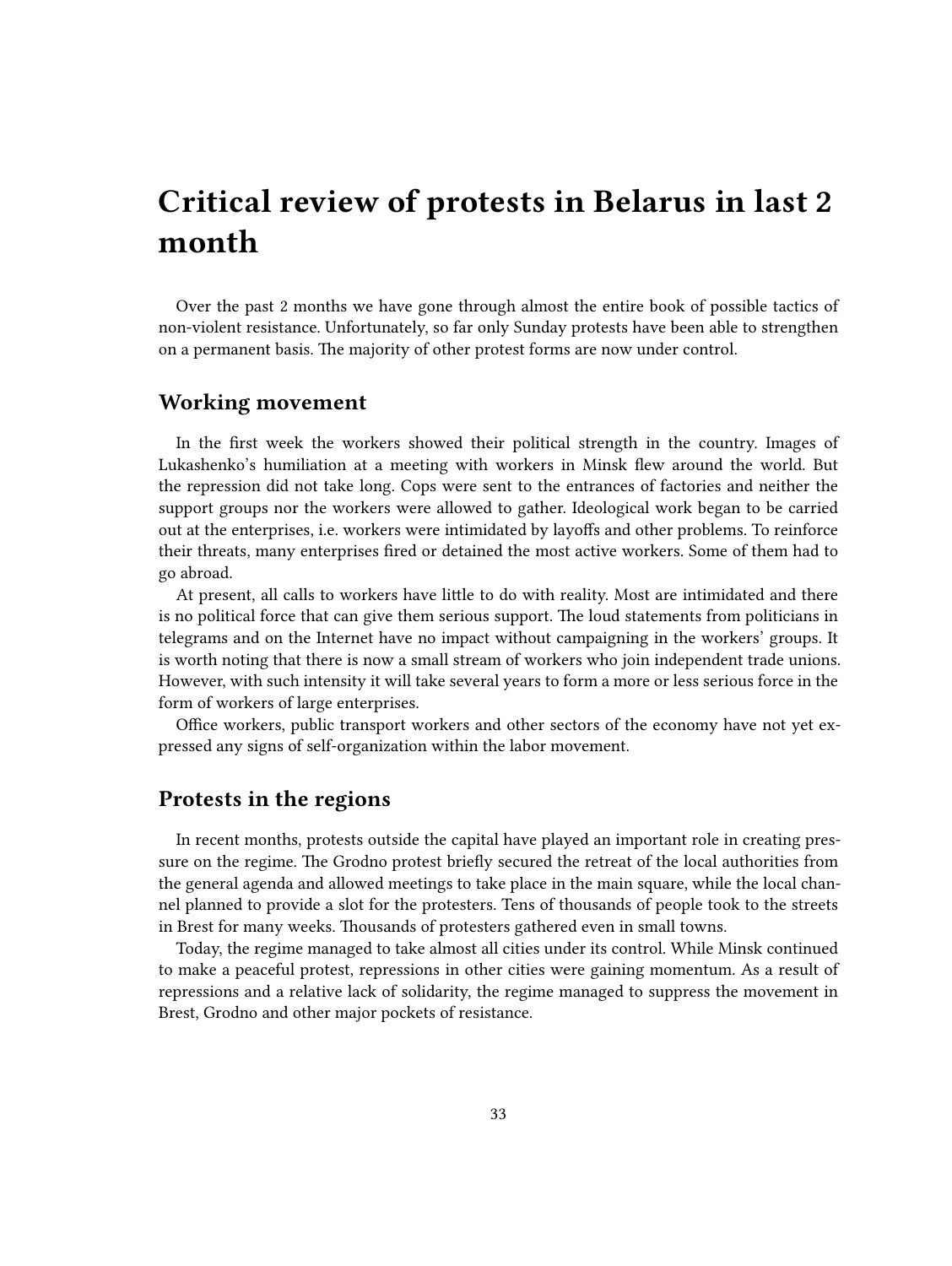## <span id="page-33-0"></span>**Drivers and the Armenian scenario**

From the very beginning of the protests, drivers have been actively involved in the fight against the regime. The drivers channel97 managed to unite large groups of protesters ready to help block the roads or take protesters out of hot spots. During talks about de-escalation of the conflict after the first week of protests, the drivers tried to become one of the key groups to organize a peaceful revolution under Armenia's scenario – blocking the country for economic damage. If in Armenia this form of protest quickly became the main one, then in Belarus the intensity of road blockades never reached any critical point.

Blocking of roads by pedestrians and cars at the moment has no serious impact on the regime. Moreover, this tactic is mainly present in the capital, while there are not even small groups ready to stop the traffic outside of it.

And although the drivers have taken on the role of organizers of the revolution in one of the last statements, there are many factors that will prevent them from doing so. Today in the country, even blocking the roads is regarded by many as a provocation or violent resistance. Such rhetoric is the result of rapid de-escalation of the conflict in the first days and the forcing of peaceful marches as the main form of overthrowing the dictatorship.

## <span id="page-33-1"></span>**Women's marches**

Most of the protest women's marches created a platform for demonstrations on working days. Because of open sexism of the authorities, as well as unwillingness to create a conflict picture, women's protests were held for a long time without unnecessary problems with the rioters.

The situation changed a few weeks ago from the OMON attack on Saturday's protests. Marches were quickly suppressed due to lack of preparedness of many people for intensive repression and direct conflict with the regime.

Today, the marches are trying to restore, but at the moment, with increasing repression and attempts to crush the last pockets of resistance in Minsk, it seems unlikely that women's marches will be able to rise from the ashes and become a political force in the protest movement again.

#### <span id="page-33-2"></span>**Anarchists, anti-fascists and soccer fans**

In Belarusian society in recent months, thanks to the media and the regime itself, a legend has been formed about knights in black clothing who can burn cops at one glance. Karaev himself is afraid of these legendary protesters.

However, for real overall success, we need our fellow protesters to perceive us as legitimate participants in the general protest campaign and to hear our proposals on fighting tactics.

## <span id="page-33-3"></span>**Self-defense groups**

More than a month has passed since the call to form self-defense groups on major telegram channels. During this time, a chat room and a telegram channel have been created for people interested in this topic. Once again, however, the intensity of the process has quickly dried up. During this month, only a few such groups were formed as part of neighborhood initiatives.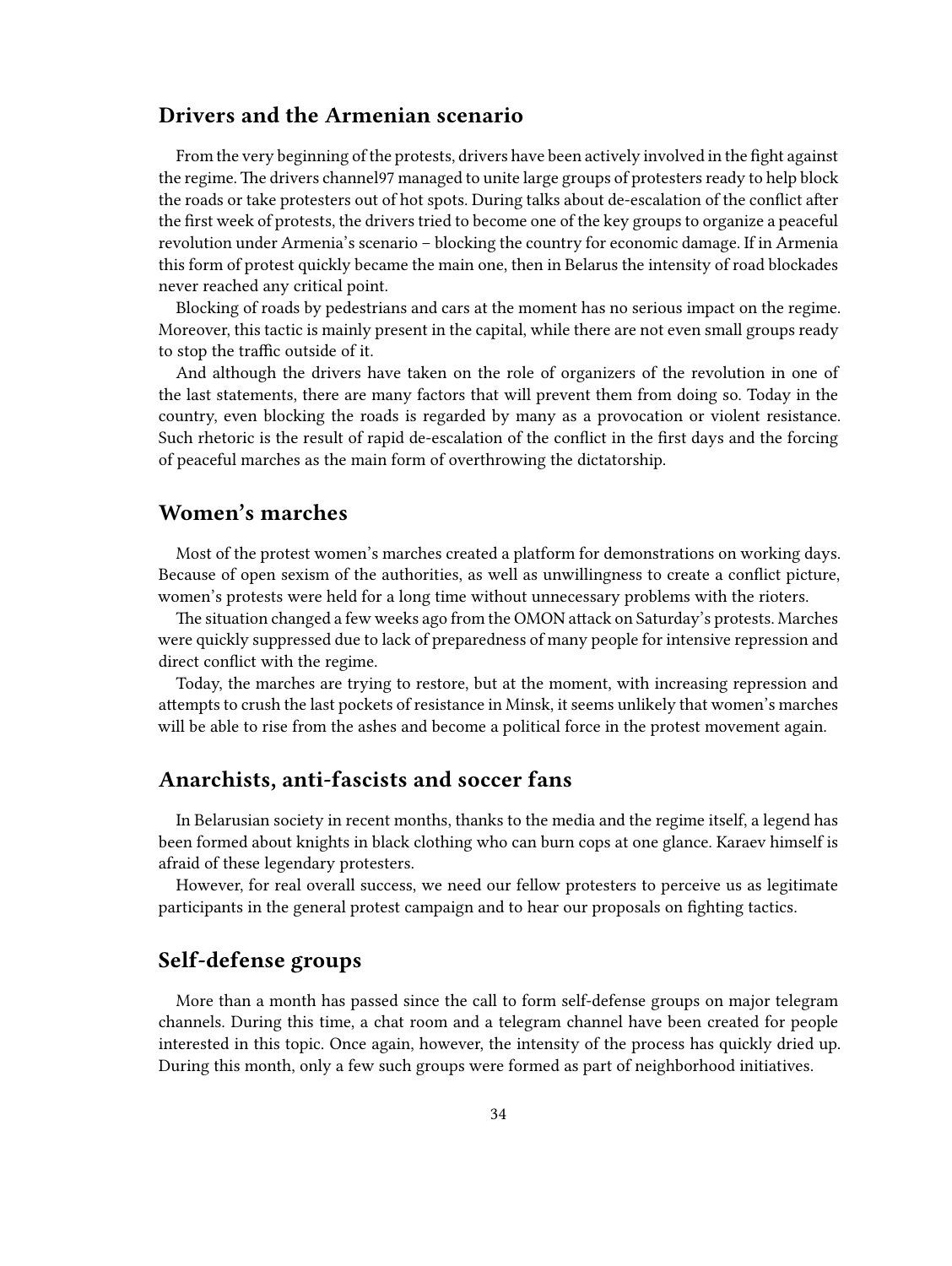The purpose of such groups was to protect the demonstrators from the regime's infantry violence during major demonstrations. In addition, there were calls to assemble self-defense groups to protect the neighborhoods from cop raids.

In fact, there are no self-defense groups today that are ready to fight back the regime's violence in an organized format. Inside the crowd, there are various organized and spontaneous groups of people who fight back against cops in one situation or another, but the number of such groups is able to fight back against repressions in a situational rather than systematic way. On Sunday marches, it is never clear how the crowd will behave when cops appear, but mostly people have to take in account that everybody will run away even when they see small groups of punishers.

## <span id="page-34-0"></span>**MIA/KGB**

In the first days after the election, the cops made a huge number of mistakes. All theory and abstract preparation proved to be ineffective in a real street situation. The mistakes led to an increase in protest sentiment and strengthened the fight against the regime.

Two months later we see that strategists made their conclusions. Instead of attempt to crush all the movement in one night, step-by-step repressions began, which gradually destroying the protest movement. For struggle against demonstrators the whole spectrum of repressions is used. Starting from demoralization of small towns with paid pro-Lukashenko rallies and finishing with unhurried initiation of criminal cases. So far, the number of criminal cases on mass riots and other articles has exceeded 500 nationwide. We know of 200+ cases in Brest and the same number in Minsk.

The regime realized that there was nowhere to be too quick. It managed to suppress the protests in large cities outside the capital by means of step-by-step slow repressions. And if for Minsk the detention of several hundred people on the outskirts of the march did not play a major role in the dynamics of Sunday protests, then in the regions the gradual increase in pressure was able to crush not only the protests themselves, but also the morale of the protesters.

## <span id="page-34-1"></span>**Neighborhoods/districts**

After many protesters were pushed out of the city's central squares, the protests moved to the neighborhoods. Small groups of neighbors meet on a permanent basis and organize cultural and political events. Many are organized through telegram from local district channels.

Over the past month, initiatives in the neighborhoods have been able to organize an important cultural program in the form of concerts, tea parties and performances. In some places, the political agenda is the main one. But in most cases, cultural events take much more attention and effort.

Administrators of some district channels delete the politics in general, while other chat rooms do not tolerate any radical discussions. Self-organization materials are subject to censorship.

In small towns, the organization of neighborhood initiatives has already faced problems with cops. For example, police has come to one of the meetings in Baranovichi and several people have been taken away. The lack of mass participation in small cities makes it very difficult to create new infrastructure.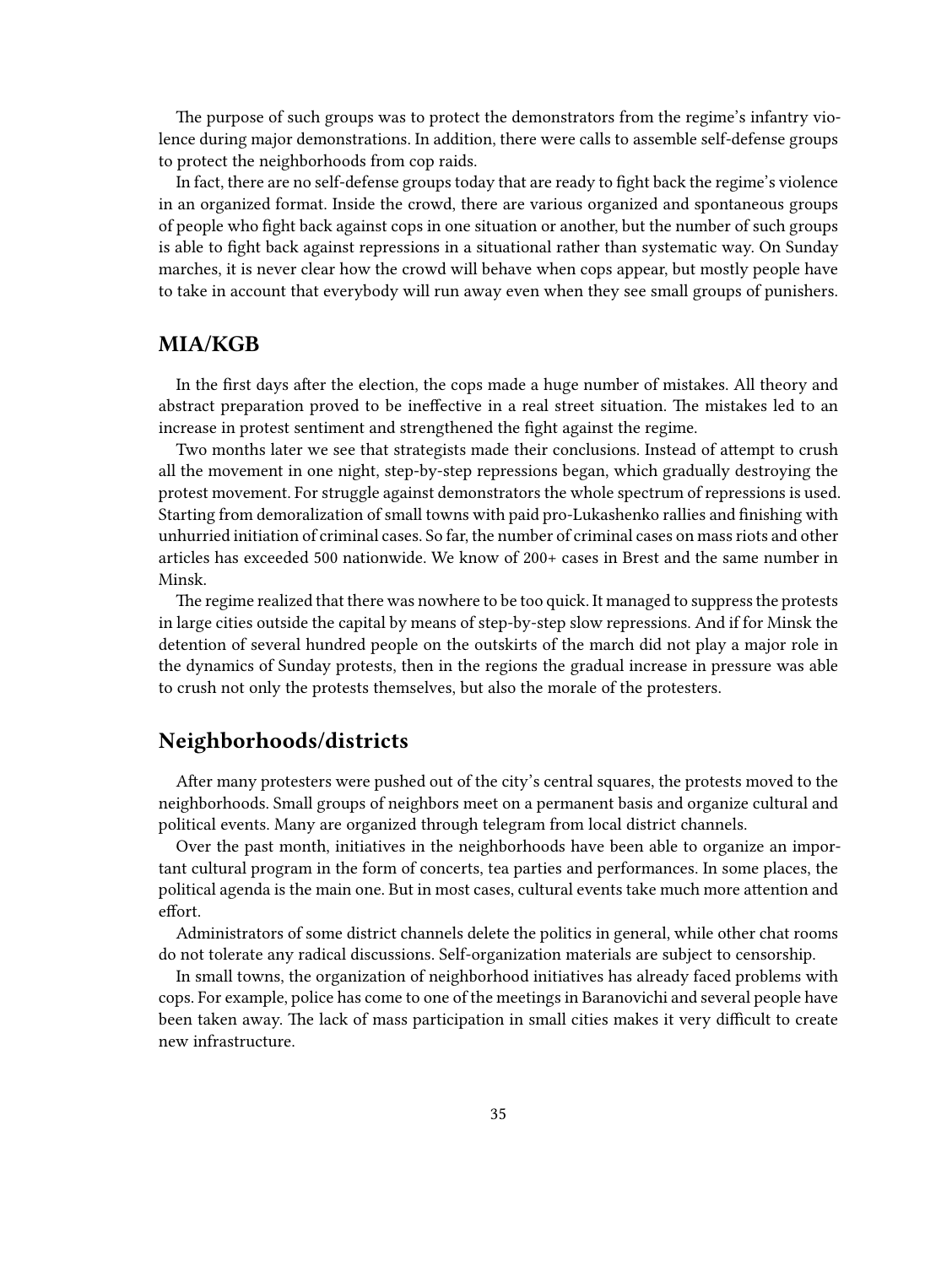And although we see that the dynamics are developing positively and the level of selforganization is increasing day by day, neighborhood structures lack the initiative to develop into a critical mass. And if this critical mass cannot be reached before the police begins to travel through the districts and detain the activists, the assemblies movement awaits the fate of other protest initiatives, which are relatively quickly dying out under the regime's intense repression.

## <span id="page-35-0"></span>**What next?**

Obviously, it makes no sense to push the protest as it is. Many people like to compare protest with a marathon. If we continue in the direction of this comparison, then we run the marathon barefoot on the hot coals, and our opponent is quietly walking on the asphalt road. The Belarusian regime today has much more resources than the protesters. Repression continues to effectively knock out active protesters.

The radicalization of the protest itself will come sooner or later. There are no doubts about it. It will most likely come not from the appeals of anarchists or other radical groups. But it will come because of violence on the part of cops against the people. According to our estimates, such radicalization may happen too late – many activists with experience will already be repressed or will leave, but it will not be possible to mobilize enough new people.

We can try to push the regime to make mistakes in various forms. At the same time, it is quite possible that these mistakes and radicalization will not be necessary – for example, the consolidation of the regime will be lost and Lukashenko will be given to the people's hands. Pushing people to make mistakes does not only mean throwing stones at the regime. Any form of active resistance puts the cops and the authorities in a position of decision-making.

Tikhanovskaya's ultimatum does not have any political power at the moment. That is why such ultimatums are ridiculous for Lukashenko and his regime. But today we can stand shoulder to shoulder and increase pressure on Lukashenko to make the ultimatum not some video from Lithuania, but really an ultimatum of the Belarusian people. It is important to prepare for 25–26, but even more important today to increase presence in the streets and show that despite the repression the Belarusian people can resist the dictatorship!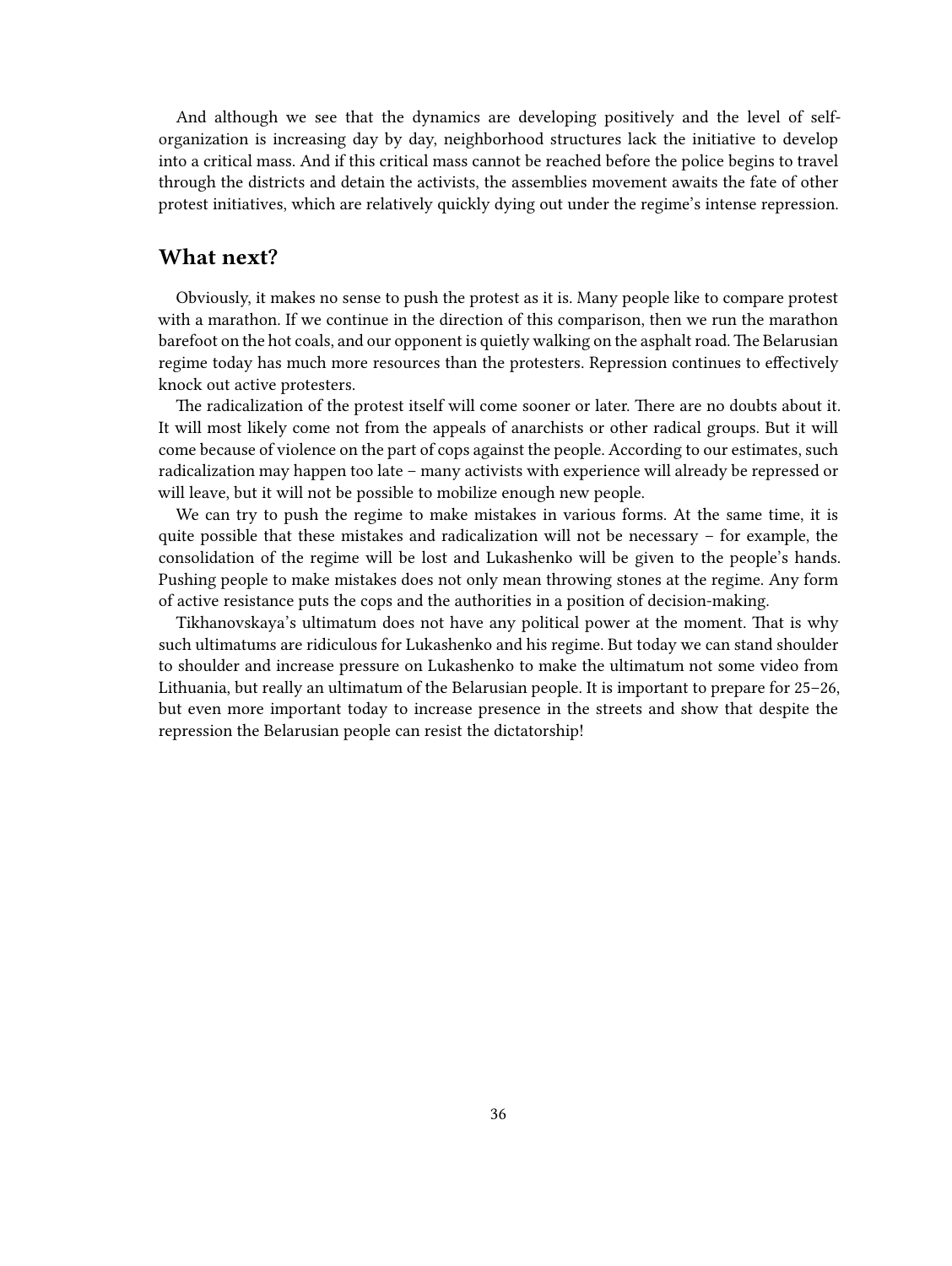# <span id="page-36-0"></span>**Interview with anarchist Vlad M. after 30 days of arrest**

*We contacted our comrade, the anarchist Vlad M. after 30 days he spend in prison and talked about the detention and interesting people who you can meet at the administrative arrest. We didn't forget to ask him about his hunger strike, as well as the situation with the coronavirus in prison.*

Pramen: Vlad, hello and welcome back! How are you?!

Vlad M: Hi! Thank you. I'm fine more or less, in any case it could be much worse.

**Pramen: Now, many principles of anarchist organization are used by ordinary people to fight the regime. How does this make Belarusian society anarchist and how important is decentralization in the current protests?**

Vlad: Well, these principles do not yet make Belarusian society anarchist even close, but undoubtedly this movement is in the right direction and I like it. Yes, now the protest is decentralized and it has no leader. There is no such person who can be imprisoned and the protest will be immediately deflated. Previously, everything was different: the authorities were preventively detaining for example Statkevich or Severinets, people went out without knowing what to do, and that was the end of it. Today, everything is different and repression of this nature no longer works. Every protester is a leader, and for the protests to stop, the authorities will have to put everyone away, which is impossible. I think thanks to this very moment, the protests have been going on for 4 months now.

**Pramen: Many liberals are already burying Lukashenko and believe that no matter what happens today, Lukashenko will stop being president anyway. What do you think about it?**

Vlad: Lukashenko will stop being president anyway, it's indisputable. Today's protest has somewhat reduced in scale, but there are reasonable explanations for this, from the cold in the street to the covid epidemic. It would be naive to expect that the number of protesters would increase with the cold weather, and a large number of people fell ill at the same time. Very soon economic problems will be added here, and then everybody will come out on the streets, including those who have cold weather today.

**Pramen: In the last few months you have been under administrative arrest for 45 days. You have never received these punishment right after the march – the arrests were carried out by punitive officers from GUBOPiKa. What do you think is the reason for such a high interest in you and other activists of the anarchist movement?**

Vlad: The interest in the anarchist movement for GUBOPiKa is due to the fact that the anarchists remained essentially the only organized group on the streets. No party, movement or organization today goes out to protest in an organized way, because at one time they were defeated and their leaders were repressed. Belarusians participating in protests either go out on their own or in small groups of friends or colleagues. There is also the option of people coming out in yards and districts, but these are still unfamiliar people who do not have a certain level of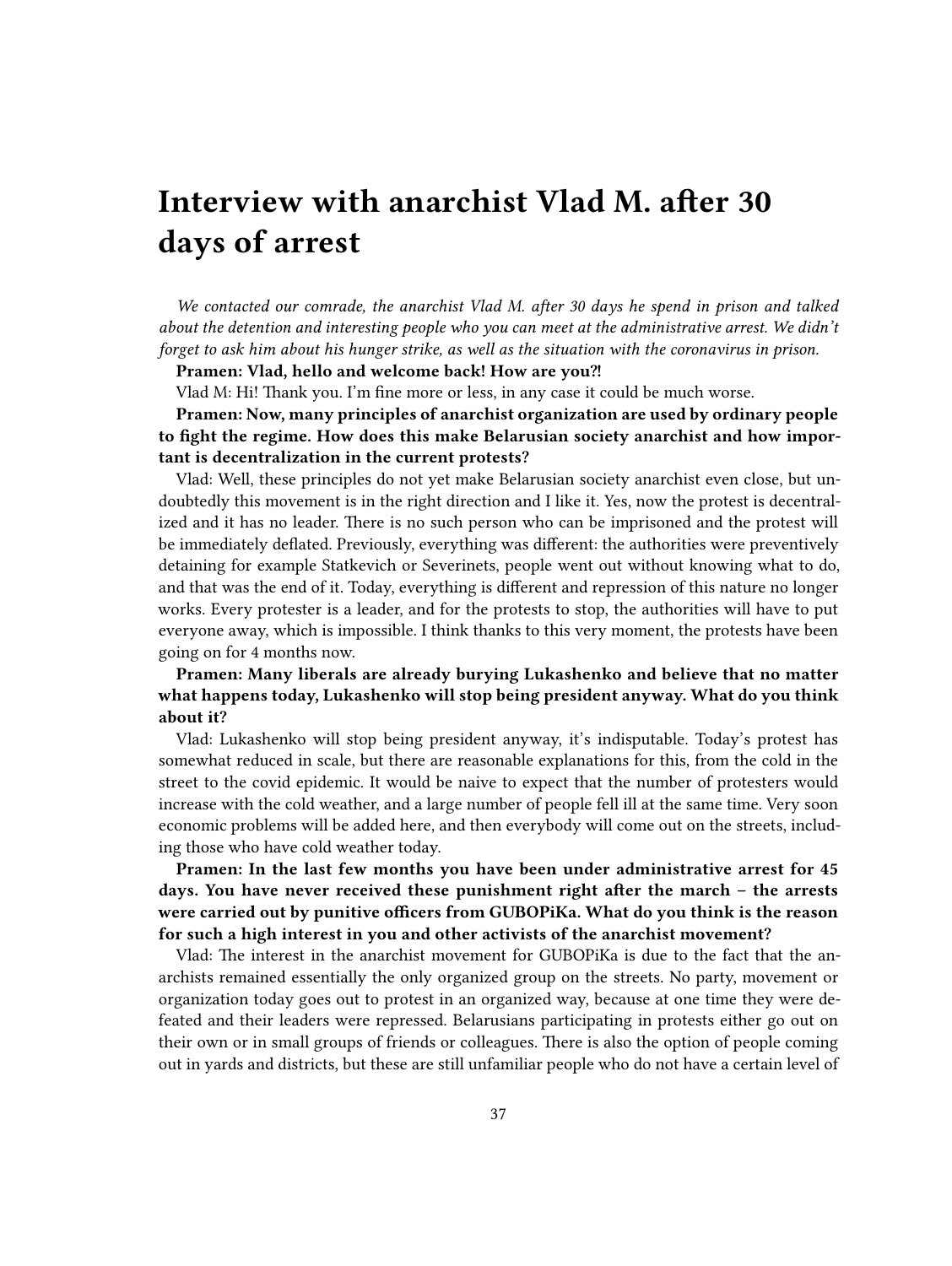trust among themselves and who may behave quite differently in certain situations. It is much more difficult to divide and detain a group that is close to each other, so the more such groups are on the streets, the harder it will be for the pigs to strangle the protest. For them, the ideal option is the complete absence of such groups, so in my opinion, that's why the anarchists are given such close attention.

### **Pramen: Can you tell us a little about the last time the detention took place? How were you found?**

Vlad: We met a friend of ours, who was detained right at his workplace and sentenced to 15 days of administrative arrest. Several people approached the detention center itself, while others were waiting for them in a cafe. About an hour after we all gathered for coffee and snacks, more than a dozen aggressive masked individuals broke into the facility. They threw for a second some kind of near-identification, in which it was simply impossible to see anything, and offered to follow them. Obviously, those who met their comrade near the detention facility were followed by an outside surveillance, which led them to our common meeting place.

### **Pramen: Was force applied to you during the detention? To other anarchists?**

Vlad: This time no physical force was applied to me personally, only my hands were forced behind my back and handcuffs were put on (which were then replaced by plastic ties). Nevertheless, a comrade, who was re-arrested for another 15 days, was beaten and gassed on the territory of the police station. For these actions, the staff of the GUBOPIK specifically took him to the service car so that their actions would not get on camera.

### **Pramen: After the first 15 days, you were held back. We heard that the Minsk GUBOPIK officers had personally come to Baranovichi. Really? And if so, why such attention to your group of detainees?**

Vlad: Yes, I had a GUBOPIK employee present at the court, who had to come to the court in person to testify against us. Apparently, in the pre-trial detention center in Baranovichi for technical reasons there is no possibility to organize the so-called courts by video communication, so the so-called judges have to go from the court building to the territory of the pre-trial detention center, and the pig, as we can see, was not even more lucky – he had to go on a business trip to testify against the anarchists. It is worth noting that the words of this cop were the only "evidence" of our "offenses". That is, without his presence, it would have been difficult to condemn us, although I would not have been surprised if his words had just been read off the paper, and the petition to question the witness would have been denied…

### **Pramen: Who was sitting in the cell with you? What were you talking about with your neighbors?**

Vlad: Out of 30 days I spent the first 5 in Minsk on Okrestin, and the remaining  $25 - in$  the detention center-6 in Baranovichi. There, as I understand it, all 100% of administrative detainees are political, so in any cell you can count on good company. People are a cross-section of the whole society, representatives of different ages (from 18 to 60) and different professions (from bricklayer to CEO, from doctor to engineer, from miner to IT). Conversations, of course, are first of all about protests and politics: who was detained, who was tried, who was beaten, disputes about the date when the regime finally collapses, about the effectiveness of sanctions, the adequacy of the Coordinating Council, and so on. Due to information isolation, the detainees coming later than the others have to tell about the news they have read in the last days before the detention while the others were already sitting here. I remember especially how members of the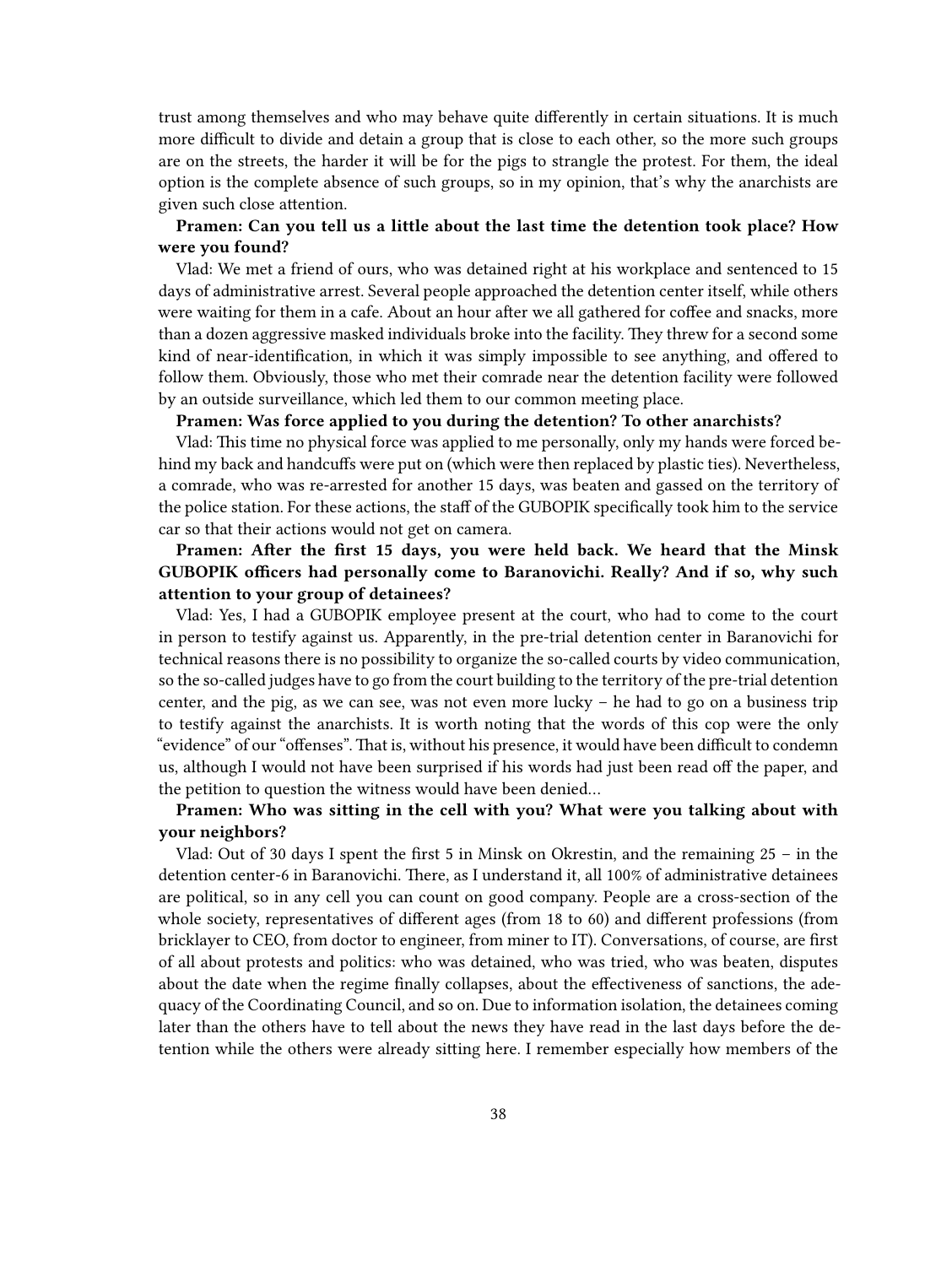Belaruskali striking committee gave a lecture on potash mining and production, with drawings and blueprints, everything as it should be.

### **Pramen: Coronavirus is raging in Belarus' prison system now. Can you tell us a little bit about your detention conditions? Were there any patients in your cell? How did the administration treat them?**

Vlad: During the second part of my stay in the detention center in Baranovichi, a real epidemic broke out. At first we found out that in the neighboring cell the boy had a fever and bed regime (right in the cell, among healthy cellmates). In 3–4 days we moved to another building, and as a result, our cells were combined. This guy felt normal already, but he completely lost his sense of smell. A few more days later, having moved to a new cell, the guys asked us about our wellbeing and told us that they had already gotten over it all. And also about the fact that a few recently released people wrote to them in a letter that they were doing covid tests, which all were positive. After 2 days I got a sore throat and fever and after a while I also lost the sense of smell (which has not yet recovered). Administration's attitude to this situation – the order to wear masks when the cell door opens, go to shower and walk (once or twice a week instead of daily) only with a mask. This is the end of all activities to combat covid. The maximum temperature of the paramedic's non-contact thermometer, which he recorded in my presence, was 36.8. In most cases, the readings do not even reach 36.0.

### **Pramen: After being re-arrested, you went on a hunger strike. Can you explain a little why you decided to take such a radical step? How did the jailers and your neighbors feel about it in the detention center itself?**

Vlad: Being in detention, when you are constantly detained, you are tried in a closed regime with a lot of procedural violations, when a pig testifies looking you in the eye, and the judge easily makes a decision without absolutely no evidence against you, it is difficult to do nothing. I found myself in a situation where GUBOPIK had full control over my life, so I have only one tool left in my arsenal to influence it. Therefore, as soon as the judge finished reading the sentence, I immediately declared that I was on hunger strike in protest against the unfair verdict of the court and in connection with political persecution. Thus, it gave me back the feeling that I could influence my life and death to some extent even while in detention. The jailers responded to this first with complete disregard, and then with petty packets like sending a parcel that came back to me to the addressee or refusing to accept letters for sending. Once there were also threats of forced feeding. The neighbors treated me with respect and support, for which I am very grateful to them. They constantly watched my physical condition, even the neighboring cell asked me every morning how I was feeling.

### **Pramen: How was the hunger strike for 15 days and what can you advise your friends and colleagues who are thinking of taking the same measures?**

Vlad: Not exactly 15 days, but only 12 days, because I declared a hunger strike only in court, 3 days after my "second" detention. I would like to advise others to take such a decision, at least in a balanced way, and not just on emotions, because the test is more difficult than it seems at first sight. After refusing to eat, being in prison becomes much more difficult: the feeling of hunger and malaise do not allow you to concentrate on things that are great help to pass the time (reading, for example). Because of this time lasts much longer, an order of magnitude longer. Also do not expect any instant results from it, these results are likely to be absent at all or hidden from you. If you decide to go on hunger strike, it is worth talking about it as much as possible: a statement at the court, the transfer of information to freedom, a written statement to the head of the pre-trial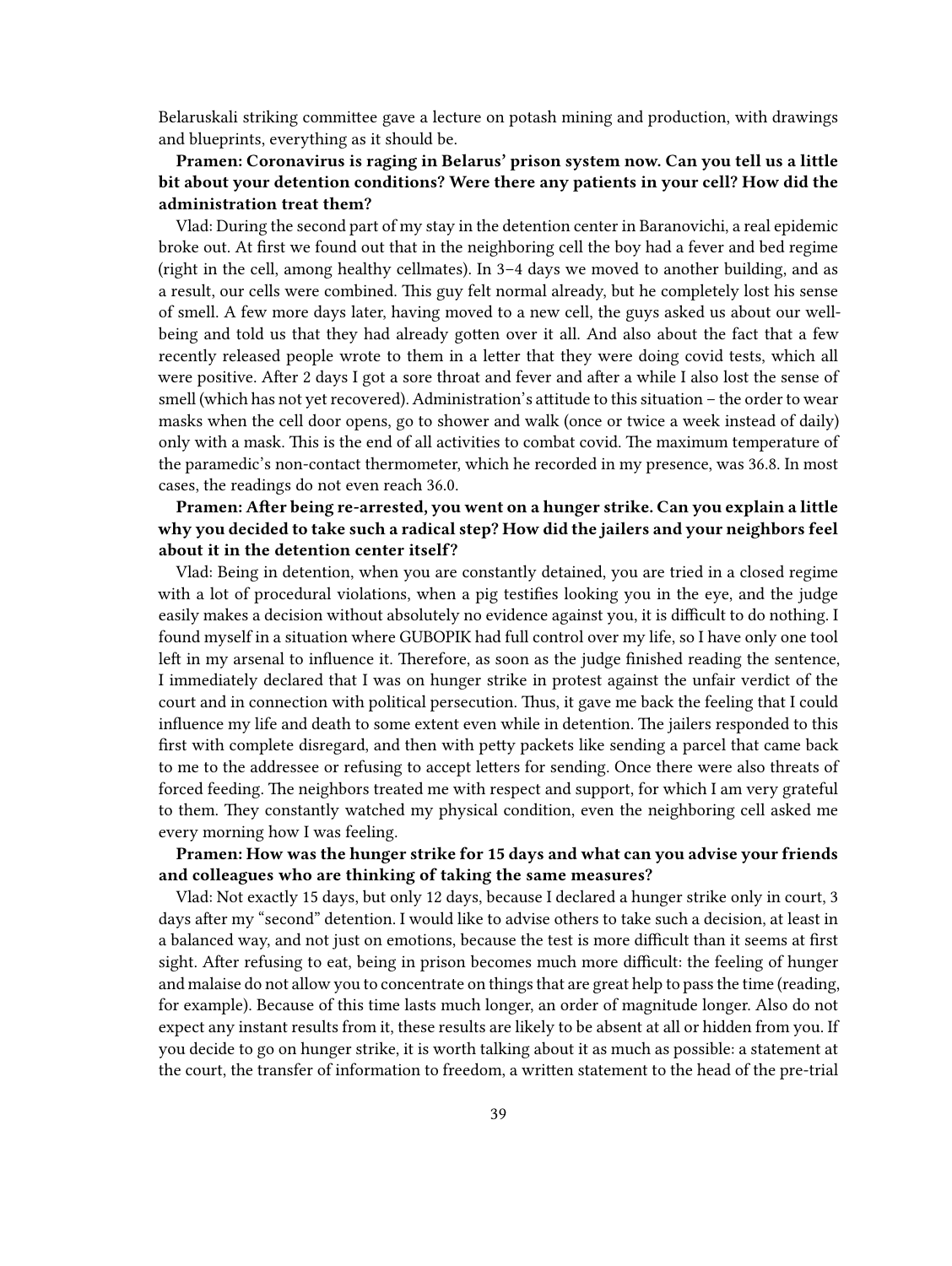detention facility about your hunger strike, to remind about it during each check, before each meal and in general in any convenient case. On the other hand, it is a great opportunity to test yourself for firmness and willpower, but it is worth considering that this test can not be passed and thus demoralize yourself.

#### **Pramen: Have you received any letters or cards during the 30 days of detention? How did the news reach your "home"?**

Vlad: Yes, I got letters from some comrades, but at the moment I know that at least a few letters/cards did not reach me. This is from the fact that the guys themselves were wondering if their messages came. It is impossible to calculate the total percentage of missed letters/postcards. All news were learned more from people who were detained later. I heard about all the important events that happened during my arrest while being there. Though, of course, these news came to me with some delay.

### **Pramen: All the prisoners are charged per day. Did you get a discount for the days of hunger strike?**

Vlad: An hour before the end of my arrest I was taken to a room, something like a captress, showed a document on payment, where the full cost of "services" was specified and asked if I would sign it despite the refusal to eat. The guard who showed me the document did not know how events would develop if I refused to sign it, but it was obvious that this would be an obstacle to my timely release. I decided to put my signature under the document and an hour later was already free. But even now I don't know if I did it right or not. In any case, I have not made the payment yet.

#### **Pramen: How do you feel now? Did you have any problems after 24 hours?**

Vlad: As of today (the third day after my release) I feel much better, although I still have a long way to go to full recovery. Every day the strength increases, but I'm still on a hard diet. The process of getting out of hunger strike is no less complicated and in terms of time it corresponds to the duration of the hunger strike. Many vital organs have switched to another mode during this period of time and now they need time to smoothly return to normal mode. In addition to all this, the sense of smell has not yet returned.

### **Pramen: And finally – what would you like to say or wish your comrades on the streets?**

Vlad: I would like to say that we are on the right track and we are doing everything right. Repression against us is another proof of this. We must not give up or give up, everyone must continue doing what they do.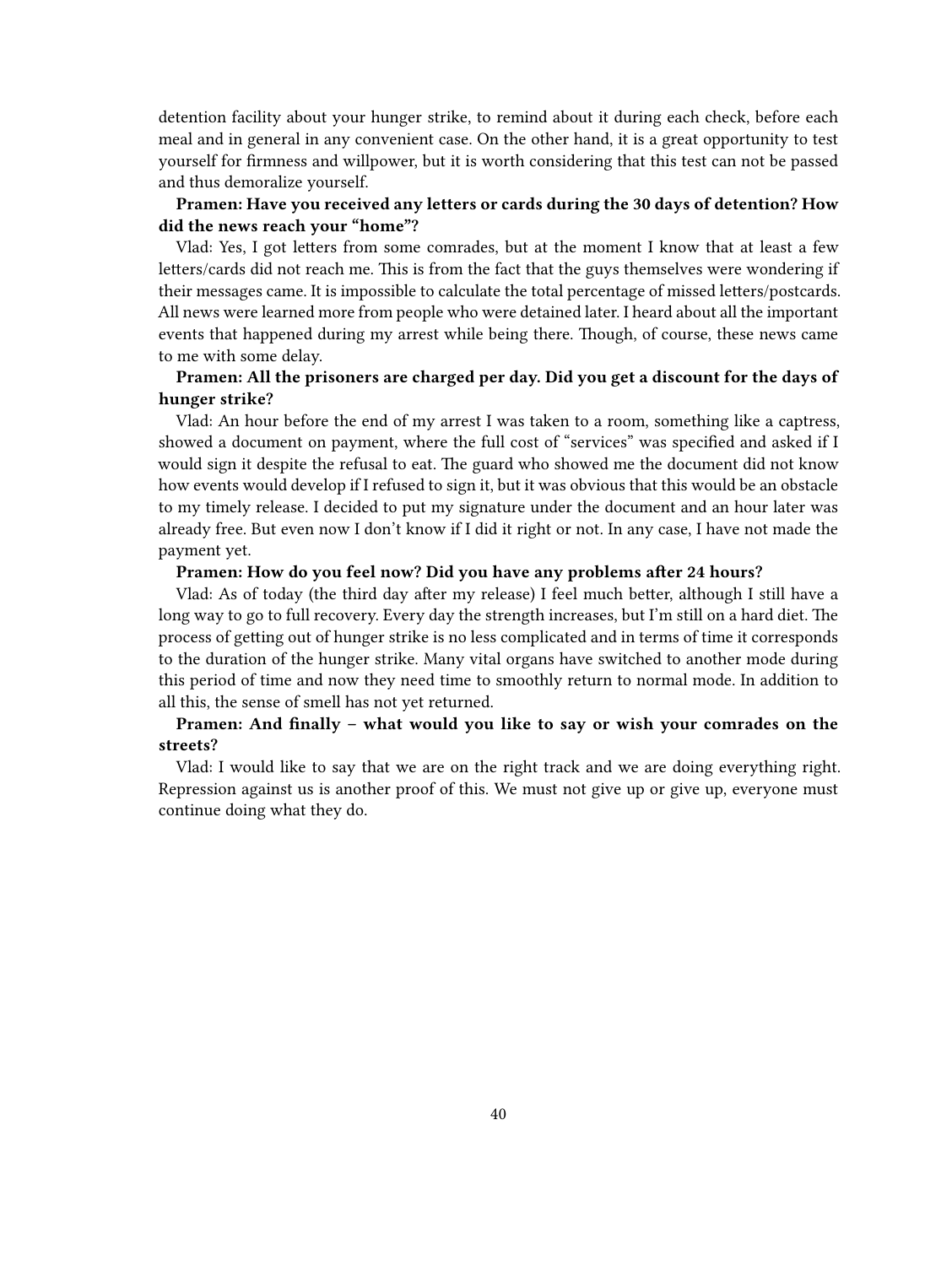## <span id="page-40-0"></span>**Interview "Update on the situation in Belarus" from November 20th by A-Radio Berlin**

*A-Radio: So, once again we are talking with Maria from Minsk in Belarus. We had a talk at the end of August about the uprising in Belarus. So now, first of all thanks for taking the time to talk to us and yeah, we wanted to reach out again to get an update on the current situation in Belarus, so maybe you can start giving us a bit of an overview, what's the current situation.*

Swix: So it's been, I think, almost three months now since we didn't talk about it. And I think I will probably just enumerate the most visible developments and the most visible changes in the attitude from both the protestors and the state, the attitude of the state towards it. So, first of all it should be mentioned that the protests are still in, so-to-say, their peaceful manner. So people still adhere to protesting every Sunday, and if, in the first month of protest almost no one has been detained at the protests, later, more and more people started to be detained right after the protest or even during the week for example. So the police changed the tactics and they started to create the atmosphere of fear. So before people were afraid to be detained after the protest, when they were leaving, but it was still fine, because you know what you should expect, right? But then they decided to create the intimidation campaign, and what they started doing is that the identified people, I think they were using a lot of surveillance techniques or video cameras, so they were actually not detaining people at the protest the were recording them videotaping, or using pictures from the news media, and then they were identifying people and coming to get them with three people, three police officers, and that were people in plain clothes, so people were detained right in their workplace, or at the door of the apartment they were living in. So they were trying to create an atmosphere that every person will get detained, now or later, and they will come for everyone. And I think actually it worked, a little bit, because a lot of people started feeling very unsafe, because they were afraid to, especially those who were detained and then arrested, for administrative offences, they were later afraid to leave the house because they were afraid that the cops would come for them, so I think they would probably detain maybe a few hundreds of people like that, and then people would spread the news that it happened to them, so the relatives would start to be afraid, and so on and so on. So I think it worked to some extent, and it prevented some people from joining the protests.

Another tactics was that they started attacking the admins of local chats, so like I said before, in the previous recording, a lot of activity is organised and coordinated on Telegram, and people are organised in chats, and of course there are admins who are, just for, looking what happens in the chat, and sometimes it's at the same time the active people in the neighbourhood, but sometimes it's not, sometimes it's just the people who created the chat in the first place and they're just following the news. But recently there have been a wave of arrests of people who they identify as admins, and again they are creating again the atmosphere of, they know everything,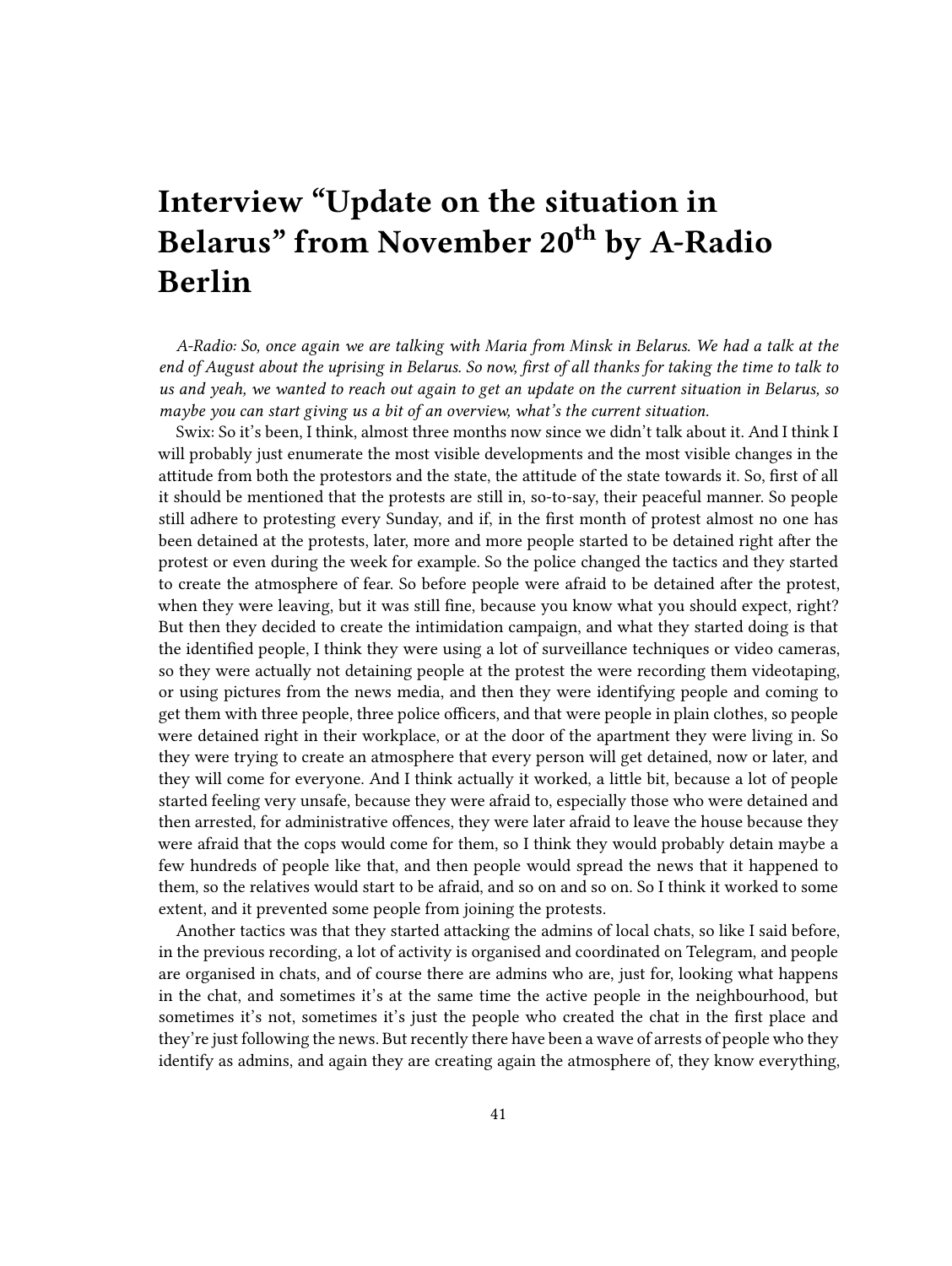they will come for everyone, and basically what they're doing is they're now hijacking local neighbourhood chats, especially before the mass protests, so they try to prevent people from coordinating and agreeing where they will start protesting an where they will gather and so on. In general I would say that many people, from the very beginning, they saw the protests as a form of – when I say protests I mean the mass rallies on Sundays, when they would get hundreds of thousands of people. So many people were seeing it as a way of therapy. So basically you come there, you see that there is a lot of people, you're happy to be together, you're happy to show your dissatisfaction, but no more. People were not really going to demand anything, and people were actually avoiding confrontation with the police, so whenever they see the police they would turn instead of trying to provoke the police, or to try to get through the chain of the police. And I think it was so successful because the first protests, the first protests, the first rallies, were actually not smashed, not dispersed by the police, and this is why many people considered it as a way of collective therapy, and as soon as it became more stressful, rather than happy, for them, a lot of people stopped going, and I think we can see now a decrease in the participation in the rally. Still a lot of people are going but the police tactics are now, it's to prevent people from gathering in one spot by all means. And I think it's been two Sundays in a row where people got really demoralised and demotivated, because they couldn't get together, and there were a lot of people detained, and only last week it was another experiment that they decided to make not a centralised rally but rather tens of decentralised rallies starting from the neighbourhoods. And I think it was a very nice experiment and people liked it, because instead of trying to be and meet together in one spot in the centre of the city, a lot of people would gather in their neighbourhoods and then they would go together in one river, in one flow of people, and just march in their neighbourhood, or march towards the central part of their quarter for example. And it happened in the whole of Minsk, so the cops, yeah, they didn't know how to react, and it was I think for the first time when people started, they were trying to not run away when they see the cops, and this was actually something that broke the mentality of the cops, because suddenly people stopped running away from them, and people are standing and instead they are defending those who are getting detained. So I think everybody liked last Sunday, and probably this Sunday it's going to be the same tactics, that people are going to start in their neighbourhoods, and march, trying to disperse the attention of cops and prevent them from being in one spot, very powerful. But I expect that cops are also taking this week to plan accordingly, and most probably they will also try to make some change in their tactics, again to prevent some people from gathering this time in their neighbourhoods. Let's see what happens.

Another problem that shook the society a few weeks ago, I think on the 12<sup>th</sup> of November. There was an announcement of the death of one protestor, and it happened in a way that recently the authorities started to support the creation of specific groups of people who would, with the assistance of police, come to the neighbourhoods and destroy the protestors' symbols or intervene with their meetings, and so on. So that's like, people who reside in Minsk, but are supporters of the regime, and they are supported by the police in doing whatever they want. So, including attacking people physically, attacking their neighbours physically, and that was exactly what happened. So there was something happening in one neighbourhood, and people, they saw a few people, who were destroying something in the yard, and one person, he left the house and he went to see what was happening, and tried to prevent them from doing it, and there was a fight, and during this fight they detained him, and gave this guy to the police, and later this guy died, the next day he died, because he received some injuries that are incompatible with life. And of course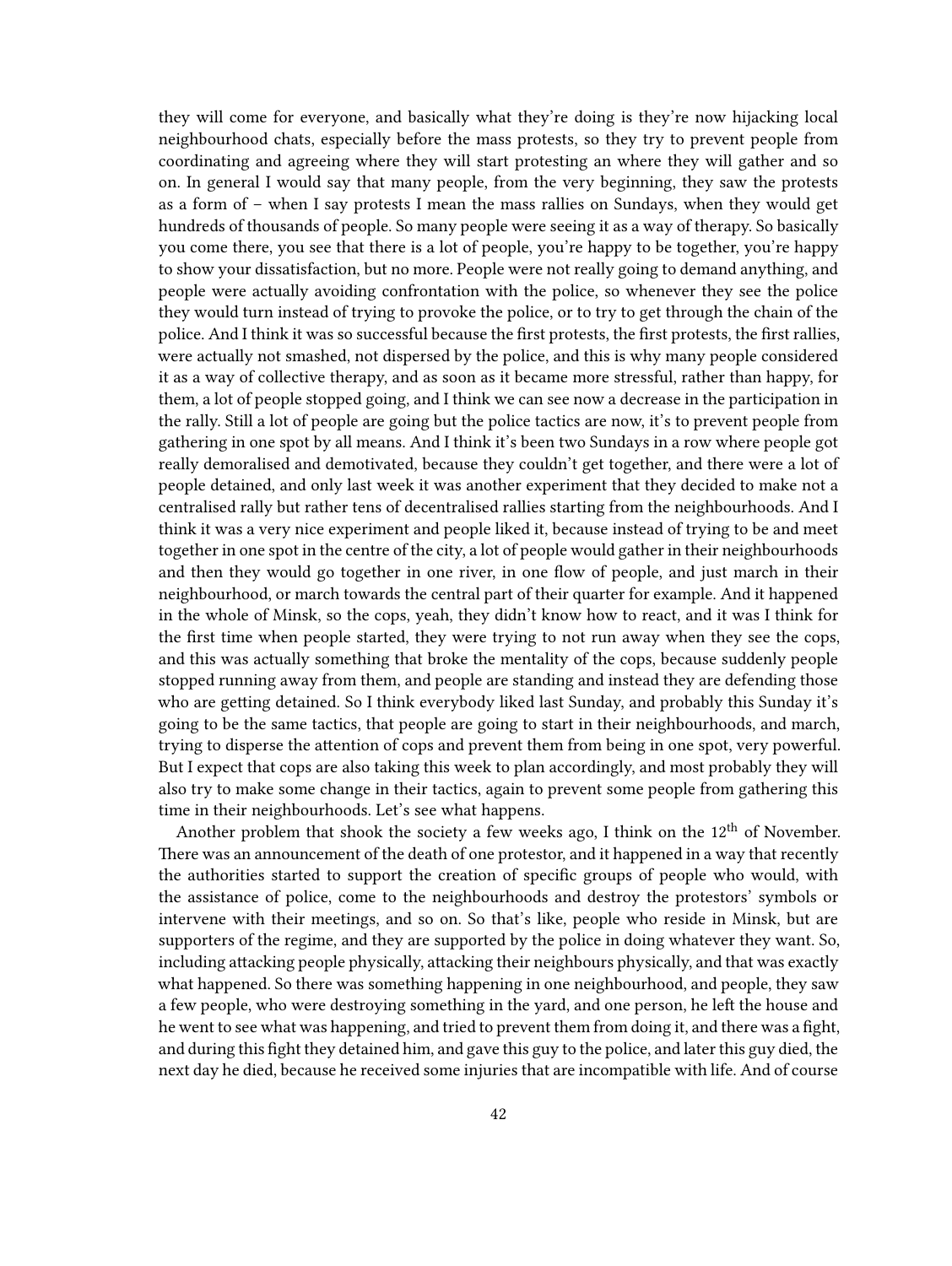all these people were masked, and we don't know who were the cops who hit him so hard that he couldn't survive, and basically this guy died just because he went out to see what's happening in the yard. He died not even from a rubber bullet or from anything, so it was done by people who support the regime. And I think that was a big wave of remorse and anger from the people, and at the same time it was very sad, a lot of people realised that they can be killed even in the yard, and no one's going to take care of it, no one's going to be punished. But at the same time this moment was also a moment when people realised that they can't support the regime anymore, or they cannot participate anymore in what's happening, even if they worked somewhere. A lot of workers at the moment are organising strikes, and when I say a lot, I don't mean that they are organising strikes in a collective action. It's happening more in an individual action, but, every day there is like 3–5 people who are announcing strikes individually, wherever they are working, and they are all demanding Lukahenko to go, for the political prisoners, and to stop the violence in the country, and also to find out those who produced the violence. And I don't know if it's really something that is really influencing the state, most probably it's just an individual action from people who cannot anymore be part of it, but at the same time it's also nice that people started doing it, instead of just silently being dismissed. First they are announcing these strikes. And on some factories there are quite some people who have announced it. Including the railroad workers, some of the biggest factories as well. Another group that is protesting a lot at the moment are the medical workers. Because they were the first ones that started talking about violence, and who started publishing information about real injuries that people had, and the fact that the cops were threatening them for disclosing this information, or for helping the protestors that were detained. And they were also the ones that disclosed the information about the guy that was killed, the one that I was talking about. So at the moment one doctor is actually detained in the KGB prison, for disclosing medical information that is supposed to be secret. And basically a lot of medical workers, and now also, because they cannot call a strike, they are trying to make some solidarity actions, everyday there is some picture about what's happening in some hospitals. And also with the new wave of Covid these people are also under attack, because they need to work very long hours, and they started also to question the numbers that the authorities revealed to the public. Because of course like the other time the authorities claimed that it's under control, and it's not so crazy as in other countries for example. But they leaked some of the real numbers, and it ended up that the pandemic is here as well. So I think, yeah..

*A-Radio: So this is numbers of cases, of Covid cases?*

Swix: Yeah, numbers of cases or numbers of deaths. Or like the information about what is happening inside the Covid hospitals, and so on.

*A-Radio: Ok. Thanks a lot for this condensed information. Last time at the beginning of the uprising you mentioned the importance of the protest also being spread out and not just being in the Minsk, like it's been in the years before. How is the situation in like the rural areas now? Did the protests die down there because of the reasons that you mentioned, or is there still some, also protests going on outside of Minsk?*

Swix: Unfortunately it's almost died out, because the repression in the smaller cities is harsher. Probably I talked about it before, that there is not so many people as in Minsk, they are not so much concentrated, and the local cops could easily identify the people who are active. So at the moment, there's hardly any city that has a Sunday rally, I mean the provincial cities, so basically many people probably even come to Minsk to protest, but there's always some information about a small solidarity protest happening here and there, or like a picture of people waving a flag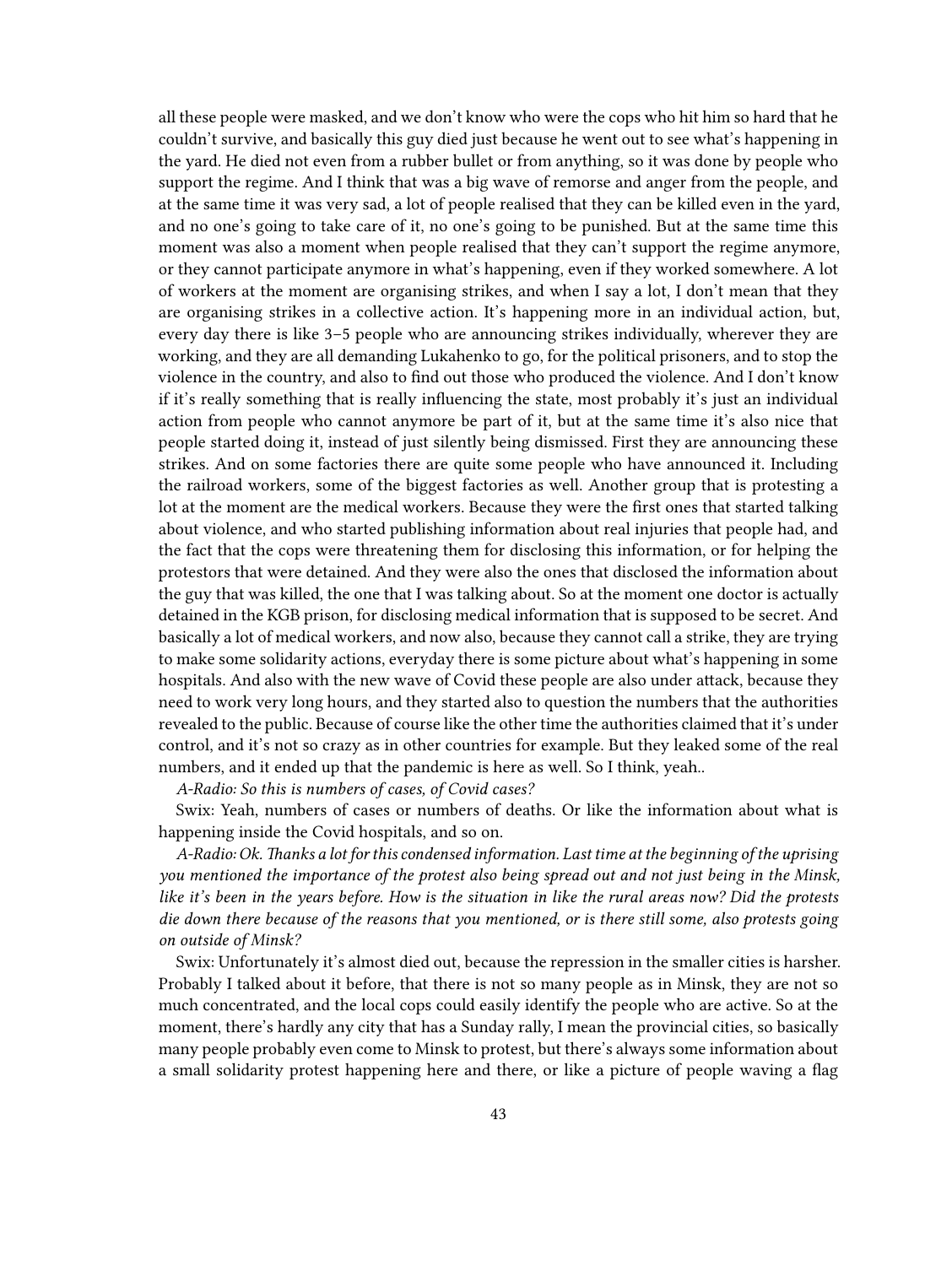or something like this. So people are there, but they are afraid to show their activities openly. And I think, basically it's a little bit of controversy, that they are hoping that Minsk is going to change the situation and Minsk is always, I mean Minsk residents are always saying that, hey, we need regional areas to take away some of the cops. The cops are now concentrated in Minsk because the regions are not protesting. And basically there is always a call for the regions to also rise up, if they can, but it looks like it's not really happening. And in general I would say that at the moment the protest is fuelled by the neighbourhood movement, and in the regions the neighbourhood movement is probably not so widespread, it didn't have enough time to form, properly, and now it's really easy for the cops to smash it, unlike in Minsk, where they tried to smash the neighbourhoods and they are arresting a lot of musicians who come to support the neighbourhood concerts, or people who provide lectures, like everyone who is to some extent helpful, they got repressed.

*A-Radio: You mentioned this change in tactics, with having more decentralised marches. You also mentioned the repression in the digital, organisational, realm with Telegram admins being repressed. Is there any change in this realm too with use of technology now that Telegram admins got detained, do you think there is any change there already that you can see?*

Swix: I'm not sure, I think everybody still sticks to Telegram because it's combining the reading of news, exchanging information, and chats. So basically if you go to another messenger, you will still need Telegram to see what's happening, because everybody is exchanging there. So, for the moment it's only information about how to protect your privacy on Telegram as much as you can. How to protect the admins' security and safety and so on. There's been a few new apps that developed that are now being tested. One of them is for monitoring the positions of cops and the positions of crowds on the marches, and basically it works both with the internet, but whenever you don't have internet they can send you some tokens via sms or via bluetooth, so basically people could download the tokens and see exactly what's happening. But, from what I heard, it's a little bit not helpful so much when cops are moving very fast, of course they can not produce so many tokens, so basically it's only helpful to see, for example, the blockades, or where the crowds are situated, and so on. So people are using some of the tactics but at the moment, it's basically, people still use the phone connection, because this is not switched off. Because every rally the mobile internet is switched off, but the mobile connection is not. So this is how, probably, there is someone always in the house, using the stable internet, like the landline, and they look at the news, and then they call somebody who is on the march, to inform about what happens.

*A-Radio: I see. So since Monday we are in a week of solidarity with anarchists and anti-fascists in Belarus. Can you say anything about this?*

Swix: So basically, I think in the last month there have been a big wave of repression against anarchists, and there have been a few groups of people detained. So there were four people who were kind of labelled Belarussian partisans, because they were detained in a forest, and they are now accused of possessing guns and setting fire to some of the police or prosecutor's office buildings in the regions, and these people are detained, and yeah, it's been almost a month since they have been in prison, and they are now accused of terrorism. Another person, like a locally popular blogger, he has been detained ten days ago, and today there was an article describing the way he was tortured, because they wanted to get access to his computer. So, basically he is facing another charge of organising mass riots or something like this. And more and more people are getting arrested for shorter time, like administrative offences, and some people are not even getting released, like people spend fifteen days in jail and then they file another report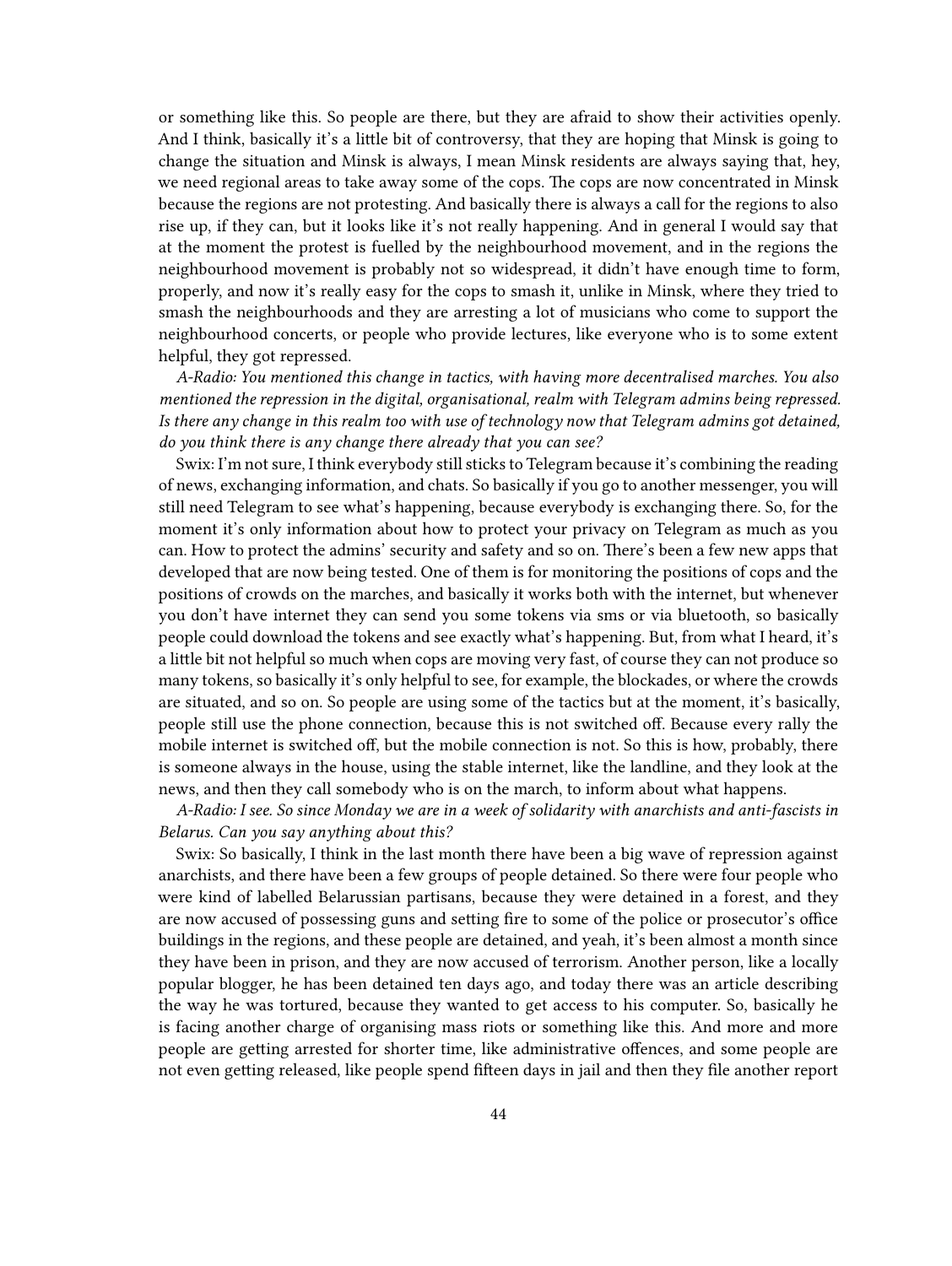on them claiming that they participated in this or that action. And some people spend about a month or more under arrest. And also because a lot of people are now ill, or sick with Covid, it is also something that prevents people from participating, including anarchists. So I would say that's it's becoming, just like for the whole society, for anarchists it's becoming more and more difficult to stay strong, to stay massive and numerous, and this is why there is a call for the week of solidarity, and people could make some events or protests in support of anarchists and anti-fascists in Belarus, or they could possibly send some money for the ABC. There is also another separate call that I think is going to finish soon, in three days from today. It's a campaign of crowdfunding for some activist stuff for anarchists in Belarus, to support their participation in the protest, because there's still a need for safe housing, for some places where people could hide, or that people could skip work or study to be still active in the movement. So it all needs money, and basically people are very welcome to donate.

*A-Radio: Ok, thanks. The crowdfunding campaign you just mentioned is at Firefund. We will include all the links to the ABC and to Firefund. Are there other types of solidarity you can think of that you would like to see for example in Germany or the world?*

Swix: Well I think in general there is a lot of people who potentially need to stay away from the country for some time or maybe forever, because of the repression, or because they just can't stay emotionally, or they cannot really survive four months of active protesting, so this is when sometimes people need safe housing, somewhere else in Europe for example. Or they would need maybe some help with getting asylum or something like that, but unfortunately this can not be published, but in general if you have such possibilities or you're interested in helping, probably it could also be contacted with ABC Belarus, and maybe there is some support that you could provide.

#### *A-Radio: Ok, thanks a lot. Is there any other topic that you would like to touch on that I haven't asked?*

Swix: Well, not really. I would just say that it is changing, the situation is changing every day. Sometimes you feel like you are over, and sometimes you feel like the darkest times are coming. The next day there is a nice thing that someone is doing and people are getting motivated again, and it's actually not clear what's going to happen. It could be the same thing as what happened in Egypt or in Venezuela, where the president just doesn't step out, even with the population not having electricity or basic supplies. And it looks like this situation or this context could be possible for Belarus as well. At the same time, clearly, politically, we can see that they are trying, they are struggling for the attention, for the media image to still kind of fuel their legitimacy. And for the moment they are creating like, basically like a dialogue space inside the country, like the authorities are inviting people to participate in a dialogue, in order to create a kind of collective view on how the country could be working. But of course everybody in their minds are boycotting it, and Lukashenko is now using some of the political prisoners that he released specifically for this campaign. So these people started supporting Lukashenko and pretending that they are democratic figures and that they are involved in dialogue with Lukashenko, and they started talking about the constitutional reform, and also releasing of political prisoners, but that could be a play again, so we never know what's going to happen. So it looks like, yeah like I said, whenever people stop the attack, or they stop protesting, the regime is going to swallow everything. And I think at the moment, everybody, like both sides understand that it's either them or the other side, and this is why this conflict is becoming more emotional and actually kind of more personal, because for a lot of cops it's now becoming more personal. They want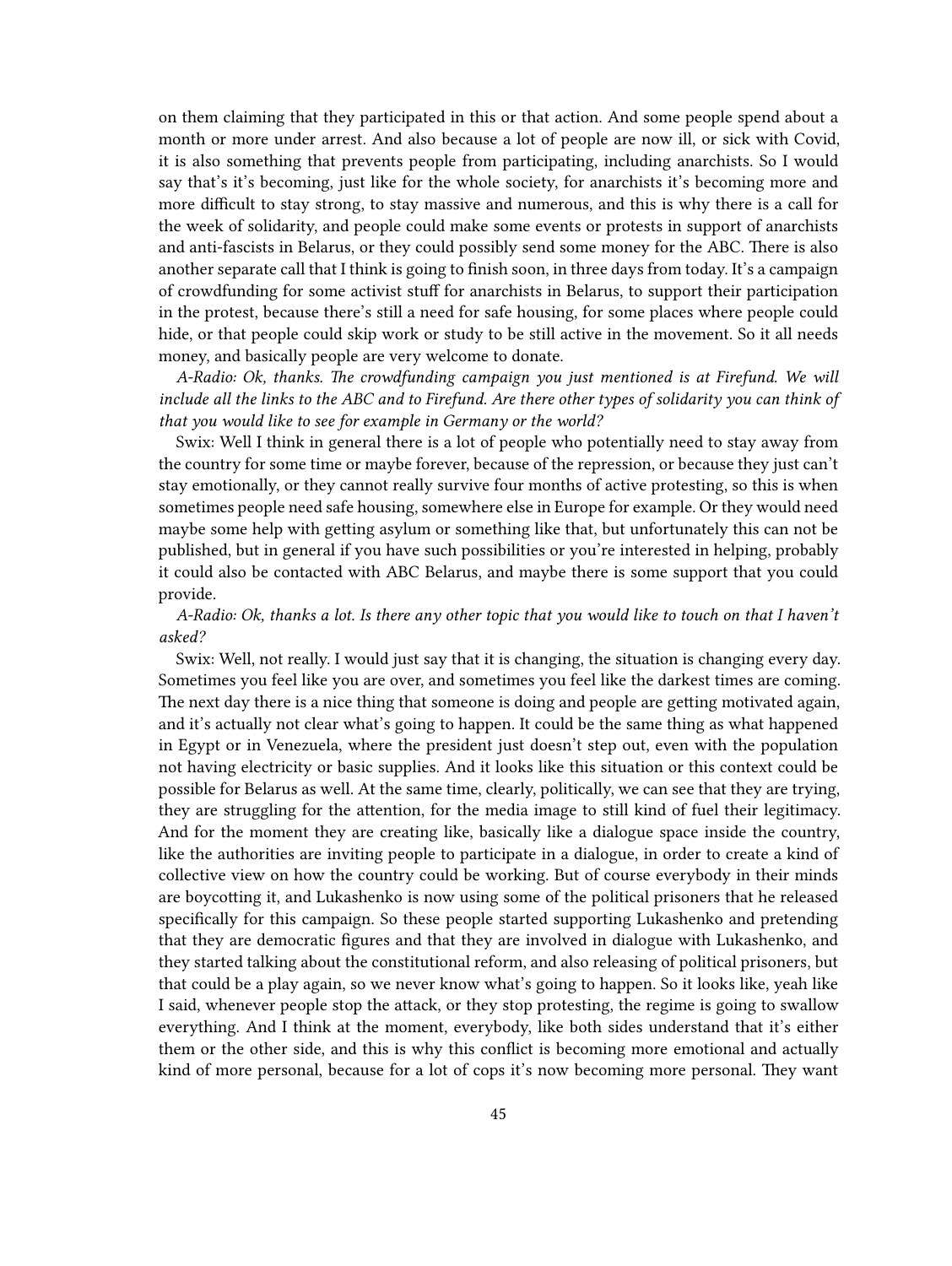Lukashenko to stay in power, because they know that if he goes away that they're going to be all persecuted. And of course cops then take this very seriously and very personally. So, let's see what happens, for the moment it's not over!

*A-Radio: It's a good point you mention how, like the instruments of repression are invested in keeping the regime going. In any case, thanks so much, and yeah, lots of solidarity and energy to all of you and your comrades, and hope we can stay in touch and get new updates, and, thanks.*

Swix: Ok, thank you.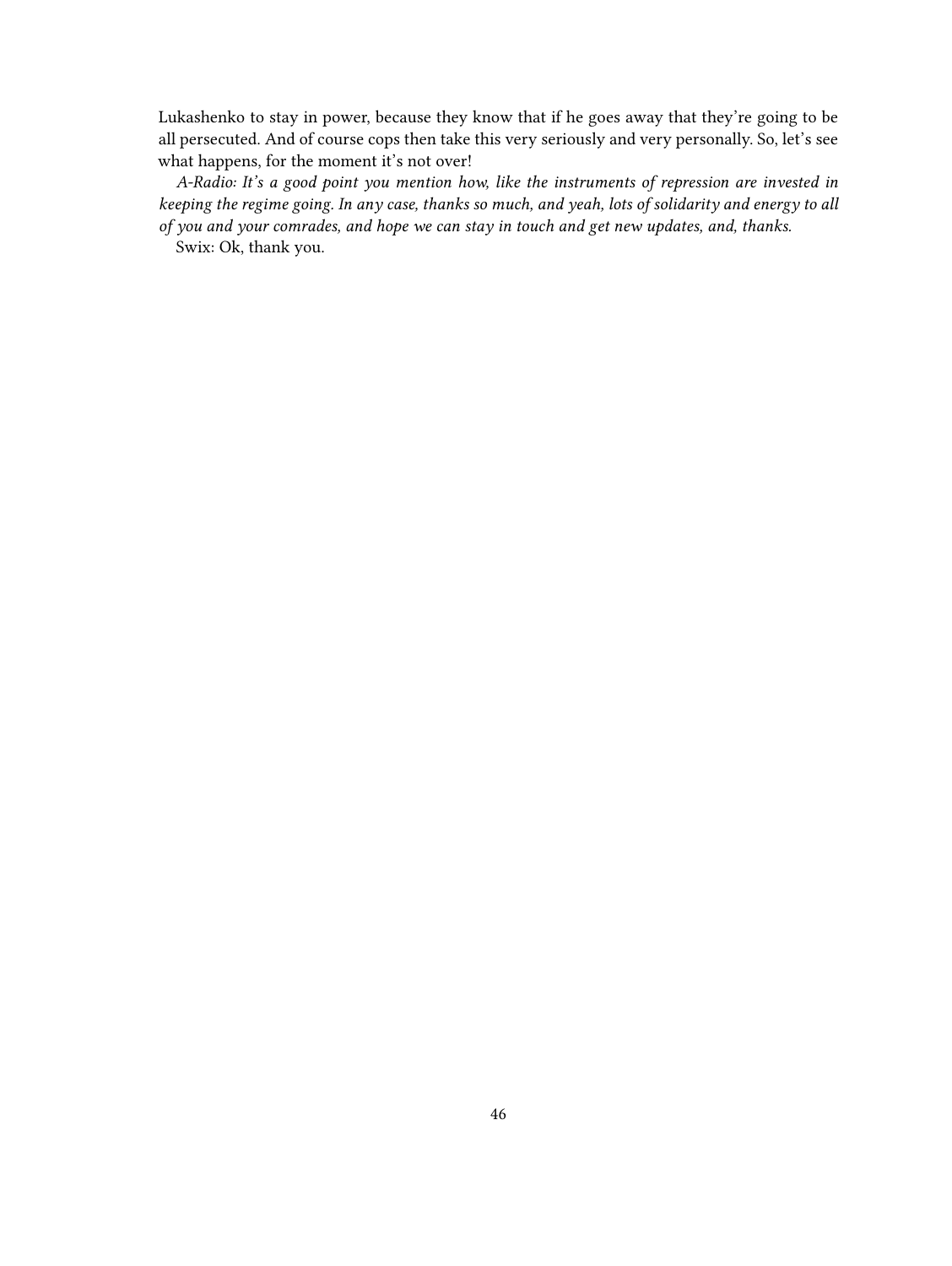# <span id="page-46-0"></span>**Belarus: against capitalism and dictatorship, for internationalist solidarity**

The Commission of Relations of the International of Anarchist Federations (CRIFA) expresses its support and internationalist solidarity with the struggles of people in Belarus against Alexander Lukashenko's dictatorship, a mass movement that is participated in by our anarchist comrades there. The situation in Belarus concerns the autocratic dictatorship that has lasted for 26 years, the current economic, health and public services crises. A wave of protests have filled the squares of the country to request the dictator's withdrawal. As anarchists, we are not empassioned by the debate on whether the last presidential elections were fair or not. It is simply clear that the people in Belarus are saying 'enough is enough': they do no longer want a government which is starving, beating and oppressing them.

We stand in solidarity with Belarusian political prisoners and demand their immediate release. We also demand the reinstatement of all workers who have lost their jobs for participating in strikes or protests, and urge an immediate end to the repression. We denounce the violence and abuses of the political policies that are in place, and the regime's military or paramilitary forces, who are arbitrarily detaining, beating and torturing its political opponents. We demand the fall of an authoritarian power which is a sad remainder of the totalitarianism of the former Soviet Union, one which still serves as a weapon for the military strategy of Putin's Russia which which uses its neighbouring country as a military foothold.

However, in the same way as we oppose Russian militarism in Belarus, we also oppose the militarism of Atlantic (NATO) forces in the Baltic Republic, together with all the armies and all the wars that are made by states against the people. Likewise, we do not buy the current rhetoric of Western 'freedom', nor of a possible mediation role of the European Union. The only role that the EU has is to manage the interests of European capitalism and therefore, as internationalists, we are opposed to this institution.

Instead, we call for international solidary between all workers and oppressed people and for all social movements which are committed, in the East and in the West, to syndicalism and workers rights, to the right of housing, to feminist and LGBTQ mobilisations, to the defence of land and environments against speculators, to people's solidarity and mutual aid, to the occupation of spaces, to the production of alternative cultures, and to the defence of civil society all freedoms against exploitation and authoritarianism – to quote only some of our preferred axes of social intervention.

Only the direct participation of people in struggles from below can make a difference and produce a movement that go beyond the substitution of an old government with a new one, more or less corrupt, more or less authoritarian. Among all other challenges that humanity is facing, the current pandemic has confirmed that state and capitalism do not work when it comes to the need for solidarity. It is the entire society that must change towards equality and freedom, and anarchism is more than ever the option that we put forward to achieve this.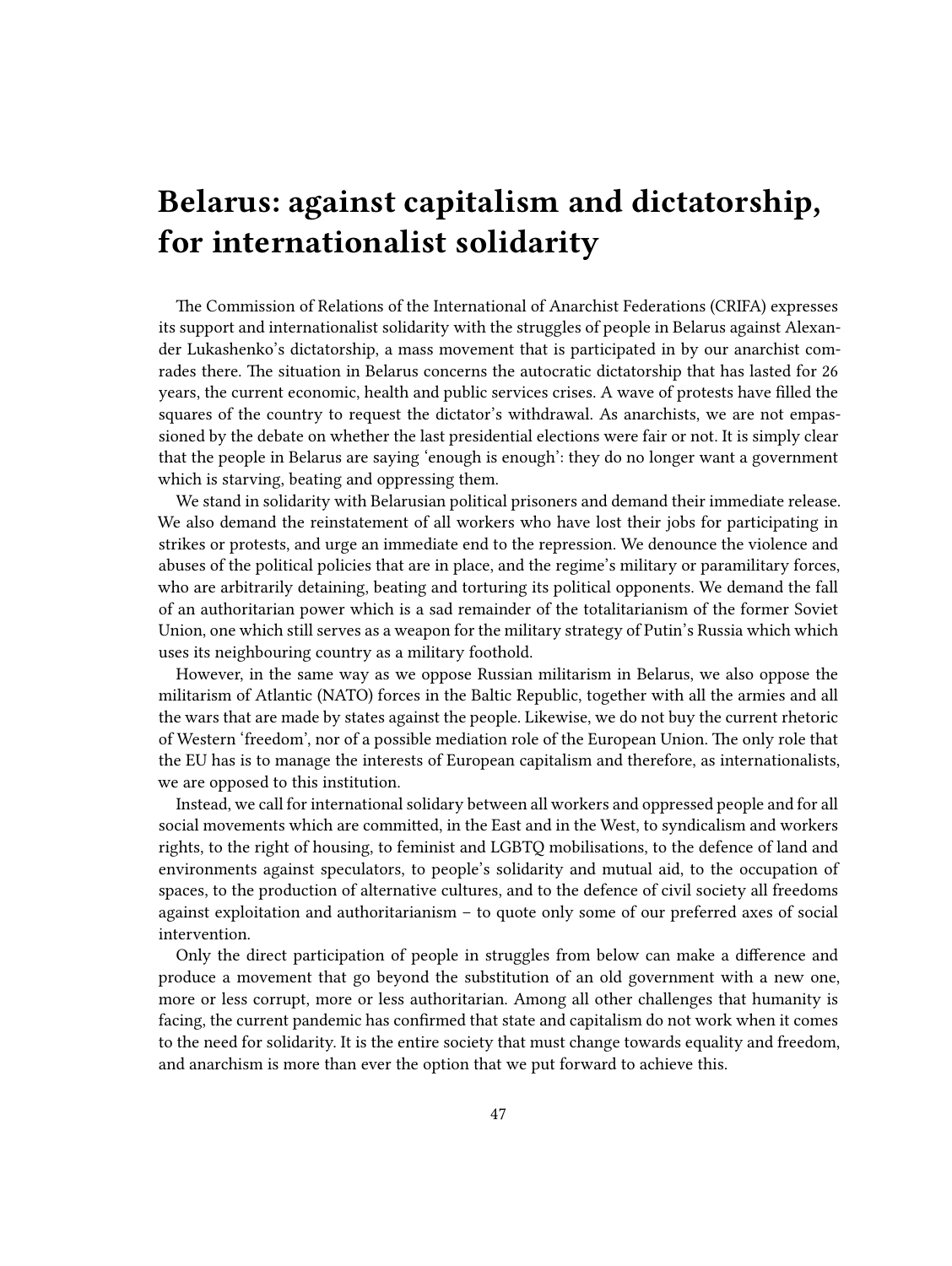The Commission of Relations of the INTERNATIONAL OF ANARCHIST FEDERATIONS (IAF/ IFA)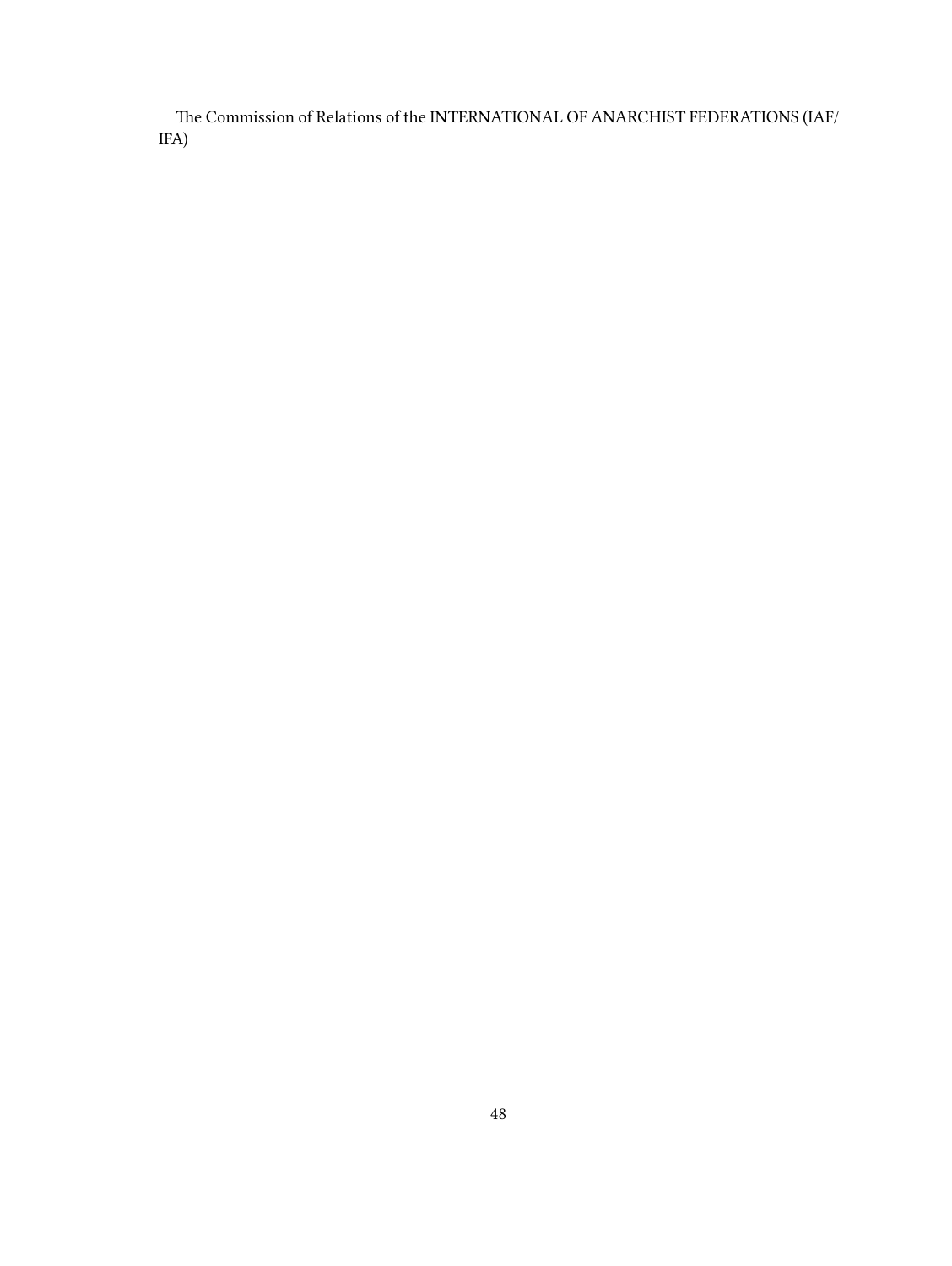## <span id="page-48-0"></span>**Overview of repressions against anarchists and anti-fascists in Belarus in 2020**

## <span id="page-48-1"></span>**Winter**

Winter started with the termination of criminal prosecution against anarchist G.A.<sup>1</sup> under article 341 of the Criminal Code (desecration of buildings and damage to property), who had been previously suspected of drawing a tag against the European Games, which were held in Belarus from June 21 to 30 2019).

On February 12<sup>th</sup>, in Savetski district court the sentence in the case of Ivan Komar and Mikita Yemelianau, who were accused of throwing paint bulbs at Minsk court and an attack with a Molotov cocktail on SIZO-1 in Minsk, was pronounced.

Both were given the same sentence of seven years in prison. However, during the revision of the case the sentences were reduced: Nikita Yemelyanov – to 4 years in jail, Ivan Komar – to 3.5 years in jail. $<sup>2</sup>$ </sup>

On February 21 the blogger Andrey Voynich was fined 450 euro for the extremist slogan in the house<sup>3</sup> caught on the video. Voynich believes his prosecution was caused by the fact that he is an activist of "European Belarus," as the tag was there for years and no one was interested in it.

On February 23, 2020, anarchist Sergei Romanau received his third preventive supervision violation for being in a cafe that sells alcohol. As a reminder, Romanov was released in July 2019, the court ordered him to impose preventive supervision restrictions, such as a ban on leaving town and changing his residence, a ban on visiting bars, restaurants, stores and other places where alcohol is sold in glasses, a ban on leaving his residence between 10 p.m. and 6 a.m. without a good reason, a duty to report to the police station once a week. Sergei was sure that he would soon be charged under Article 421 of the Criminal Code (Failure to comply with the requirements of preventive supervision), for which he could be arrested or sent to a colony for up to a year. Then they didn't start the case,<sup>4</sup> but did start it on June 1, detaining the anarchist on his way out of the house.<sup>5</sup>

## <span id="page-48-2"></span>**Spring**

Anarchist and blogger Mikola Dziadok was detained on March 19. A report under Article 17.1 of the Administrative Code was drawn up with regard to the anarchist, allegedly for the tag "The

<sup>1</sup> [abc-belarus.org](https://abc-belarus.org/?p=12633)

<sup>2</sup> [abc-belarus.org](https://abc-belarus.org/?p=12790)

<sup>&</sup>lt;sup>3</sup> ([abc-belarus.org](https://abc-belarus.org/?p=12762))

<sup>4</sup> [abc-belarus.org](https://abc-belarus.org/?p=12831)

<sup>5</sup> [abc-belarus.org](https://abc-belarus.org/?p=12861)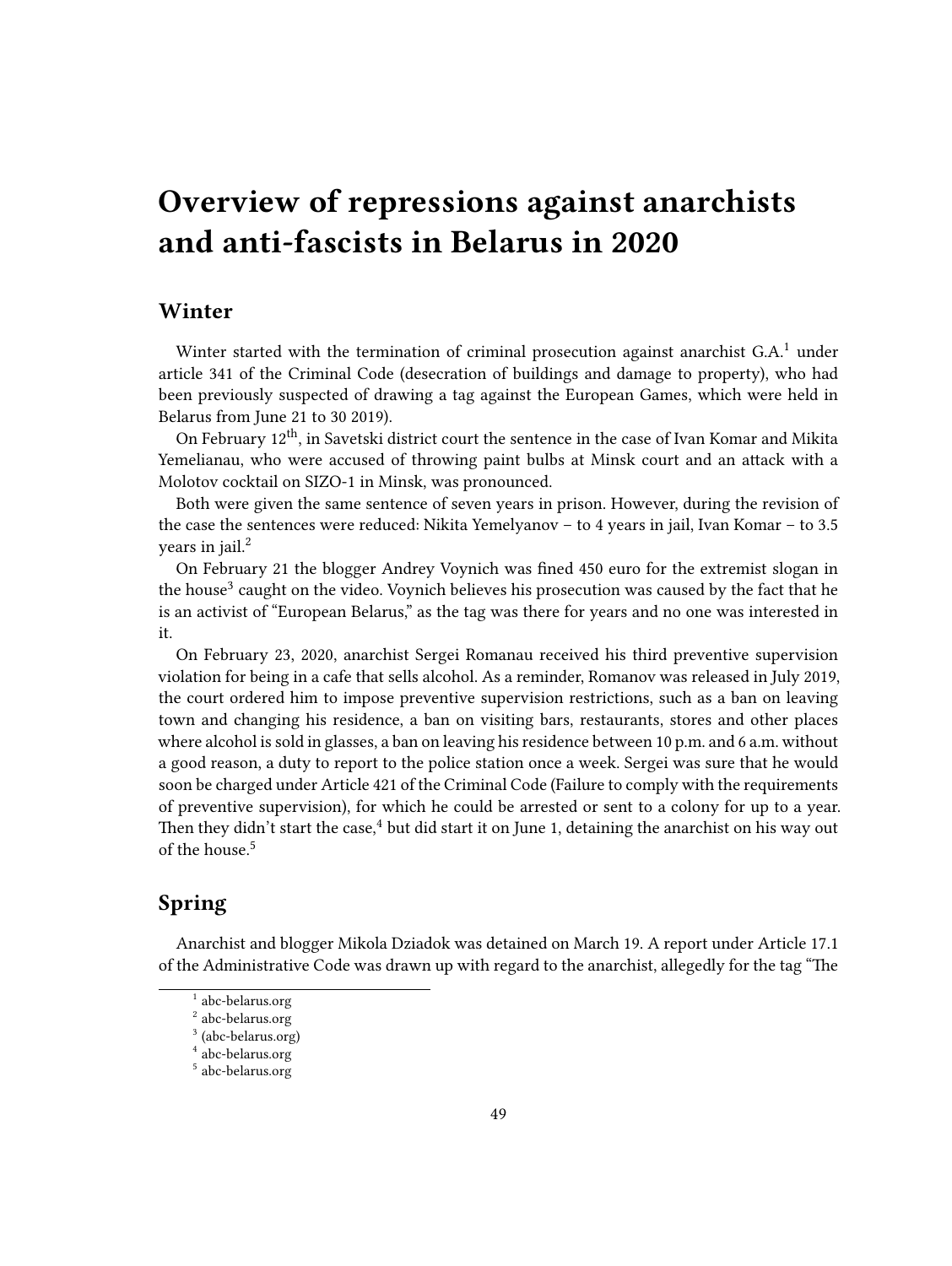cops are scum" on the wall of the dormitory, which had appeared on February 3. The result – Mikola is free and the case materials were returned to the police department. Dziadok could not physically make the tags in Minsk, as on February 3 he was crossing the border at Terespol-Brest.<sup>6</sup>

At the beginning of May Vadzim Boiko, a member of the anti-fascist movement, sentenced to 4 years in prison in the famous "anti-fascist case", was released.<sup>7</sup>

On May 7, anarchist Nikita Emelianov was sent to a cell-type prison for a month for violating the regime, and on May 29, Nikita was transferred to a prison regime in Mogilev prison.<sup>8</sup>

### <span id="page-49-0"></span>**Summer**

At the beginning of July anarchist Dmitriy Polienko was prosecuted for insulting a policeman. The case was later re-qualified as an administrative one. Earlier he was sentenced to 15 days in jail under Article 23.34 of the Administrative Code (calling for the organization or holding of an unsanctioned event) for posting a photo with a pot: banging pots at certain times is a form of solidarity with political prisoners. Polienko was taken from the courtroom under escort, his house was searched.<sup>9</sup>

On July 27, he was detained at the police department, where he went for regular check-ups ordered by the rules of home detention, and was sent to serve another 15 days.<sup>10</sup>

Also in early July political prisoner Nikita Emelianov continued to be pressured in prison: several times he was placed in the solitary confinement cell. Classical violations – violation of uniforms (when it was hot), dust on the bars.

On July 25, an anarchist activist Dmitry Polienko was released after 15 days of arrest. Earlier it was reported that the activist was given two more 15-day sentences, and that in total he would have to serve 45 days of arrest and be released no earlier than August 23.

On August 6 preventive detentions of anarchists began  $-$ <sup>11</sup> anarchist activists Nikita Selivonik and Vladislav Abazovik were detained at work. Men in civilian clothes were present outside the third activist's house, a minibus was parked in the yard, and calls were received on the phone from the local police department to come and sign the unknown explanations. On August 8, anarchists Vladislav Abazovik and Mikita Selivonik received 15 and 10 days of arrest, respectively.

It was also reported that the police came to the place of residence of anti-fascist Vadzim Boiko, who was released in April.

In Brest near evening Alexander and Dzmitry Kozliańko were detained. The police called them in plain clothes and took away the brothers without explaining anything to their mother. Later, Dzmitry was released, but Alexander was not. He was sentenced to 5 days in jail for allegedly obstructing the elections as a public observer. Sasha was not released on time, but was kept for two more days without trial and only released on August 14. After his release he was summoned to court on August 28<sup>th</sup>, where he had to "ratify" the additional day he had served. When he went to court on the summons, it turned out that the court had not received the case.<sup>12</sup>

<sup>6</sup> [abc-belarus.org](https://abc-belarus.org/?p=12786)

<sup>7</sup> [abc-belarus.org](https://abc-belarus.org/?p=12823)

<sup>8</sup> [abc-belarus.org](https://abc-belarus.org/?p=12863)

<sup>9</sup> [telegra.ph](https://telegra.ph/Polienko-07-10)

 $10$ [abc-belarus.org](https://abc-belarus.org/?p=12933)

 $^{11}$ [abc-belarus.org](https://abc-belarus.org/?p=12943)

<sup>12</sup> [abc-belarus.org](https://abc-belarus.org/?p=12947)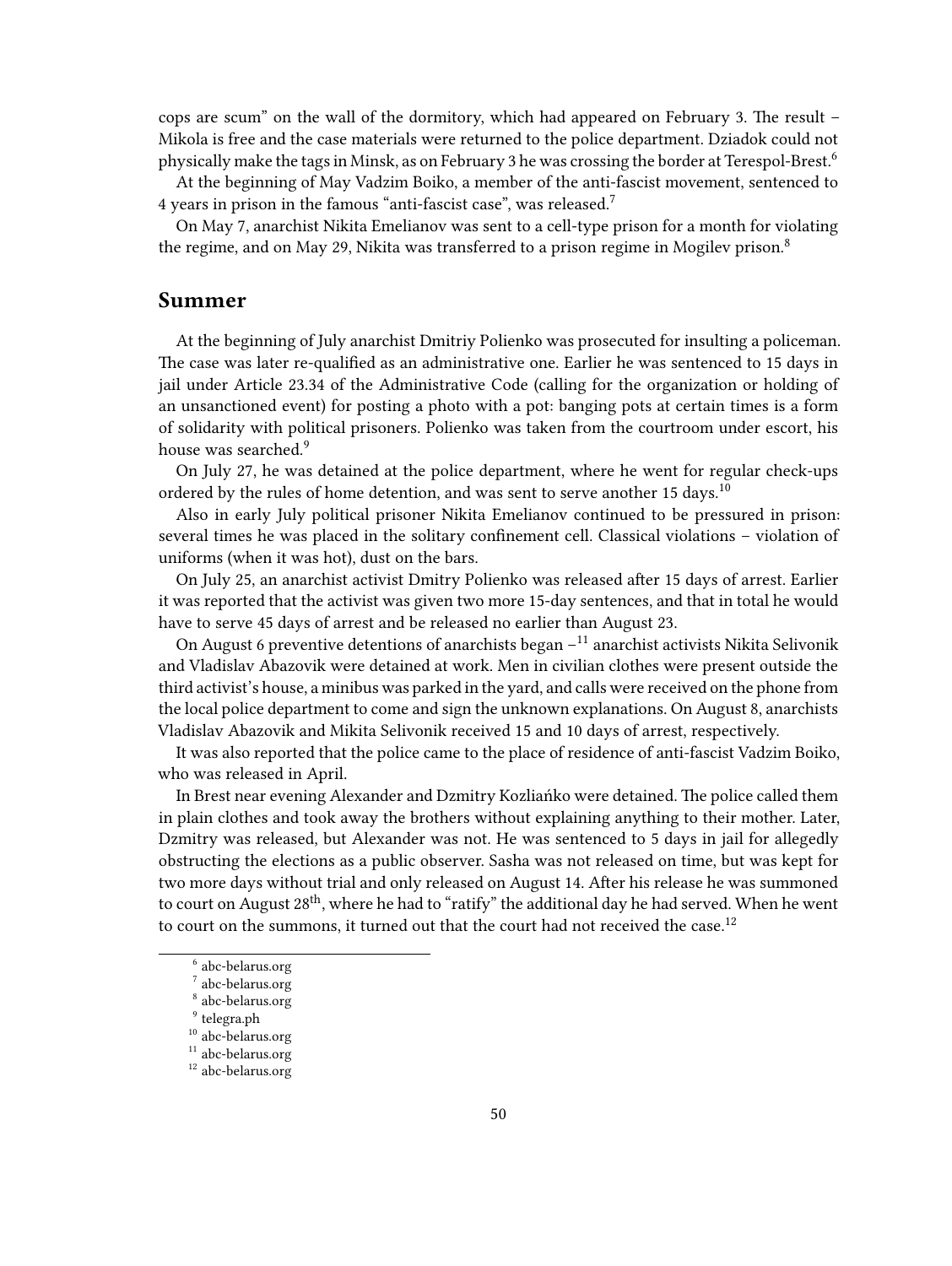Dmitri Kozlyanka filed a complaint with the Investigative Committee with a request to institute criminal proceedings for assault on a police officer. They also tried to plant drugs on him, but unsuccessfully.<sup>13</sup> Only in early December it became known that the criminal case against Dima was refused.

We have also received information about the increased interest in the whereabouts of several activists from Baranavichy.

The cops in Gomel called the parents of anarchist Sergei Romanov and tried to summon all three of them for a conversation, but they refused to talk to them without a summons. At 10.15 p.m. on August 6, a subpoena was delivered to Ramanov personally by one of the officers. He was notified by summons at 7:00 a.m. on August 7 for proceedings in an administrative case. On 7 August at 6.40 a.m. the policemen themselves picked him up from the house and brought him to the police department, where they drew up two reports, one for failure to appear on summons and the other for violation of Article 23.4 (resistance to a policeman). On 8 August he was sentenced to five days of administrative arrest.

On August 8, around 1 p. m., riot police raided the apartment where Mikola Dziadok and his partner lived. The anarchist himself was not in the apartment. They took two computers and a phone. The search was conducted as part of a criminal case for Facebook posts.

On August 9, six anarchists were detained in Baranovichi. They were given 7 to 15 days of arrest, later one more person was detained on August 10 and released with a fine.

Anarchist Pavel Sadovsky disappeared in Minsk on August 10, as we found out later – he was taken from his work by the cops. It turned out that he was sentenced to 3 days in jail and fined.

On August 12, Alexander Frantskevich<sup>14</sup> and Akihiro Gajewski-Khanada were detained in Minsk. They were accused of organizing mass riots and were placed in pre-trial detention. At the end of August it became known that the activists were beaten and tortured while in KGB custody.

On August 12, Ivan Krasovski was detained; later it turned out that he was badly beaten, he was hospitalized for a long time and moved in a wheelchair. On September 24 he was detained again and taken to the detention center on charges of rioting.

On 13 August comrades from Grodno got in touch and reported that during the last days at least 8 members of the antifascist movement had been detained.

Another trial over the anarchist Sergey Romanov was held in Gomel. He was given another 10 days in jail.

August 21, Brest. After almost all administrative prisoners were released, 28 people remained in the detention center. Among them were anti-fascists Roman K. and Andrei Marach. After detention Roman was sentenced to 15 days of arrest, and Andrei –  $12^{15}$ 

On August 22, anarchists and anti-fascists were detained after a demonstration in Grodna. The young people were taken in an unmarked minibus. Administrative reports were drawn up for them. The detainees: Igor Bancer, Maximilian Krivets, Artur Kurshakov, Aliaksei Pauk. Banzer got 10 days, the rest – 7 days.<sup>16</sup>

<sup>&</sup>lt;sup>13</sup> [abc-belarus.org](https://abc-belarus.org/?p=13190)

<sup>14</sup> *ABC-Belarus provides critical support to Frantskevich for his repeated attempts to influence other members of the anarchist movement in Belarus and Ukraine through violence, as well as for deceiving his comrades, including on collective financial issues.*

<sup>&</sup>lt;sup>15</sup> [abc-belarus.org](https://abc-belarus.org/?p=13079)

<sup>16</sup> [abc-belarus.org](https://abc-belarus.org/?p=13099)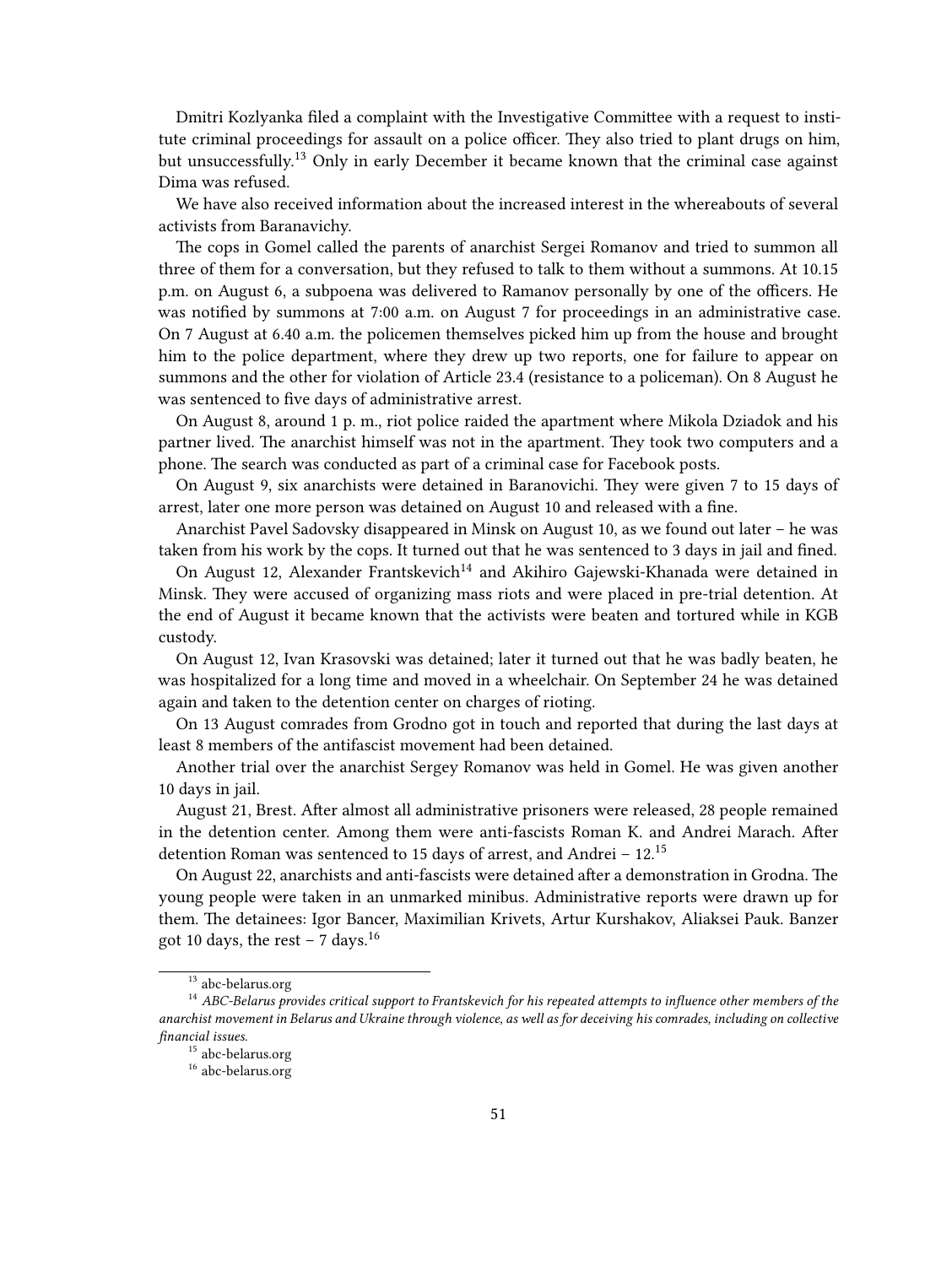On August 22, after 7 p.m., two young men, Pavel Toroshchin and Yauhen Borodzko, were detained near Victory Square by accomplices of the dictatorial power from the Central Department of Internal Affairs. They were handing out leaflets with anarchist content. Pavel Toroshchin was given 3 days, while Yauhen Barodka – 5 days.

On August 24<sup>th</sup> and 25<sup>th</sup> in Baranavichy several participants of the protest action were detained and taken to the police department. All detainees had reports drawn up for participation in an unsanctioned event, some of them were told the date and time of the hearing. The police tried to talk to them and find out who had invited them to the rally, whether they were paid money and offered their cooperation. After the conversation everyone was released, but later they received fines from 10 to 50 euros.

#### <span id="page-51-0"></span>**Autumn**

On 1 September three anarchists were detained in Minsk: Sergey Nevdakh, Ilya Senko and Sergey Sasunkevich. According to the comrades, Ilya was severely beaten by the cops. They were all given 15 days in jail. His story can be read here.<sup>17</sup>

On 8 September, anarchist Artem Solovyuk was sentenced to 8 days in jail. He was detained after the Unity March.

On September 10<sup>th</sup>, Aliaksandr Kozlyanka was tried in Brest. He was fined 100 euro allegedly for disobedience to a police officer.

On 11 September, 3 people from the Economic Crimes Department came to the office of the anarchist cooperative "Listovka". They conducted an "inspection" without a protocol on camera. They demanded to show illegal eaflets, but they did not look at the finished products. One of the pigs said: "Think with your head, you have a complaint that you have a mountain of banned leaflets here".

On 13 September several anarchists were detained during protests in Minsk. They were walking in the crowd with a banner " $\circledast$  Tomorrow must not be like today  $\circledast$ " and handed out leaflets. The detainees were later released, one of the girls was fined.

On 15 September in Grodna anarchist and anti-fascist Igor Bancer was detained for a performance in front of the courthouse and released a few hours later.

On September 17, anarchist Dmitri Polienko was detained  $-$ <sup>18</sup> he received 5 days of arrest. The operation was handled by "activists" of GUBOPiK.

On September 29 it became known that an amnesty was applied to activist Dmitri Polienko – he was released from serving 14.5 months of home detention.

On 1 October Pavel Pipko from Baranavichy was arrested for alleged participation in the rally on 23 September. He was sentenced to 12 days.

On 2 October two members of the printing cooperative "Listovka" were detained in Minsk. Yauhen Dyatkouski was detained in the morning right in the office, and Konstantin Nesterovich was detained closer to lunch. The two of them were given 15 days in jail.

On 2 October the anarchist Andrei Chepyuk was detained. After he was detained his apartment was searched as part of the mass riot case.<sup>19</sup>

 $17$  [spring96.org](http://spring96.org/ru/news/99409)

<sup>18</sup> [abc-belarus.org](https://abc-belarus.org/?p=13164)

<sup>19</sup> [spring96.org](http://spring96.org/ru/news/99932)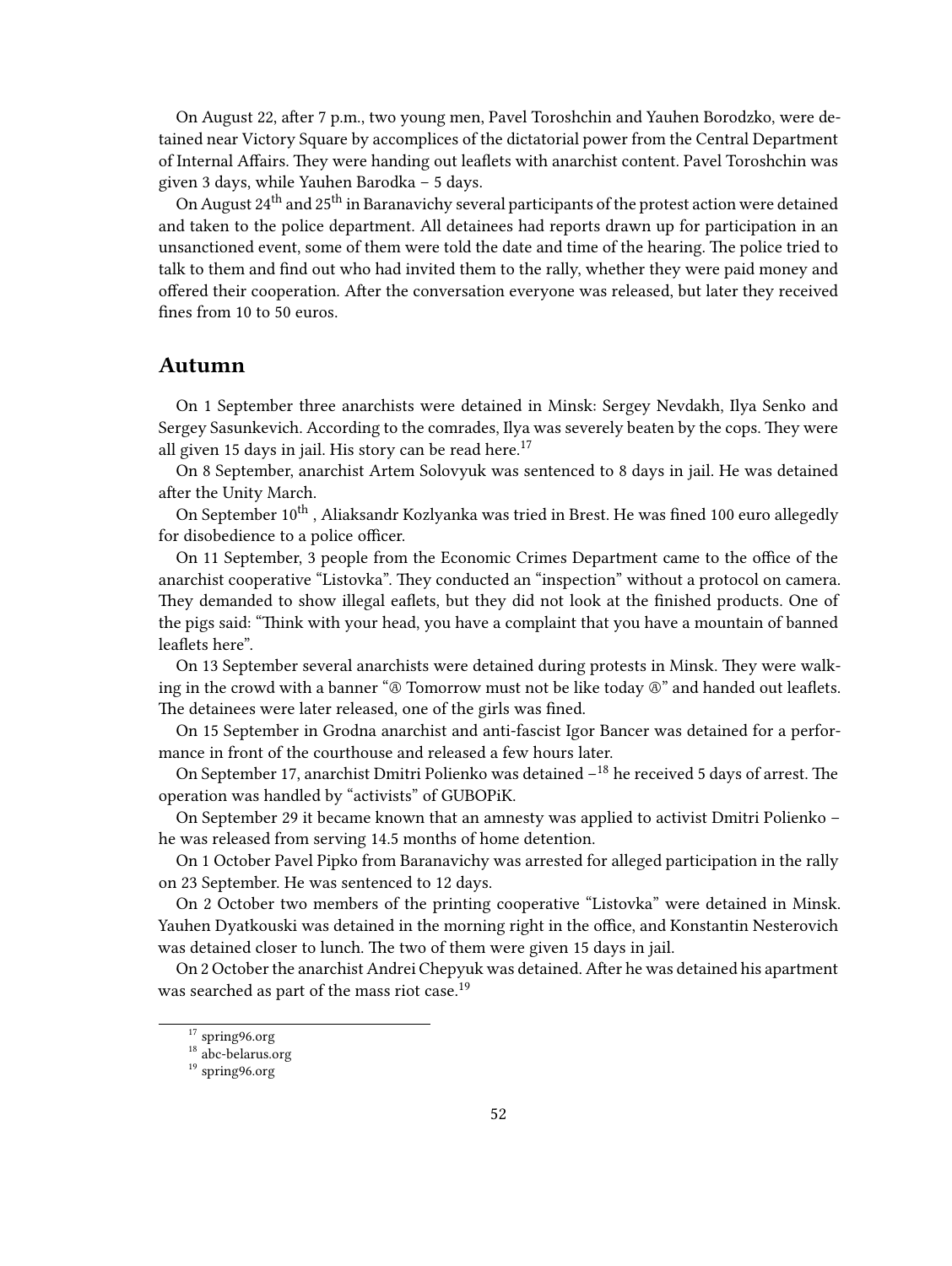On October 3, Sviatoslav Baranovich, who served 3 years in prison for trying to prevent the detention of anarchists at the demonstration on March 15, 2017, was released. He spent the last six months in the isolation ward.

Since 4 October, another Brest anti-fascist Roman Kokhovich has been in the detention center. He was visited in the detention center by officers of the Main Department for Combating Organized Crime and was charged with four episodes. At least two of his trials have already taken place. He received 15 days in jail twice. He was tried under 23.34 part 3, as he had already been detained under it this year on August 9, together with Andrei Marach, and they were both arrested.

On 6 October the police detained Maryna Dubina and sentenced her to 13 days.

On 9 October anti-fascists from Brest Raman Kokhovich was given 15 days and Lesha Chyvikov 200 euro fine.

On 12 October Masha Shakuro from the group "Boston Tea Party" and RC "Grazhdanochka" was detained and given 10 days of arrest under Article 23.34.

After someone broke a window in the building of Baranovichi prosecutor's office in the evening of October 12, the state started a new attack on local activists.

On October 13<sup>th</sup>, six searches were conducted in the homes of anarchists and punks, previously convicted for participation in protests. They confiscated computers, phones, flash drives and other media. Some people were taken for interrogation, including with the use of polygraph. https://t.me/belarus\_abc/310

On 14 October searches were conducted in Baranavichy in the homes of Yauhen Zhurawski and Pavel Pipko.<sup>20</sup>

On October 15, Anna and Inna Begal were detained in Brest. They were charged under Article 293.2 – participation in mass riots on August 10 in Brest. They were detained at 7 a.m. and searched in the evening after interrogation, during which the cops searched for the clothes in which they could have participated in the protests. Three days later they were released on their own on bail.

On October 16 anarchist Alexander Belov was detained at work and arrested for 15 days for participation in August 23 march.

On 20 October the antifascist and musician Igor Bancer was detained, he was charged under article 339.1 for a performance in front of a cop car.

On October 21 in the afternoon the anarchist Valeria Hotina was detained in the center of Minsk and sentenced to 15 days for participation in the August 23 march.

On 23 October the anti-fascist Andrei Marach was again detained at work in Brest. On 26 October he was tried, the case was sent back for revision, and the activist was released home to await a new summons. As a result the case was stopped.

On 23 October anarchists Alena Dubovik, Mikhail Traulko, Yauhen Rubashko, Ilya Senko and Daria M. were detained on their way back from a rehearsal. Later they were sentenced to terms of 12 to 15 days. Ilya fell ill with covid in the detention center.

Anti-Fascist Mikhail Palownikov was detained in Minsk on 27 October and sentenced to a fine on 28 October.

On 29 October at 10 a.m. police officers in civilian clothes came to the house of anarchist Uladzimir Chaika and took him to the police station of Baranavichy. There he was questioned

 $20$  [spring96.org](https://spring96.org/ru/news/99970)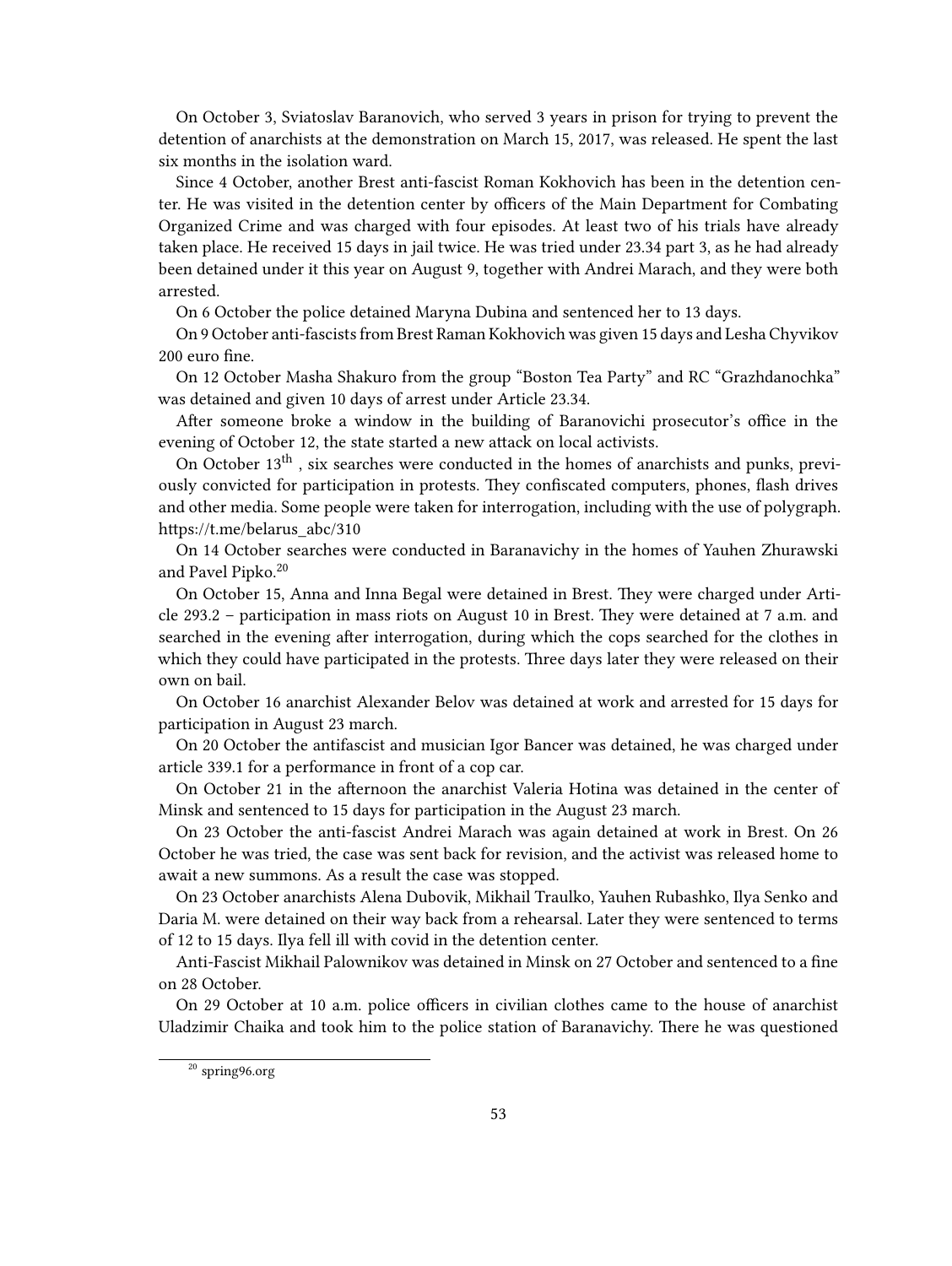about who conducted "sabotage" on the local railroad and was offered to work for police. In two hours he was released. Earlier he served 8 days in jail after his detention on August 9.

On 29 October anarchist Varvara Grinyuk was detained in Grodna for a solitary picket in front of university and sentenced to a fine. The art and design student of the Yanka Kupala State University of Grodno was expelled on 14 October 2020 for absences. On the day of her expulsion she went in for surgery, for which she had been preparing for more than a month.

On the night of October 29–30, anarchists Dzmitry Dubovski, Ihar Alinevich, Sergey Romanov and Dzmitry Rezanovich were detained while attempting to cross the Belarusian border. They were found with firearms, ammunition, grenades and gas canisters. All were charged under Article 289.2 (terrorism) and Article 295 (illegal arms trafficking) of the Criminal Code.

Now they are all kept in the KGB detention center in Minsk. They are charged with attacks on regime facilities in Salihorsk and Mozyr.

On 30 October eight people who came to celebrate the release of Aliaksandr Bialow were detained. During the detention the pigs used pepper spray cans. The guys were beaten. They were accused of organizing a mass event in front of the falafel shop – according to the cops they shouted slogans "Zhyve Belarus", "Go away, "Tribunal" while waiting for the falafel. All received 15 days in jail.

On November 1, three anti-fascists were detained near the Neman department store in Grodna, later they were released.

On November 8, anarchist Denis Moroz was detained in Belaaziorsk. He was sentenced to 15 days in jail. Later his mother, who was also present at the protest, was also sentenced.<sup>21</sup>

On November 11 in Beryoza at least 4 searches were conducted in the apartments and homes of anti-fascists and former football fans of the city. At least two guys were raided. Everyone was shown search warrants for firearms and explosives. It all started after a house of one of the police officers was sprayed with graffities. The searches were carried out by Brest police department.<sup>22</sup>

On 11 November the anarchist Mikalai Dziadok was detained. He is charged with gross violation of public order (Art 342) through the administration of Mikola and Pramen channels. The video after the detention shows that tear gas or pepper spray were used against him, and already in the office of the Main Department of Internal Affairs, his jaw was not moving properly. Later Dziadok reported torture and violence used to gain access to his computer.

On November 14, the guys detained on October 30 in a falafel shop were supposed to be released. However, six out of eight detainees were given additional charges, allegedly for participation in the October 25 march, and were given another 10–15 days in jail. Vladislav Moshchuk went on hunger-strike to protest against the repeated detentions.

On 15 November anti-fascist and musician Dima Masal was detained in Grodna. He may be known to many people by the pung bands Contra La Contra and Bagna.

On 15 November the anarchists Yauhen Rubashko and Mikhail Traulko were detained in Minsk. Mikhail was released from the police station, but Yauhen was given 15 days in jail under Article 23.34. Later Mikhail was sentenced to 15 days more.

On 17 November Kirill P., anti-fascist and MTZ fan received 13 days in jail for an action in defense of the Square of Changes on 15 November.<sup>23</sup>

<sup>21</sup> [www.youtube.com](https://www.youtube.com/watch?v=bC6NygnPOT4&t)

<sup>22</sup> https://t.me/belarus\_abc/386

<sup>23</sup> https://t.me/belarus\_abc/401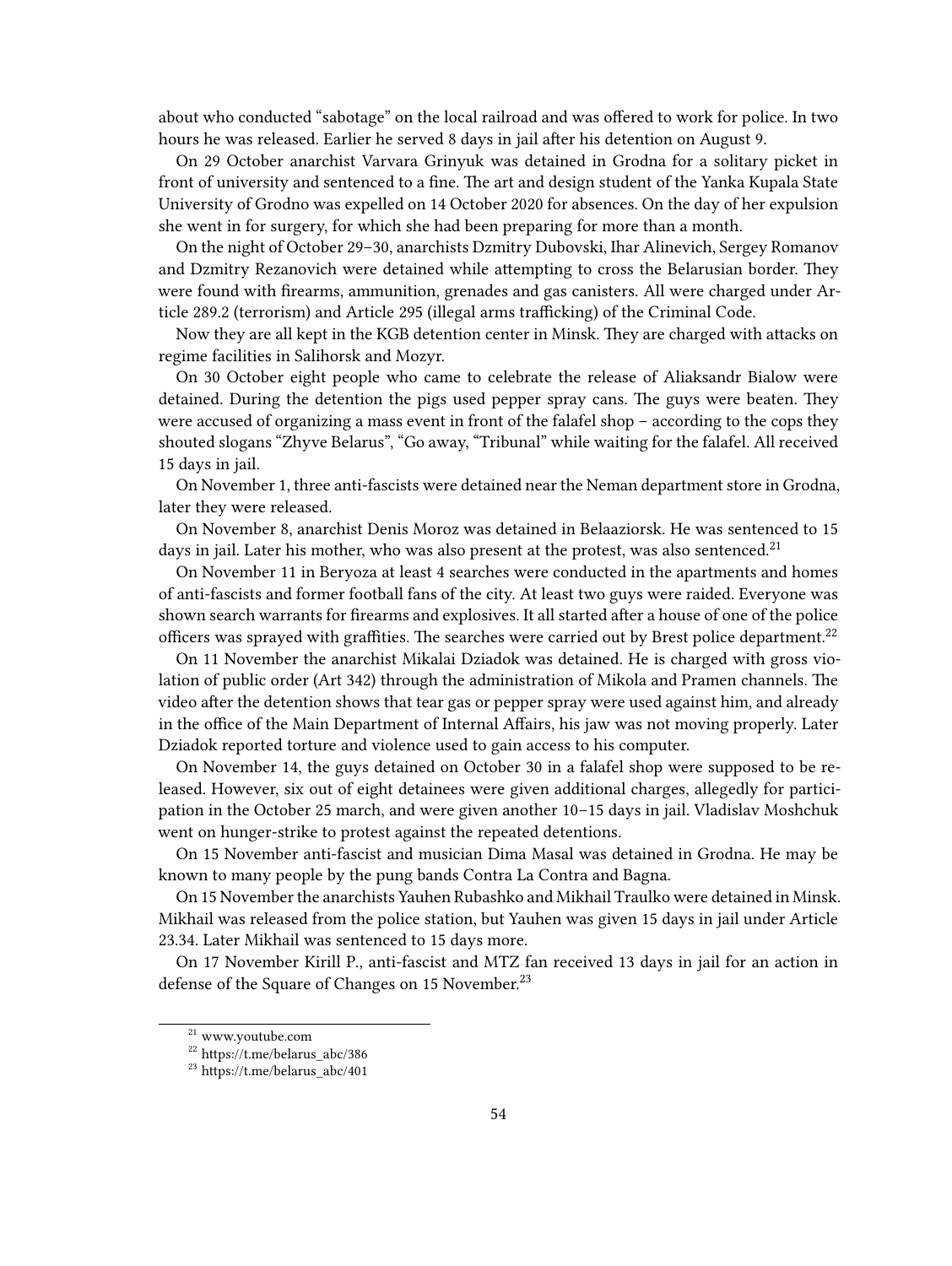On November 22, anarchist Artyom Solovey was detained during a march against fascism in Minsk. He was sentenced to 25 days of arrest.

On November 26<sup>th</sup> the antifascist Denis Zhuk, resident of Brest, was detained in the framework of the criminal case on mass riots in August. Denis was charged under part 2 of article 293 of the Criminal Code of the Republic of Belarus – participation in mass riot.

From 12 to 17 November Nikita Yemialianau spent five days in the punishment cell for "violation of uniform".

Zenevich Vladislav, anti-fascist from Minsk, was detained on 30 November under Art 342.1 and arrested for 2 months. Earlier Vlad was detained at the march on 1 November, badly beaten, and the next day was fined 300 euro. His apartment was also searched.

On 13 December the anarchist Gleb V. was detained during a protest action in Minsk and sentenced to 15 days of administrative arrest.

On December 16, anarchist Nikita Emelianau was again thrown into solitary confinement.

At the end of December it became known that the life of Mikola Dziadok was in danger, his lawyer could not get to him for more than 10 days. Now Mikola is fine, although there were tense moments in the cell.

*Not all repressions are listed in the text, but only those we were informed about and allowed to publish. If you have any additions or corrections to the text, email belarus\_abc@riseup.net.*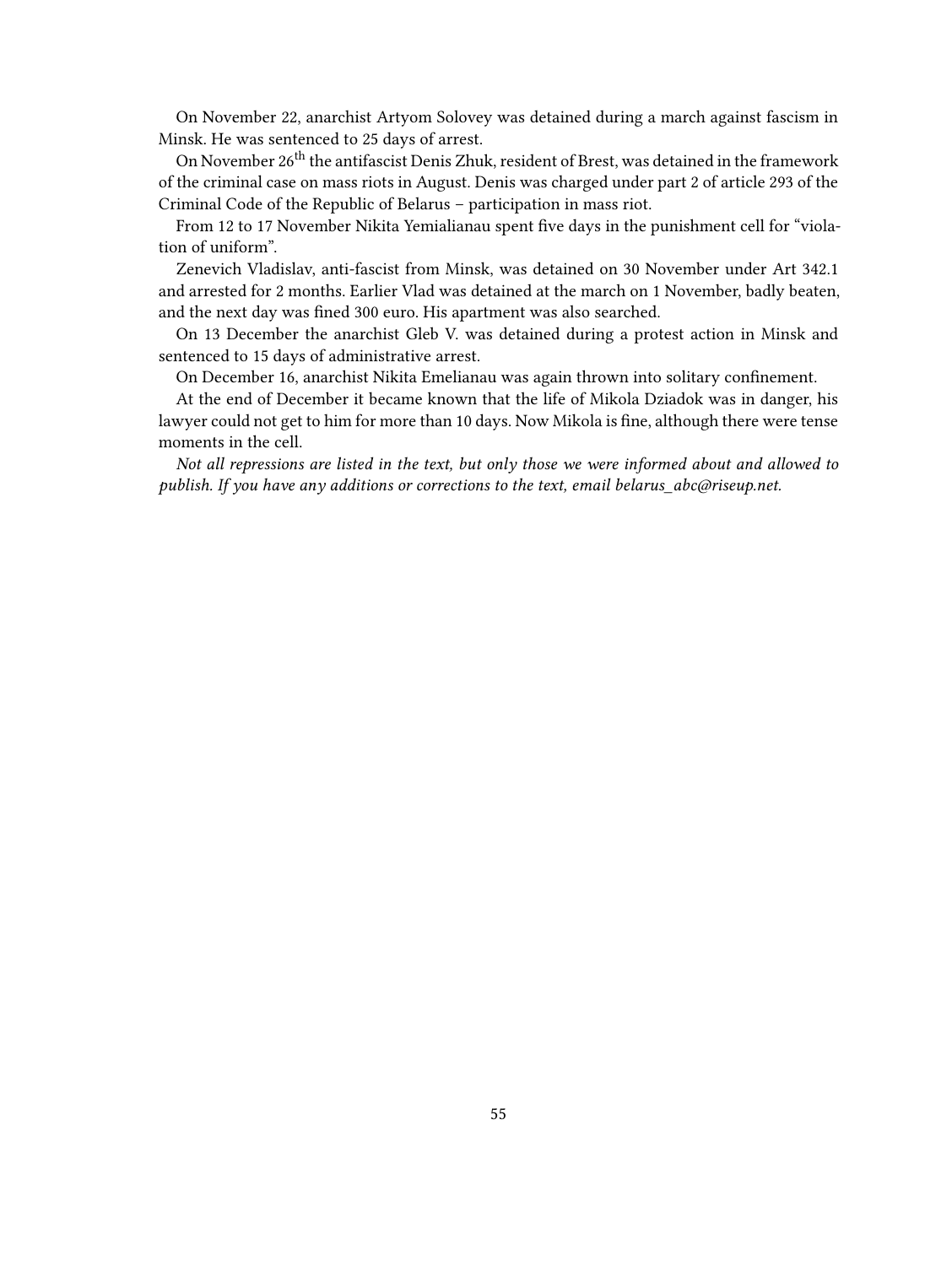## <span id="page-55-0"></span>**Buy books to support Belarusian anarchists**

On October 22, 2020 the building of State Committee of Forensic Examination was attacked and cars were set on fire at the parking of prosecutor's office in the town of Soligorsk. On the night of October 28, the building of traffic police department of Mozyr district was set on fire. Soon anarchists**Ihar Alinevich, Dzmitry Dubovsky, Dzmitry Rezanovich and Sergey Romanov** were detained near the Belarusian-Ukrainian border.

The activists are accused of terrorist activity and illegal trafficking in weapons and explosives. At present, everyone is in the KGB jail in Minsk.

Anarchist and blogger **Mikalai Dziadok** was detained late in the evening of November 11 in a safe house near Minsk. After his arrest Dziadok was tortured for several hours and forced to give passwords to the encrypted equipment. The investigation believes that Dziadok repeatedly called for illegal actions on his Internet pages, including participation in protests and resistance to the cops. Dziadok himself was forced to go underground even before the revolution because of the threat of political persecution.

It's not the first time these comrades are in jail. Mikalai Dziadok and Ihar Alinevich were convicted in 2011 for a series of direct actions and each wrote a book about their prison experience. The books were translated into several languages. You can buy a copy and Black Mosquito Mailorder and all the proceeds will go to support these the authors.

**[Ihar Alinevich: On the Way to Magadan](https://black-mosquito.org/de/ihar-alinevich-on-the-way-to-magadan.html) [Ihar Alinevich: Auf dem Weg nach Magadan](https://black-mosquito.org/de/ihaz-alinevich-auf-dem-weg-nach-magadan.html.html) [Mikola Dziadok: The Colours of the Parallel World](https://black-mosquito.org/de/mikola-dziadok-the-colours-of-the-parallel-world.html)** Dedok Nikolay Aleksandrovich ul. Volodarskogo, 2, SIZO-1 220030 Minsk

Belarus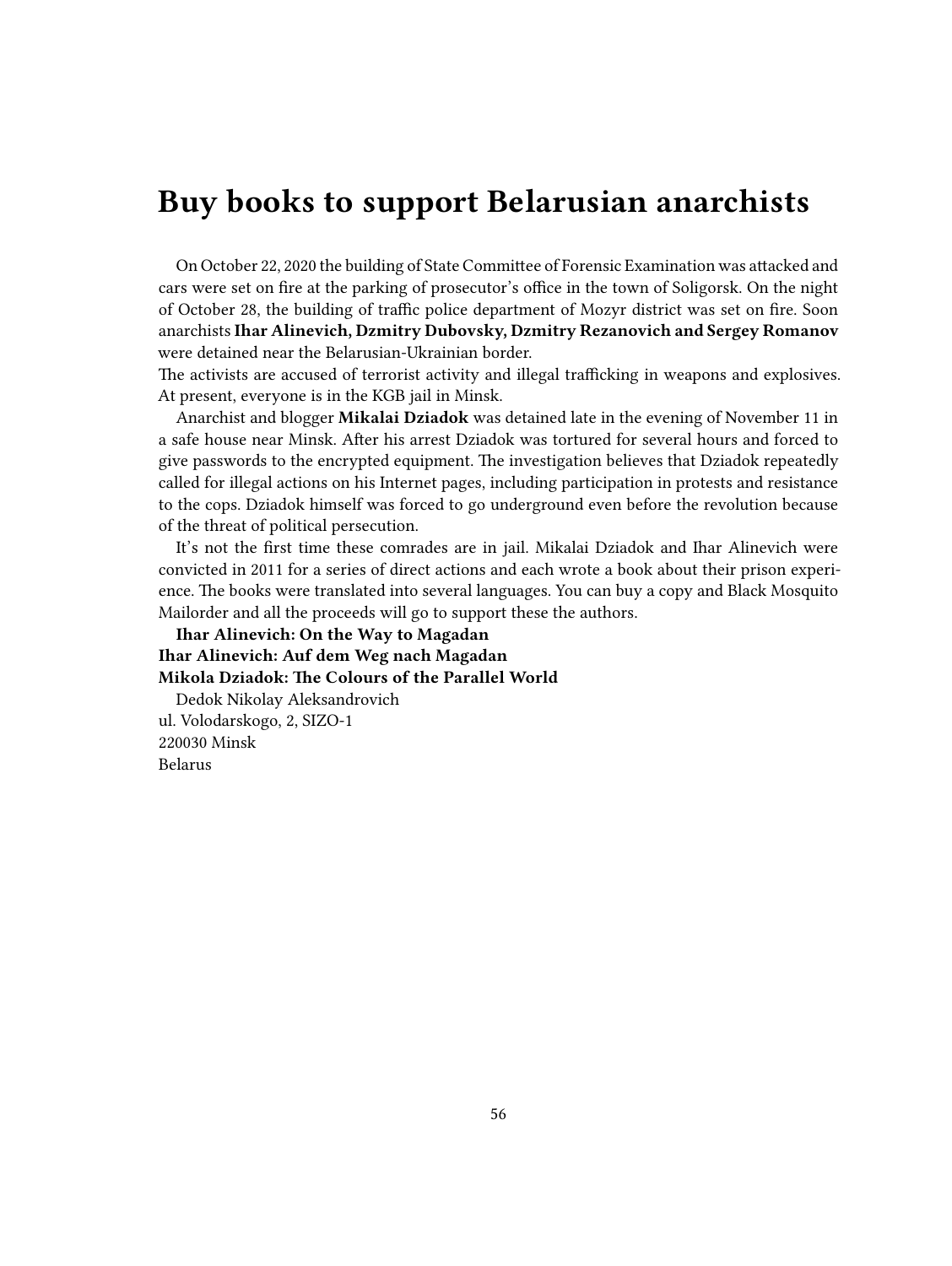# <span id="page-56-0"></span>**Prisoners list**

To see the lists of all political prisoners, their addresses for letters and information on them  $$ see these resources: [abc-belarus.org](https://abc-belarus.org/) [prisoners.spring96.org](https://prisoners.spring96.org/) [www.dissidentby.com](http://www.dissidentby.com/) Mediazona. Belarus (https://t.me/mediazona\_by) Radio Svaboda — Belarus (https://t.me/radiosvaboda)